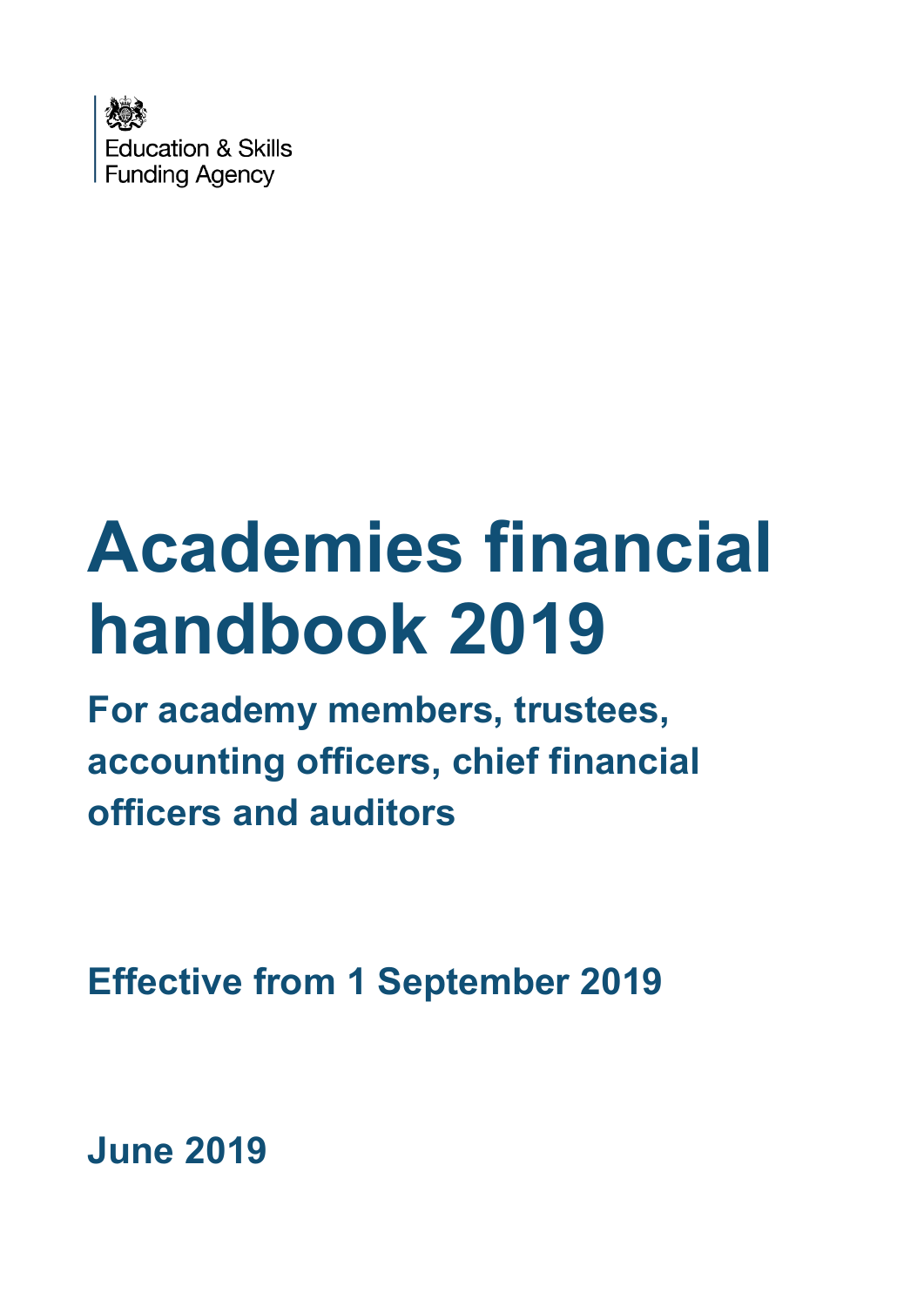The financial management requirements that apply to academy trusts.

Academy trusts **must** comply with this handbook as a condition of their funding agreement. It provides an overarching framework for implementation of effective financial management and control. Other resources are available to help you get the right systems in place.

Managing your resources well will help you get best value and be accountable to the public.

# **Feedback**

To provide feedback about the handbook or to contact ESFA for guidance please complete an **enquiry form**.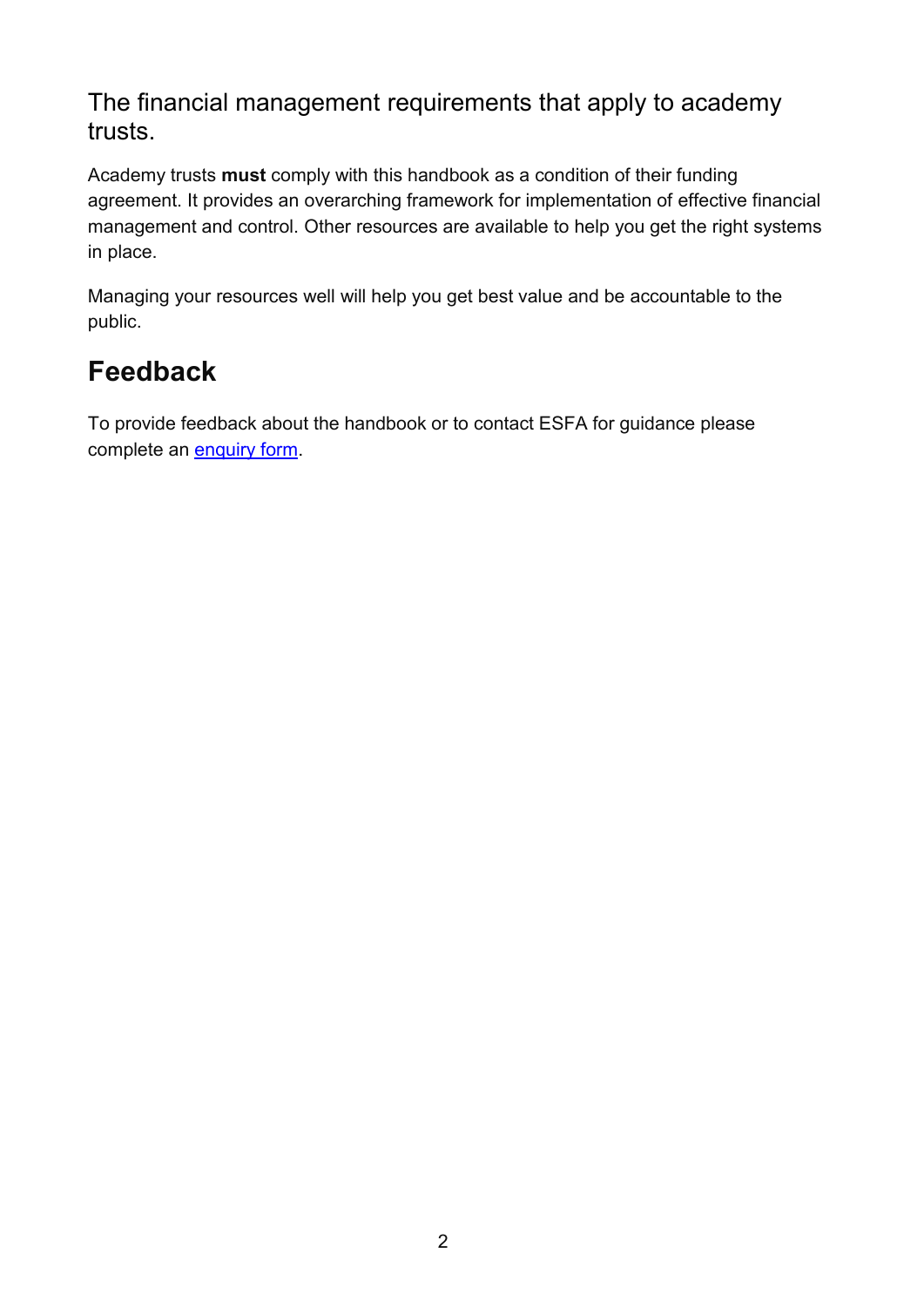# **Contents**

| <b>Foreword by Lord Agnew</b>                     | 5              |
|---------------------------------------------------|----------------|
| Who should read this handbook                     | $\overline{7}$ |
| What has changed in this edition?                 | 8              |
| <b>Part 1: Roles and responsibilities</b>         | 9              |
| <b>Members</b>                                    | 9              |
| <b>Trustees</b>                                   | 10             |
| The accounting officer                            | 13             |
| The chief financial officer                       | 14             |
| The clerk to the board                            | 15             |
| <b>Part 2: Main financial requirements</b>        | 16             |
| <b>Financial oversight</b>                        | 16             |
| <b>Basic control principles</b>                   | 16             |
| <b>Financial planning</b>                         | 17             |
| <b>Procurement and spending decisions</b>         | 19             |
| Income generation                                 | 21             |
| <b>Risk management</b>                            | 21             |
| Whistleblowing                                    | 22             |
| Being transparent about your governance           | 23             |
| <b>Provision of information</b>                   | 23             |
| <b>Part 3: Internal scrutiny</b>                  | 25             |
| <b>Purpose of internal scrutiny</b>               | 25             |
| Approach                                          | 25             |
| Working with other assurance providers            | 25             |
| Independence and objectivity                      | 25             |
| Directing internal scrutiny - the audit committee | 26             |
| <b>Delivering internal scrutiny</b>               | 27             |
| Part 4: Annual accounts and external audit        | 29             |
| <b>Preparation and audit of accounts</b>          | 29             |
| <b>External auditors</b>                          | 29             |
| <b>Review of regularity</b>                       | 30             |
| <b>Audit findings</b>                             | 31             |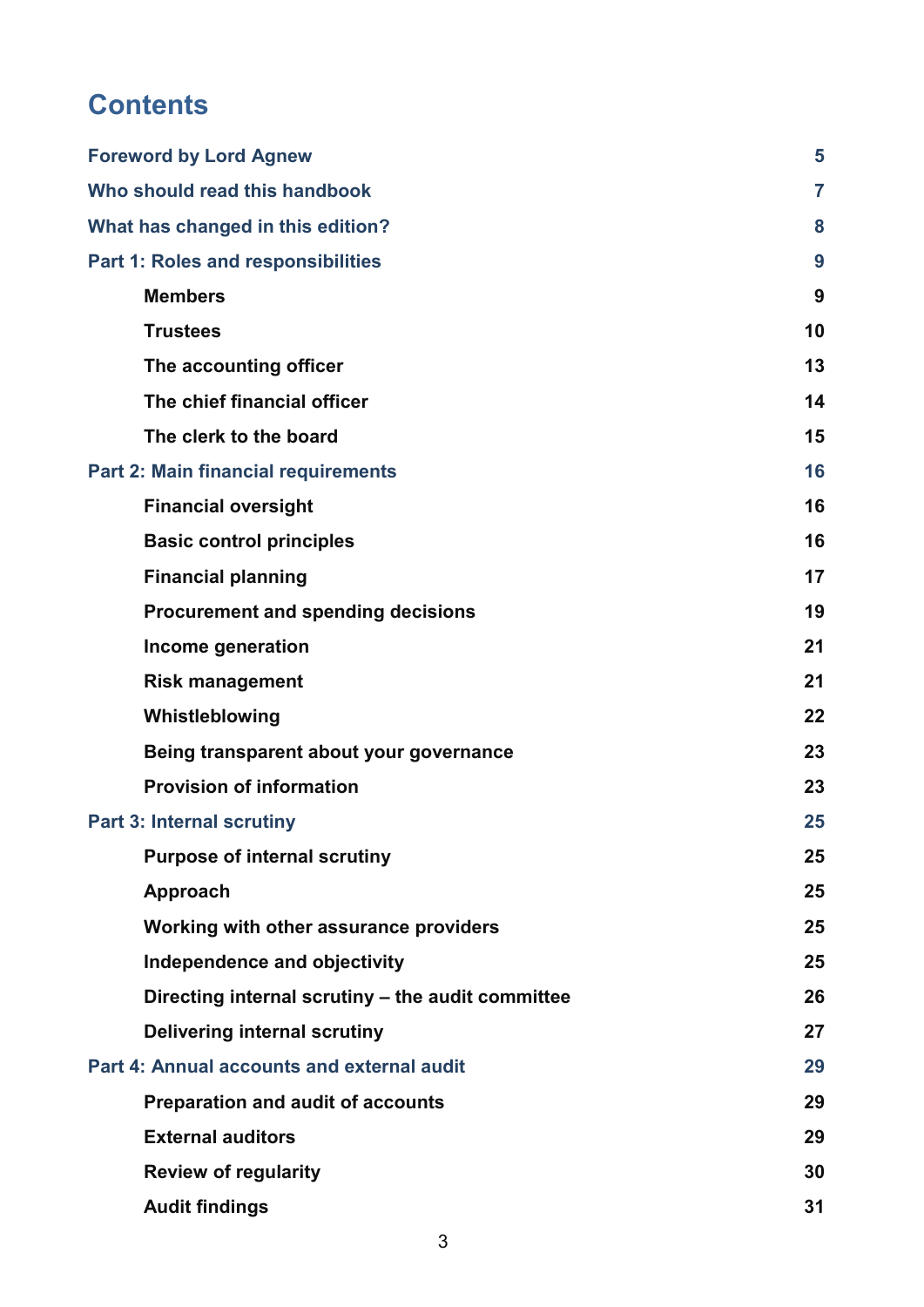| <b>Part 5: Delegated authorities</b>                       | 32 |
|------------------------------------------------------------|----|
| <b>Requirement to obtain ESFA approval</b>                 | 32 |
| Novel, contentious and repercussive transactions           | 32 |
| <b>Special payments</b>                                    | 33 |
| Write-offs and entering into liabilities                   | 35 |
| Acquisition and disposal of fixed assets                   | 36 |
| <b>Leasing</b>                                             | 36 |
| <b>Managing General Annual Grant (GAG)</b>                 | 37 |
| <b>Gifts</b>                                               | 37 |
| <b>Borrowing</b>                                           | 37 |
| <b>Related party transactions</b>                          | 38 |
| Applicability of delegations and freedoms                  | 42 |
| <b>Summary of freedoms and delegations</b>                 | 44 |
| Part 6: The regulator and intervention                     | 45 |
| <b>ESFA oversight</b>                                      | 45 |
| <b>Audit access rights</b>                                 | 45 |
| <b>Financial management and governance self-assessment</b> | 46 |
| <b>Funding audit</b>                                       | 46 |
| Fraud, theft and irregularity                              | 46 |
| <b>ESFA intervention powers</b>                            | 47 |
| <b>Secretary of State directions</b>                       | 48 |
| <b>ESFA work with the Charity Commission</b>               | 48 |
| <b>ESFA work with the Insolvency Service</b>               | 48 |
| <b>ESFA approach to academy resource management</b>        | 49 |
| <b>National Audit Office and Public Accounts Committee</b> | 49 |
| <b>Part 7: Definitions</b>                                 | 50 |
| Part 8: Schedule of requirements (the 'musts')             | 53 |
| <b>Part 9: Further reading</b>                             | 60 |
| <b>Acknowledgements</b>                                    | 65 |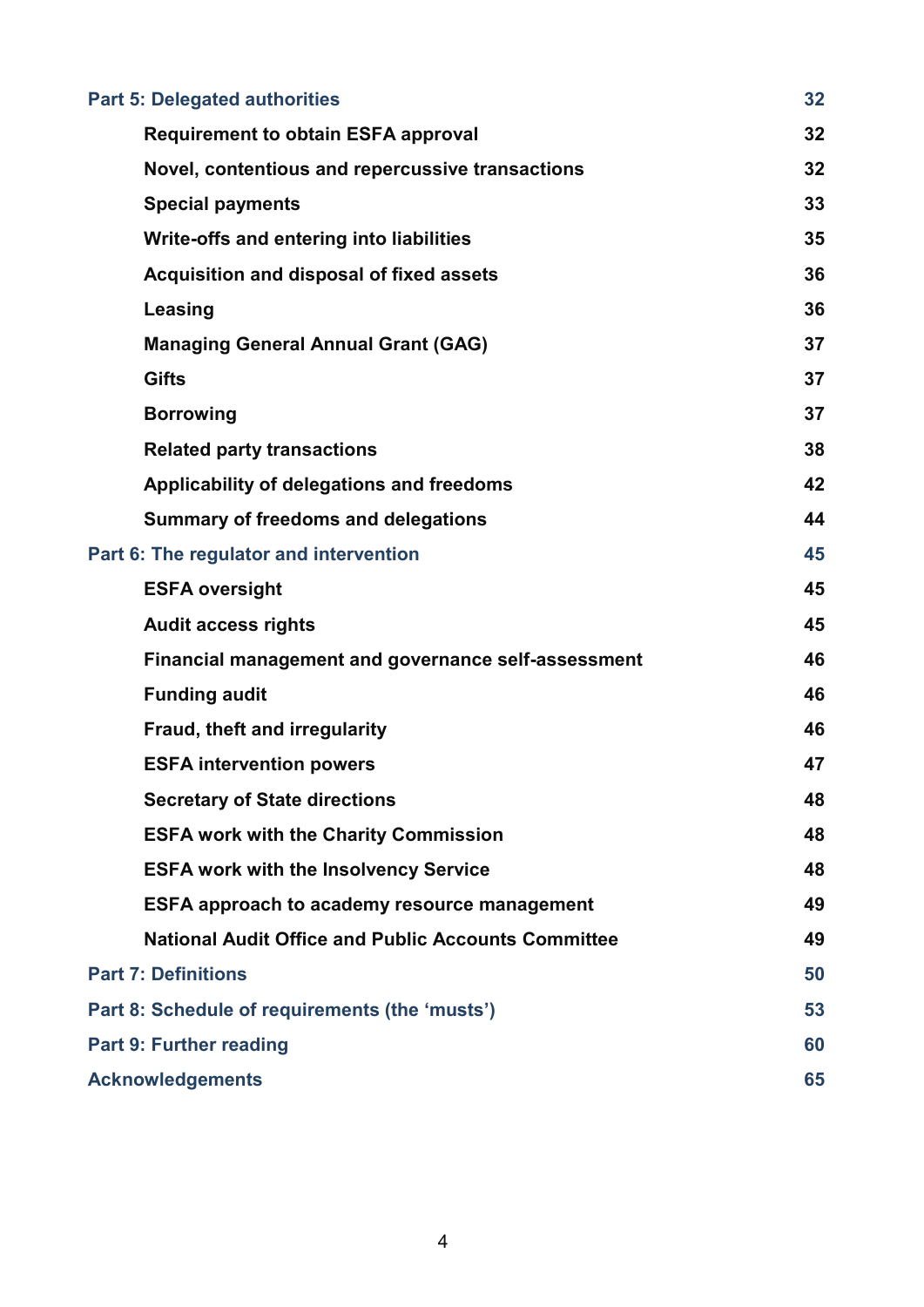# <span id="page-4-0"></span>**Foreword by Lord Agnew**

Having a strong system of financial management and control is essential for any organisation. It enables you to plan, to keep objectives on track, and to report transparently to stakeholders.

I have great admiration for those of you running our schools and making the important spending decisions that



support our young people. In recent years, we have sought to help you by setting out the principles of good financial management in the Academies Financial Handbook. This latest edition provides you with additional information in some key areas.

Regular internal scrutiny of your own controls, and making small but progressive improvements, is a powerful way to help maintain good financial management. We are including some new material about internal scrutiny, explaining how to organise your checks, highlighting the important function of the audit committee in overseeing this work, and the benefits of good reporting so that weaknesses are addressed. Internal auditors can support you. The handbook also requires you to send ESFA an annual summary of the findings and conclusions from your existing programme of internal scrutiny. Please familiarise yourself with these requirements.

Oversight and appraisal, whether in relation to financial or educational performance, is a core function of the trustees. The new financial handbook explains the key features of effective governance, for you to follow. Look at the Department's [Competency](https://www.gov.uk/government/publications/governance-handbook)  [Framework for Governance](https://www.gov.uk/government/publications/governance-handbook) for more information. I am also keen to promote the benefits of a knowledgeable clerk to the board to provide trustees with expert advice. Please consider the additional material in the handbook about this.

Ensuring the board has regular information about the trust's budget is vital. This underpins its ability to make informed financial decisions. As well as describing the documentation the trustees need, the handbook emphasises that prompt action by the board will be necessary where concerns arise. It is crucial to avoid a cumulative deficit budget as this would threaten the trust's long-term viability and breach its funding agreement.

Whilst the handbook brings the essential requirements together, there is a range of other guidance available to promote good practice. This year we include clearer references to these resources. Both the handbook and important additional guidance have been developed with the help of academy business managers, auditors and other sector organisations. I remain grateful for the commitment and the insight that you offer to us.

I am keen that this handbook is continually improved and so welcome input from any of our stakeholders.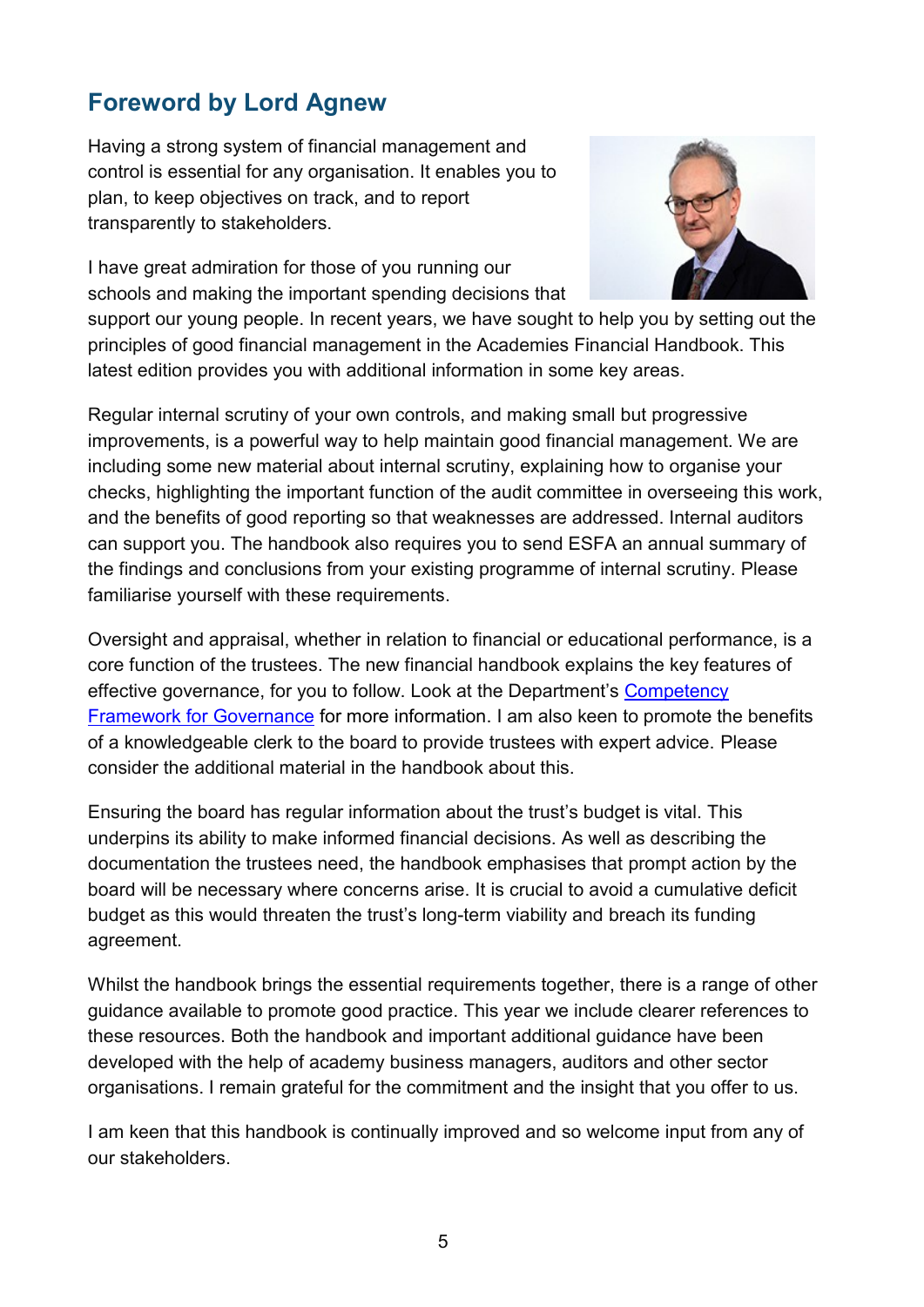Delivering the best educational outcomes relies upon high standards of governance, financial control and accountability. The handbook lays those foundations.

Thank you for all that you are doing.

Muslim Agnew

**Theodore Agnew** Parliamentary Under Secretary of State for the School System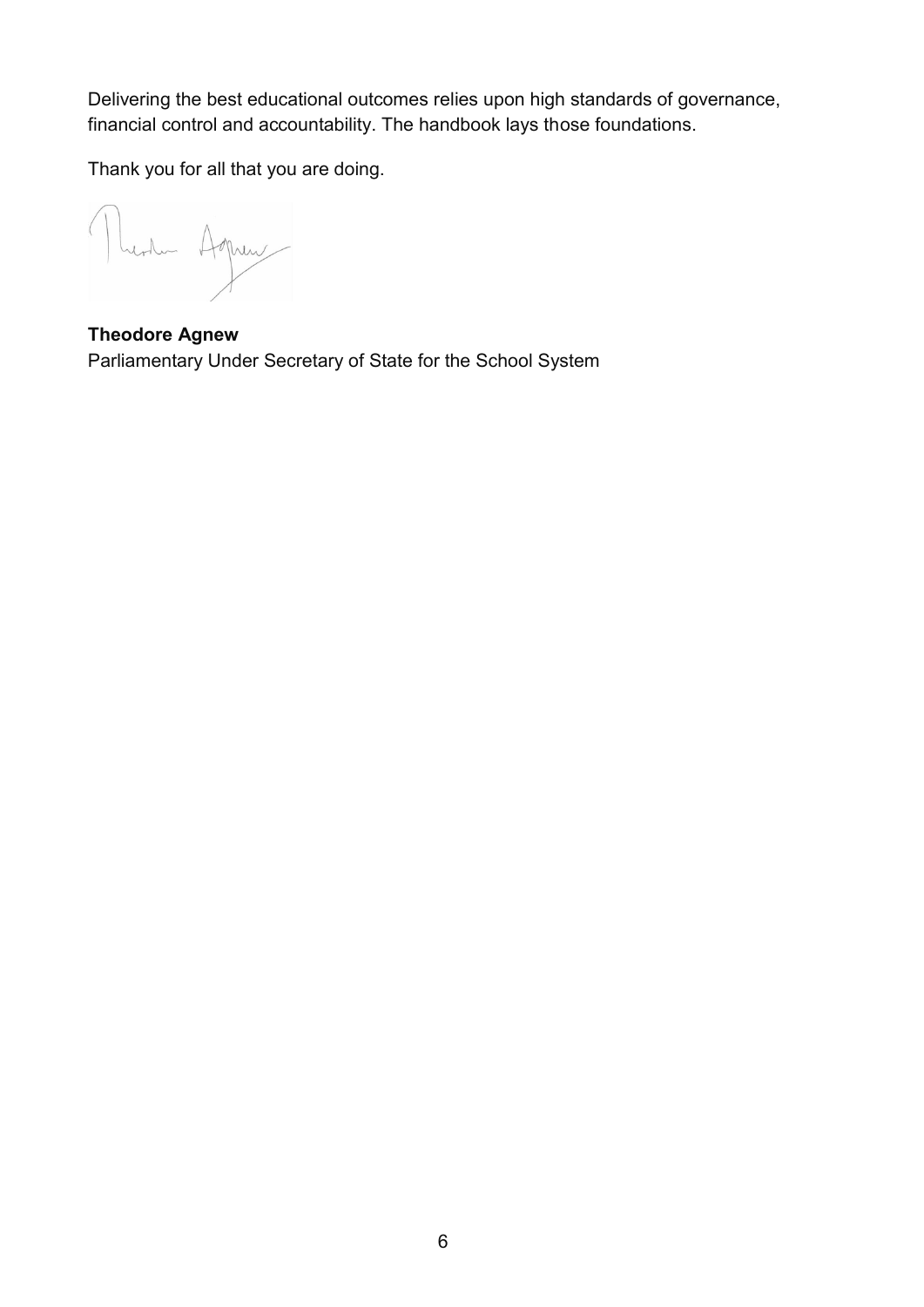# <span id="page-6-0"></span>**Who should read this handbook**

Find out if this handbook applies to you.

Read this handbook if you have responsibility for governing, managing or auditing an academy trust. This includes:

- academy members, chairs of trustees, other trustees and local governors
- academy [accounting officers,](#page-49-1) [chief financial officers](#page-49-2) and clerks to the board
- academy auditors

The handbook comprises short topics explaining each financial requirement that trusts **must** follow.

Depending on your role, you may need to read other material, which is signposted throughout.

## **What the handbook covers**

The handbook:

- describes the financial responsibilities of academy trusts reflecting their status as companies, [exempt charities](https://www.gov.uk/government/publications/regulation-of-schools-and-academies-with-exempt-charity-status) and public bodies
- explains when trusts **must** obtain ESFA approval in advance for financial transactions. Trusts **must** ensure they are familiar with these requirements as described in [part 5.](#page-31-0) ESFA may intervene where trusts do not seek ESFA approval in advance.
- balances the need for effective financial governance with the freedoms that trusts need over their day to day business
- <span id="page-6-1"></span>• sets out the areas of HM Treasury's [Managing Public Money](https://www.gov.uk/government/publications/managing-public-money) applying to trusts, and reflects [The 7 principles of public life](https://www.gov.uk/government/publications/the-7-principles-of-public-life) (selflessness, integrity, objectivity, accountability, openness, honesty and leadership) to which public office holders **must** adhere
- covers all types of academy including single academy trusts (SATs), multiacademy trusts (MATs), free schools, studio schools, university technical colleges, alternative provision and special academies
- **must** be complied with as a requirement of trusts' [funding agreements](#page-50-0) with the Secretary of State.

## **Using the handbook**

In the handbook:

- 'must' identifies requirements. A list is at [part 8](#page-52-0)
- '**should**' identifies minimum good practice which trusts should apply unless they can demonstrate that an alternative approach better suits their circumstances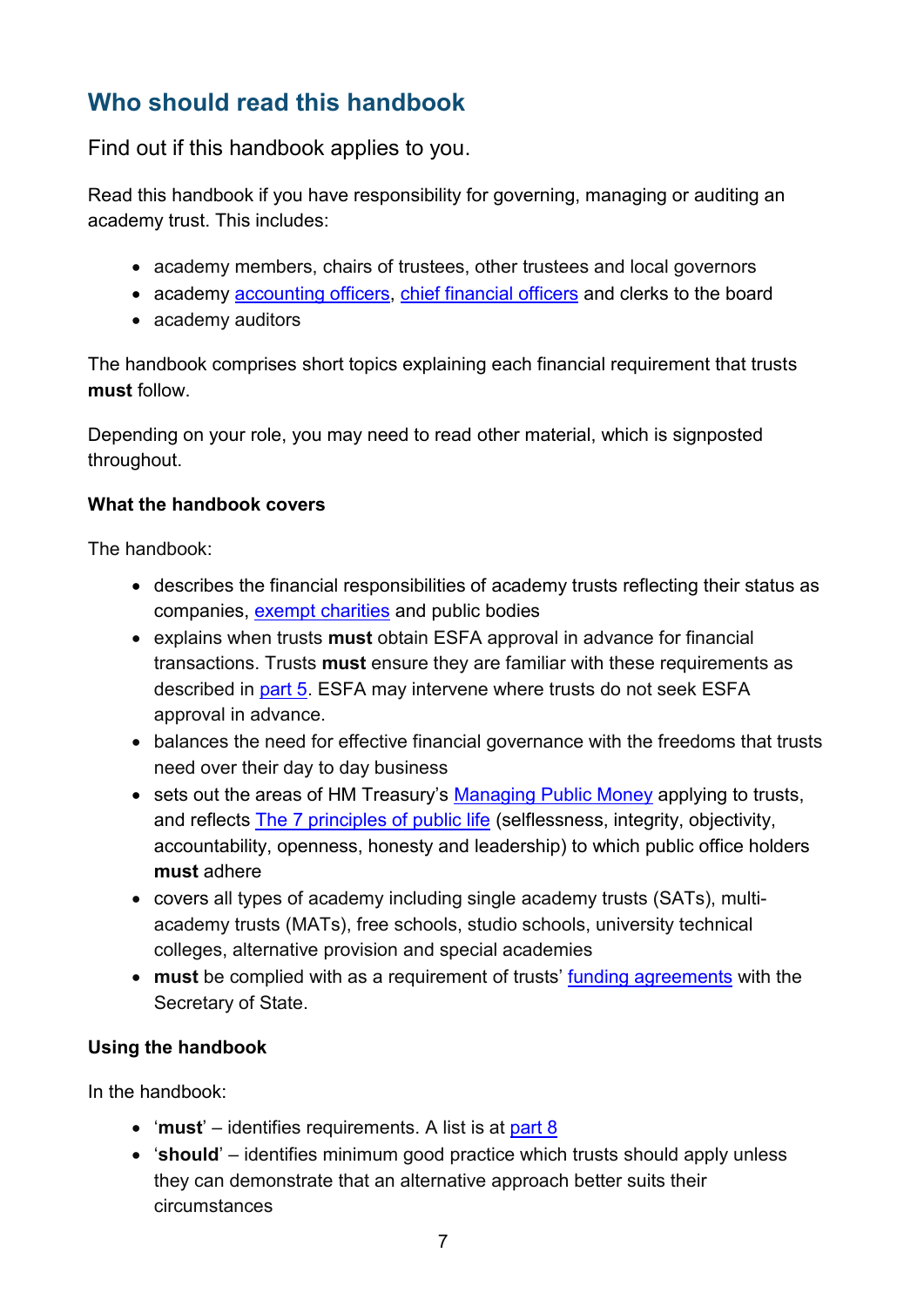# <span id="page-7-0"></span>**What has changed in this edition?**

The main changes are as follows:

- Updated information about **trustees** including emphasis on robust **governance** [\[1.11\]](#page-9-1)
- More about the **clerk to the board** [\[1.38\]](#page-14-0)
- Links to information on **good estates management** [\[2.14\]](#page-16-1)
- More about the requirements for producing **management accounts** including what they contain [\[2.18, 2.21 and 2.23\]](#page-17-0)
- Explaining the board's review of **executive pay** includes other payments/benefits to such individuals [\[2.30 and 2.31\]](#page-19-0)
- More information on **gender pay gap** reporting [\[2.32\]](#page-19-1)
- More about ensuring senior employees are **on payroll** [\[2.33\]](#page-19-2)
- Mandating a **risk register** [\[2.36\]](#page-20-2)
- More about **whistleblowing** [\[2.41 to](#page-21-0) 2.46]
- More about notifying the Department of **information about key individuals**, including **contact details for all members and trustees** [\[2.51 to](#page-23-0) 2.55]
- Additional information to maintain **internal scrutiny** over controls and risks, including the role of the **audit committee**, and a new requirement to send an annual internal scrutiny report to ESFA [\[3.1 to](#page-24-0) 3.22, and [1.17\]](#page-11-0)
- Emphasising trusts' **audited accounts** must be provided to the members [\[4.4\]](#page-28-3)
- Emphasising the need for prior **ESFA approval** for certain financial transactions [\[5.1\]](#page-31-3)
- Providing additional clarification on the reporting and approval of **related party transactions** [\[5.40 to 5.43\]](#page-38-0)
- A requirement for trusts under a **financial notice to improve** to publish it on their website  $[6.15]$
- Listing the delegated **authorities revoked** if under a financial notice to improve [\[6.17\]](#page-46-2)
- More about how the Secretary of State may intervene over **concerns about an individual** managing an academy trust [6.19 [to 6.23\]](#page-47-0)
- Further **links** to supporting guidance so navigation is easier.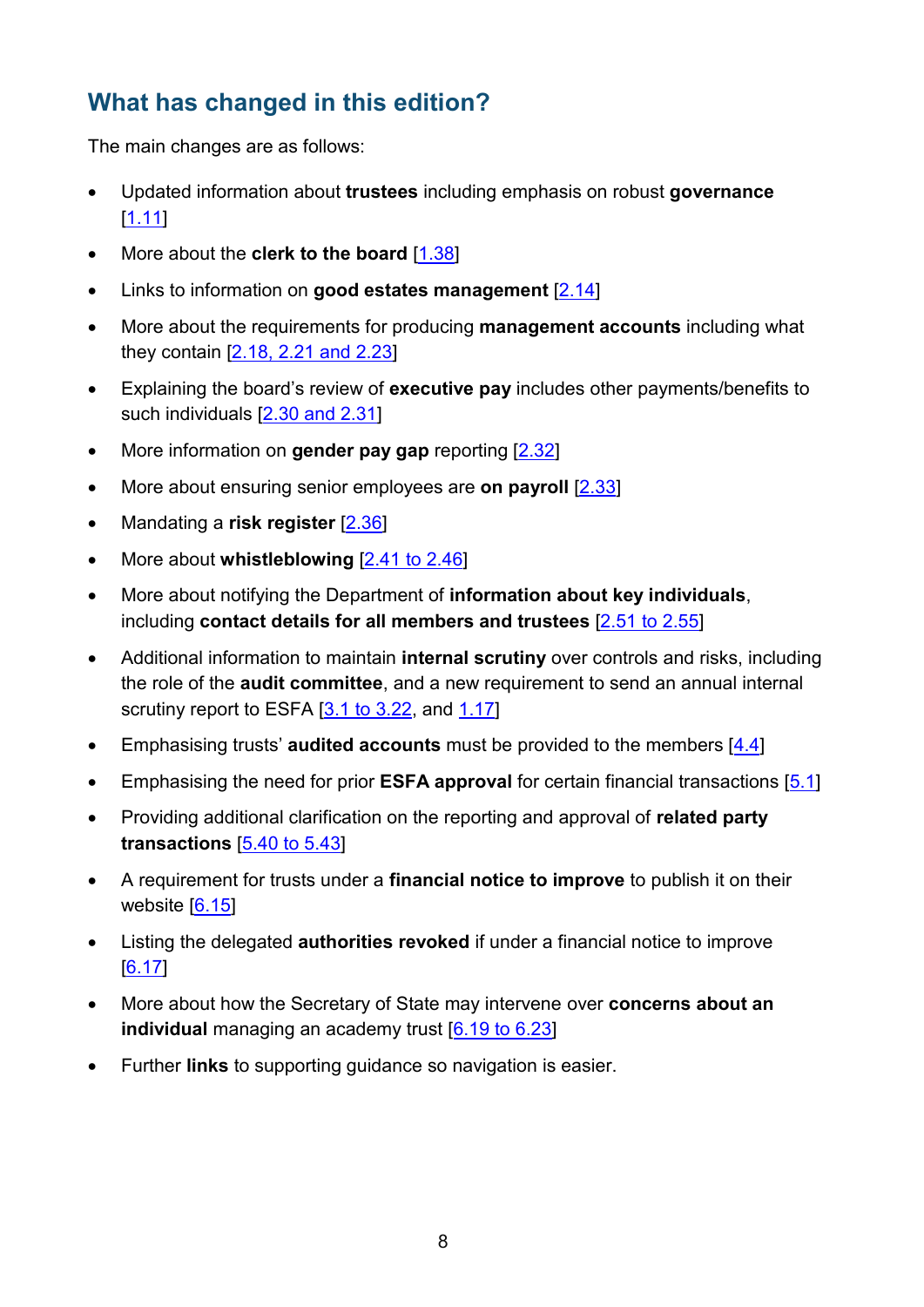# <span id="page-8-0"></span>**Part 1: Roles and responsibilities**

The duties of key people responsible for running academy trusts.

<span id="page-8-2"></span>1.1 Trustees and managers **must** have the skills, knowledge and experience to run the academy trust. Understanding your role will help ensure the trust complies with legal and contractual duties.

## <span id="page-8-1"></span>**Members**

## **What members do**

- 1.2 Every trust has members who have a similar role to shareholders of a company limited by shares. They:
	- are the subscribers to the memorandum of association (where they are founding members)
	- may amend the articles of association subject to any restrictions created by the funding agreement or charity law
	- may, in certain circumstances, appoint new members or remove existing members
	- have powers to appoint and remove trustees in certain circumstances
	- may, by special resolution, issue direction to the trustees to take a specific action
	- appoint the trust's auditors and receive the audited annual accounts (subject to the Companies Act)
	- have power to change the company's name and, ultimately, wind it up.

## **How many members should there be?**

- <span id="page-8-3"></span>1.3 The academy trust **must** have at least three members, although the Department's strong preference is that trusts should have at least five members. Having more members:
	- provides for a more diverse range of perspectives
	- ensures members can take decisions via special resolution without requiring unanimity.

## **Can employees be members?**

<span id="page-8-4"></span>1.4 Employees of the trust **must not** be members unless permitted by their articles of association. The current [model articles](https://www.gov.uk/government/publications/academy-model-memorandum-and-articles-of-association) do not allow members to be employees.

## **Can trustees be members?**

1.5 There should be significant separation between the individuals who are members and those who are trustees. If members sit on the board of trustees this may reduce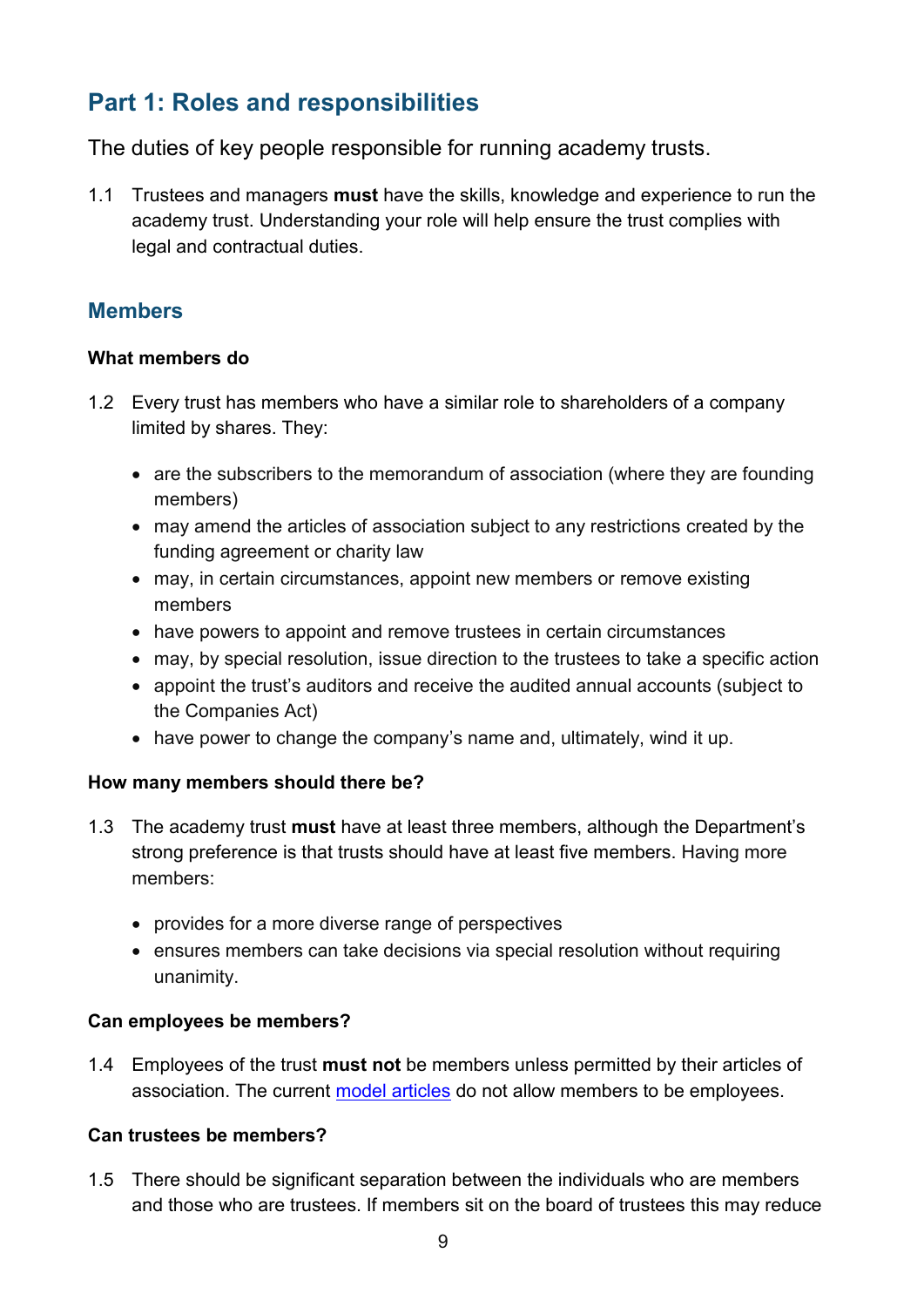the objectivity with which the members can exercise their powers. The Department's strong preference is for a majority of members to be independent of the board of trustees.

## **Working with the trustees**

- 1.6 As responsibility to conduct the trust's business sits with the trustees, members should be 'eyes on and hands off' and avoid compromising the board's discretion.
- 1.7 However if the governance of the trust by the board of trustees becomes dysfunctional the members will have a strong interest in ensuring the board has plans to address the issues or otherwise to remove the board or individual trustees and re-appoint trustees with the skills necessary for effective governance.

Find out more about the role of members in section 5 of the [Governance](https://www.gov.uk/government/publications/governance-handbook)  [Handbook.](https://www.gov.uk/government/publications/governance-handbook)

## <span id="page-9-0"></span>**Trustees**

## **Who are the trustees?**

- 1.8 The trustees of the academy trust are both charity trustees and company directors. This handbook refers to them as trustees.
- 1.9 However, in some academy trusts, such as church academies, those on the board are known instead as 'directors'. In church academies, the term 'trustees' is reserved for those on the board of the separate trust owning the land.

## **What should trustees focus on?**

1.10 The trustees should focus on three core functions:

- ensuring clarity of vision, ethos and strategic direction
- holding executive leaders to account for the educational performance of the organisation and its pupils, and the performance management of staff
- overseeing and ensuring effective financial performance.

Find out about [Understanding your data](https://www.gov.uk/government/publications/understanding-your-data-a-guide-for-school-governors-and-academy-trustees) to help trustees support and challenge the executive team.

<span id="page-9-1"></span>1.11 The trustees **must** apply the highest standards of conduct and ensure robust governance, as these are critical for effective financial management. They should follow the [Governance Handbook,](https://www.gov.uk/government/publications/governance-handbook) which describes the following features of effective governance and will aid compliance with the Academies Financial Handbook: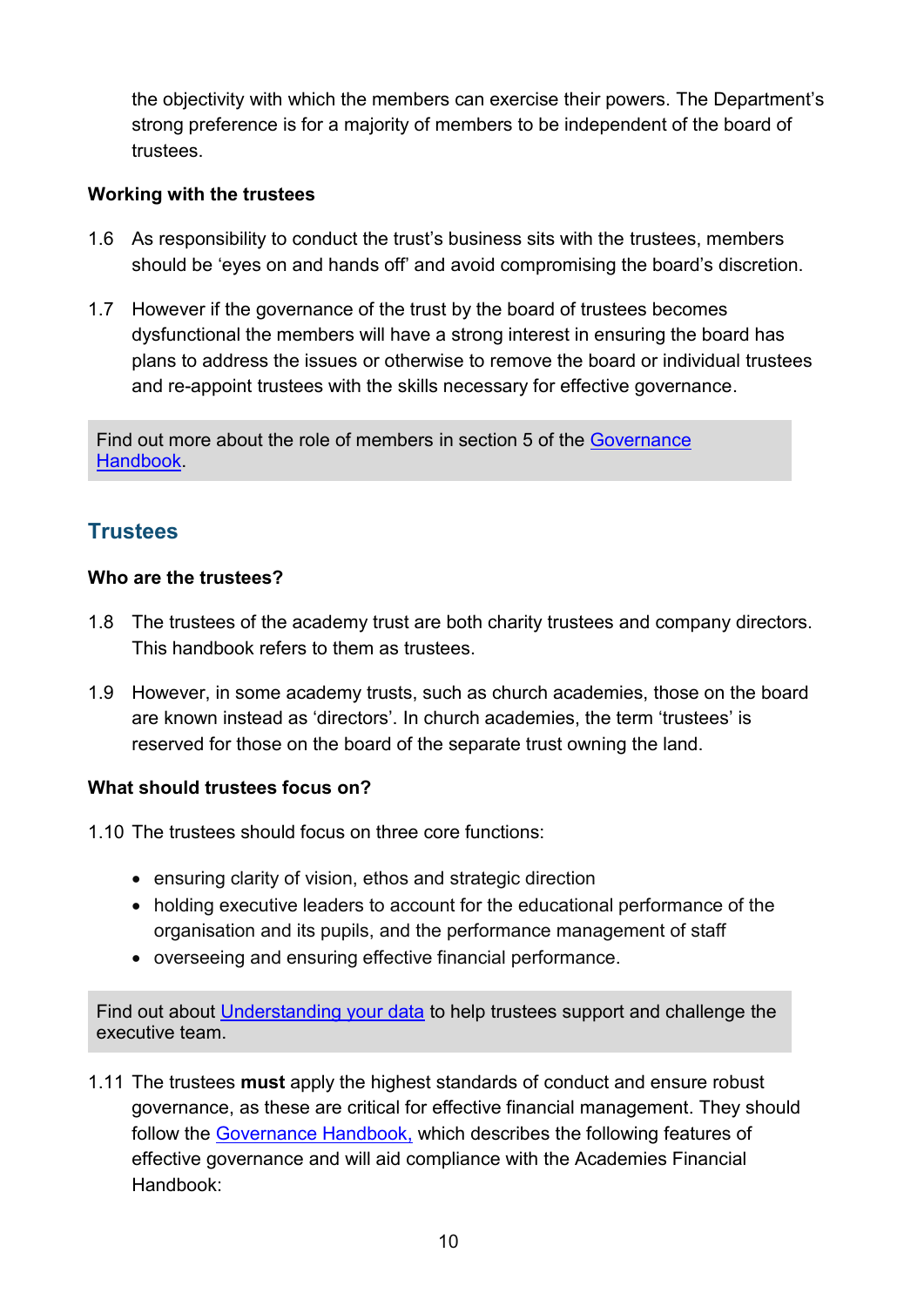- **strategic leadership** that sets and champions vision, ethos and strategy
- **accountability** that drives up educational standards and financial performance
- **people** with the right skills, experience, qualities and capacity
- **structures** that reinforce clearly defined roles and responsibilities
- **compliance** with statutory and contractual requirements
- **evaluation** of governance to monitor and improve its quality and impact

#### **Do trustees have statutory duties?**

- 1.12 Yes. They **must** comply with the trust's charitable objects, with company and charity law, and with their [funding agreement.](#page-50-0) Company directors' duties are described in sections 170 to 181 of the [Companies Act 2006,](http://www.legislation.gov.uk/ukpga/2006/46/part/10/chapter/2) but in summary are to:
	- act within their powers
	- promote the success of the company
	- exercise independent judgement
	- exercise reasonable care, skill and diligence
	- avoid conflicts of interest
	- not accept benefits from third parties
	- declare interest in proposed transactions or arrangements
- <span id="page-10-0"></span>1.13 The trustees **must** ensure regularity and propriety in use of the trust's funds, and achieve [economy,](#page-50-1) [efficiency](#page-50-2) and [effectiveness](#page-50-3) – the three elements of [value for](#page-51-0)  [money.](#page-51-0)

Find out about the [Top 10 'musts'](#page-52-0) for trustees.

## **What does the chair of trustees do?**

1.14 The chair is responsible for ensuring the effective functioning of the board and for setting professional standards of governance and accountability for the board. ESFA will help chairs and their boards to do this if required.

Find out about the DfE's [governance leadership development programme.](https://www.gov.uk/guidance/school-governors-professional-development)

## **Can employees be trustees?**

1.15 Whilst the members can decide whether to appoint the trust's senior executive leader as a trustee, the Department's strong preference is for no other employees to serve as trustees in order to retain clear lines of accountability.

#### **Can trustees delegate?**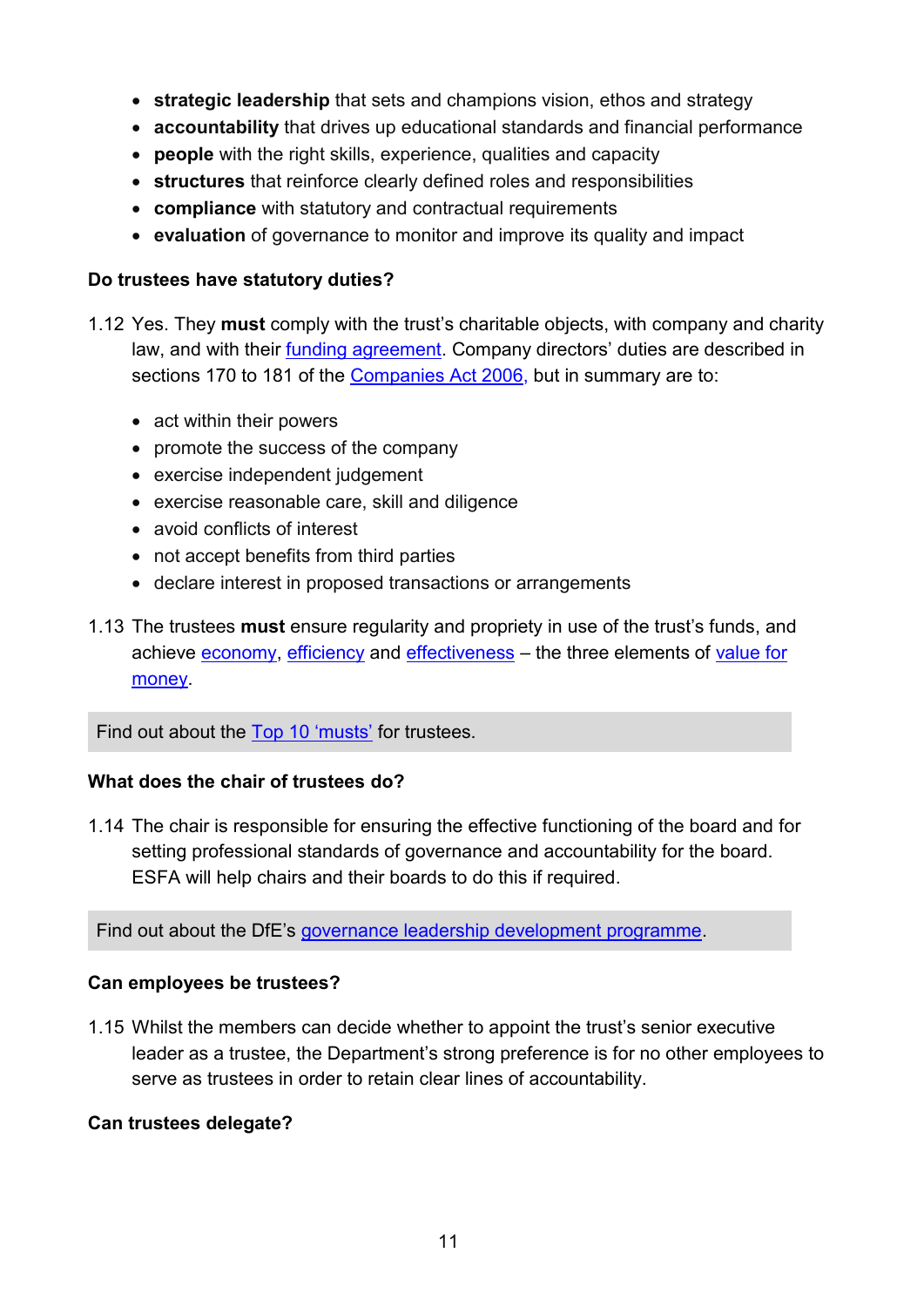- <span id="page-11-1"></span>1.16 Yes. The board may delegate functions to committees. Each committee (other than those in a MAT constituted as a local governing body) **must** contain a majority of trustees, but it may also include other people the board chooses to appoint.
- <span id="page-11-0"></span>1.17 The board **must** appoint an audit committee – either a dedicated committee or combined with another committee, in accordance with section [3.6,](#page-25-1) to advise on the adequacy of financial and other controls and risk management arrangements, to direct a programme of internal scrutiny and to consider the results and quality of external audit.

Find out more about [internal scrutiny and the audit committee.](#page-24-0)

<span id="page-11-2"></span>1.18 Academy trusts **must** not have [de facto trustees](#page-50-4) (defined in appendix 1 of the [Charities SORP\)](http://www.charitysorp.org/download-a-full-sorp/) or [shadow directors](#page-51-1) (defined in section 251(1) of the Companies Act 2006).

## **Skills and experience**

- 1.19 The board should identify the skills and experience it needs, including financial knowledge, and address gaps through recruitment, and/or induction, training and other development activities. This is particularly important at key transition points. The board should also address this for local governing bodies. The [Governance](https://www.gov.uk/government/publications/governance-handbook)  [Handbook](https://www.gov.uk/government/publications/governance-handbook) identifies training material to help trustees develop and engage fully with their role. This includes a [competency framework for governance](https://www.gov.uk/government/publications/governance-handbook) that trusts should refer to in determining whether they have skills gaps.
- <span id="page-11-3"></span>1.20 New trusts producing audited accounts for the first time **must** include in their first governance statement what they have done to review and develop their governance structure and the composition of the board.
- 1.21 Subsequently, established trusts should include an annual assessment, including a review of the board's composition in terms of skills, effectiveness, leadership and impact.
- 1.22 Trusts should refer to the features of effective governance in the [Governance](https://www.gov.uk/government/publications/governance-handbook)  [Handbook](https://www.gov.uk/government/publications/governance-handbook) (strategic leadership, accountability, people, structures, compliance and evaluation).
- 1.23 They can also refer to the [20 key questions for the governing board to ask itself,](https://www.nga.org.uk/Knowledge-Centre/Good-governance/Effective-governance/Twenty-Questions.aspx) and [21 questions for multi-academy trust boards](https://www.nga.org.uk/Knowledge-Centre/Good-governance/Effective-governance/Twenty-one-Questions-for-Multi-academy-Trust-Board.aspx) published by the All-Party Parliamentary Group on Education, Governance and Leadership.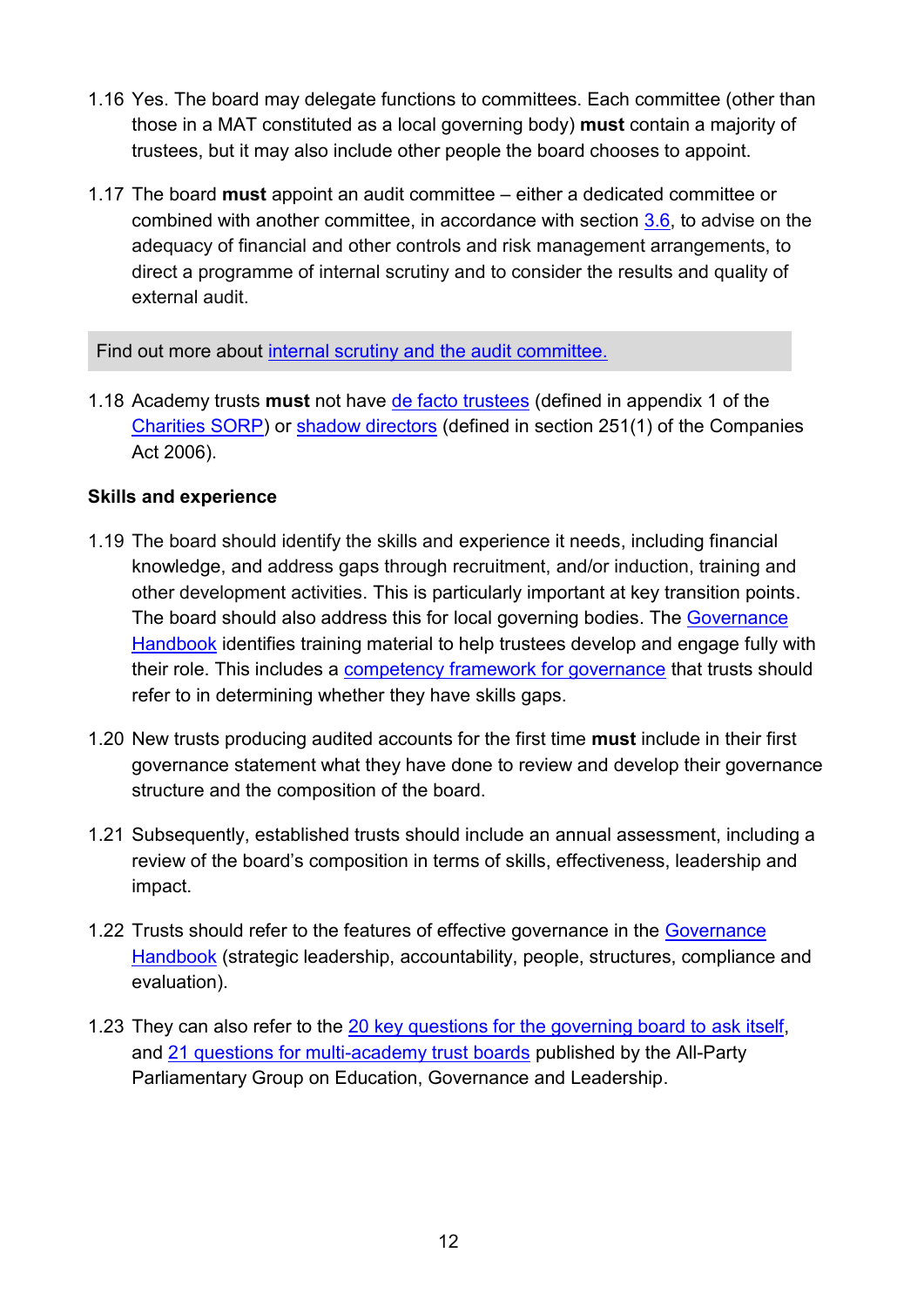Find out more about:

- the role of trustees in section 5 of the [Governance Handbook](https://www.gov.uk/government/publications/governance-handbook)
- your key duties in Charity Commission guidance CC3: [the essential trustee:](https://www.gov.uk/government/publications/the-essential-trustee-what-you-need-to-know-cc3)  [what you need to know,](https://www.gov.uk/government/publications/the-essential-trustee-what-you-need-to-know-cc3) what you need to do
- the [automatic disqualification rules](https://www.gov.uk/guidance/automatic-disqualification-rule-changes-guidance-for-charities) for individuals acting as trustees or senior managers in charities.

Trustees should also follow the other guidance available from the [Charity](https://www.gov.uk/government/organisations/charity-commission)  [Commission.](https://www.gov.uk/government/organisations/charity-commission)

## <span id="page-12-0"></span>**The accounting officer**

## **Who is the accounting officer?**

- <span id="page-12-2"></span>1.24 The board of trustees **must** appoint, in writing, a senior executive leader who may be appointed as a trustee. In single academy trusts this should be the [principal.](#page-50-5) In MATs it should be the [chief executive](#page-49-3) or equivalent.
- <span id="page-12-3"></span>1.25 The board **must** also appoint, in writing, a named individual as its accounting officer. This should be the senior executive leader. The individual **must** be a fit and suitable person for the role. The roles of senior executive leader and accounting officer **must not** rotate.
- 1.26 The appointment of an accounting officer does **not** remove the trustees' responsibility for the proper conduct and financial operation of the trust.

Find out about the [automatic disqualification rules](https://www.gov.uk/guidance/automatic-disqualification-rule-changes-guidance-for-charities) for individuals acting as senior managers or trustees in charities.

## **What does the accounting officer do?**

- 1.27 The accounting officer role includes specific responsibilities for financial matters. It includes a personal responsibility to Parliament, and to ESFA's accounting officer, for the trust's financial resources.
- <span id="page-12-1"></span>1.28 Accounting officers **must** be able to assure Parliament, and the public, of high standards of probity in the management of public funds, particularly [regularity,](#page-51-2) [propriety](#page-50-6) and [value for money.](#page-51-0)
- 1.29 Accounting officers **must** adhere to [The 7 principles of public life.](https://www.gov.uk/government/publications/the-7-principles-of-public-life)
- 1.30 The accounting officer **must** have oversight of financial transactions, by:
	- ensuring the academy trust's property and assets are under the trustees' control, and measures exist to prevent losses or misuse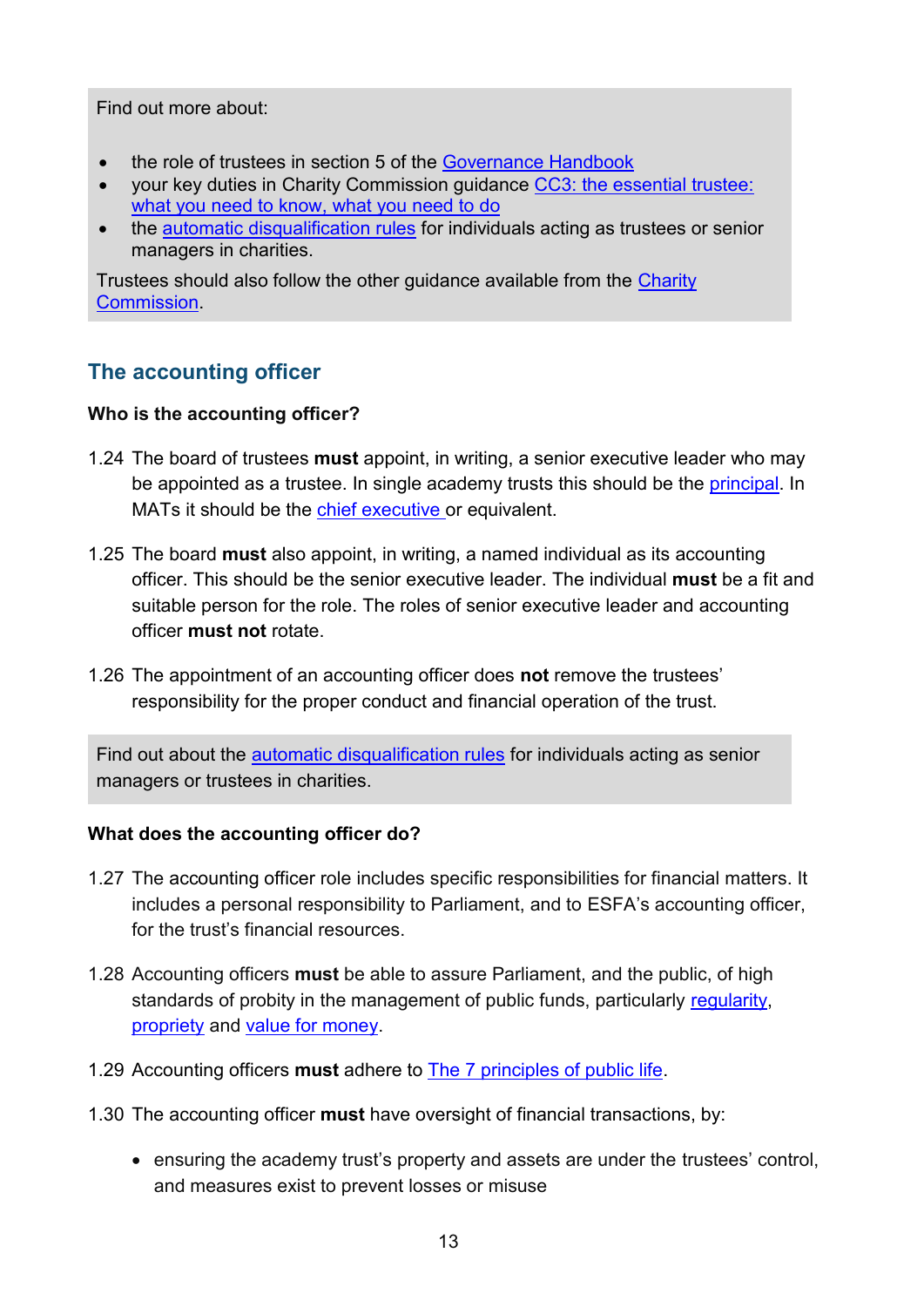- ensuring bank accounts, financial systems and financial records are operated by more than one person
- keeping full and accurate accounting records to support their annual accounts

## **The accounting officer's annual statement**

<span id="page-13-1"></span>1.31 The accounting officer **must** complete and sign a [statement on regularity, propriety](#page-29-1)  [and compliance](#page-29-1) each year and submit this to ESFA with the audited accounts. The accounting officer **must** also demonstrate how the trust has secured value for money via the governance statement in the audited accounts.

## **The accounting officer's duty to raise concerns**

- 1.32 The accounting officer **must** take personal responsibility (which **must not** be delegated) for assuring the board that there is compliance with the funding agreement and handbook.
- 1.33 The accounting officer **must** advise the board in writing if action it is considering is incompatible with the [articles,](#page-49-4) [funding agreement](#page-50-0) or handbook.
- 1.34 Similarly, the accounting officer **must** advise the board in writing if the board fails to act where required by the funding agreement or handbook. Where the board is minded to proceed, despite the accounting officer's advice, the accounting officer **must** consider the board's reasons and if the accounting officer still considers the action proposed by the board is in breach of the articles, the funding agreement or handbook, the accounting officer **must** notify ESFA's accounting officer immediately in writing.

Find out more about the accounting officer role in [chapter 3 of Managing Public](https://www.gov.uk/government/publications/managing-public-money)  [Money.](https://www.gov.uk/government/publications/managing-public-money)

## <span id="page-13-0"></span>**The chief financial officer**

## **Who is the chief financial officer?**

<span id="page-13-2"></span>1.35 The board **must** appoint a [chief financial officer](#page-49-2) (CFO), who is the trust's finance director, business manager or equivalent, to whom responsibility for the trust's detailed financial procedures is delegated. The CFO should play both a technical and leadership role.

#### **Skills and experience**

<span id="page-13-3"></span>1.36 The CFO and their finance staff **must** be appropriately qualified and/or experienced. Trusts **must** assess whether the CFO, and others holding key financial posts, should have a business or accountancy qualification and hold membership of a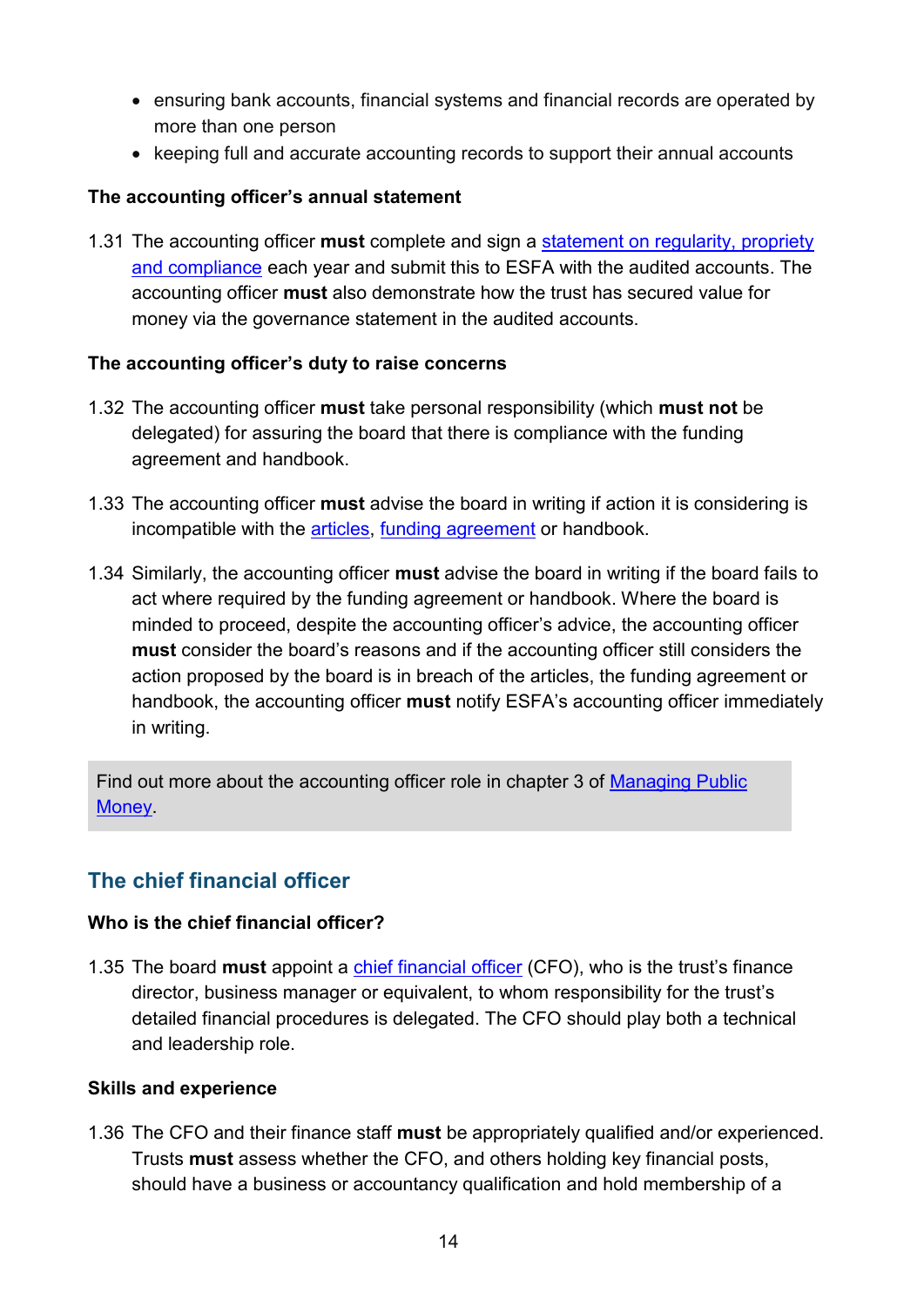relevant professional body, dependent on the risk, scale and complexity of financial operations.

## **Support for the CFO**

1.37 The CFO need not discharge all their duties personally. The trust may employ additional staff or contractors with the relevant skills and knowledge at the appropriate time.

Find out what the CFO role may cover in the [Institute of School Business](https://isbl.org.uk/Standards/index.aspx)  [Leadership's Professional Standards](https://isbl.org.uk/Standards/index.aspx), and its [employers' guidance](https://isbl.org.uk/documents/091136.3362807ISBL%20Head%20teachers%20and%20governance%20guidance%20-%20online%20edition.pdf).

## <span id="page-14-0"></span>**The clerk to the board**

- 1.38 The academy trust should appoint a clerk to support the board of trustees who is someone other than a trustee, principal or chief executive of the trust. A clerk can help the efficient functioning of the board by providing:
	- administrative and organisational support
	- guidance to ensure the board works in compliance with the appropriate legal and regulatory framework, and understands the potential consequences of noncompliance
	- advice on procedural matters relating to operation of the board
- 1.39 For non-executive trustees a knowledgeable clerk to the board (or company secretary) is an essential part of their tool kit.

Find out about:

- the knowledge, skills and behaviours required to provide professional clerking to the board in the [Clerking competency framework](https://www.gov.uk/government/publications/governance-handbook)
- DfE's [governance clerking development programme](https://www.gov.uk/guidance/school-governors-professional-development) aimed at increasing clerking expertise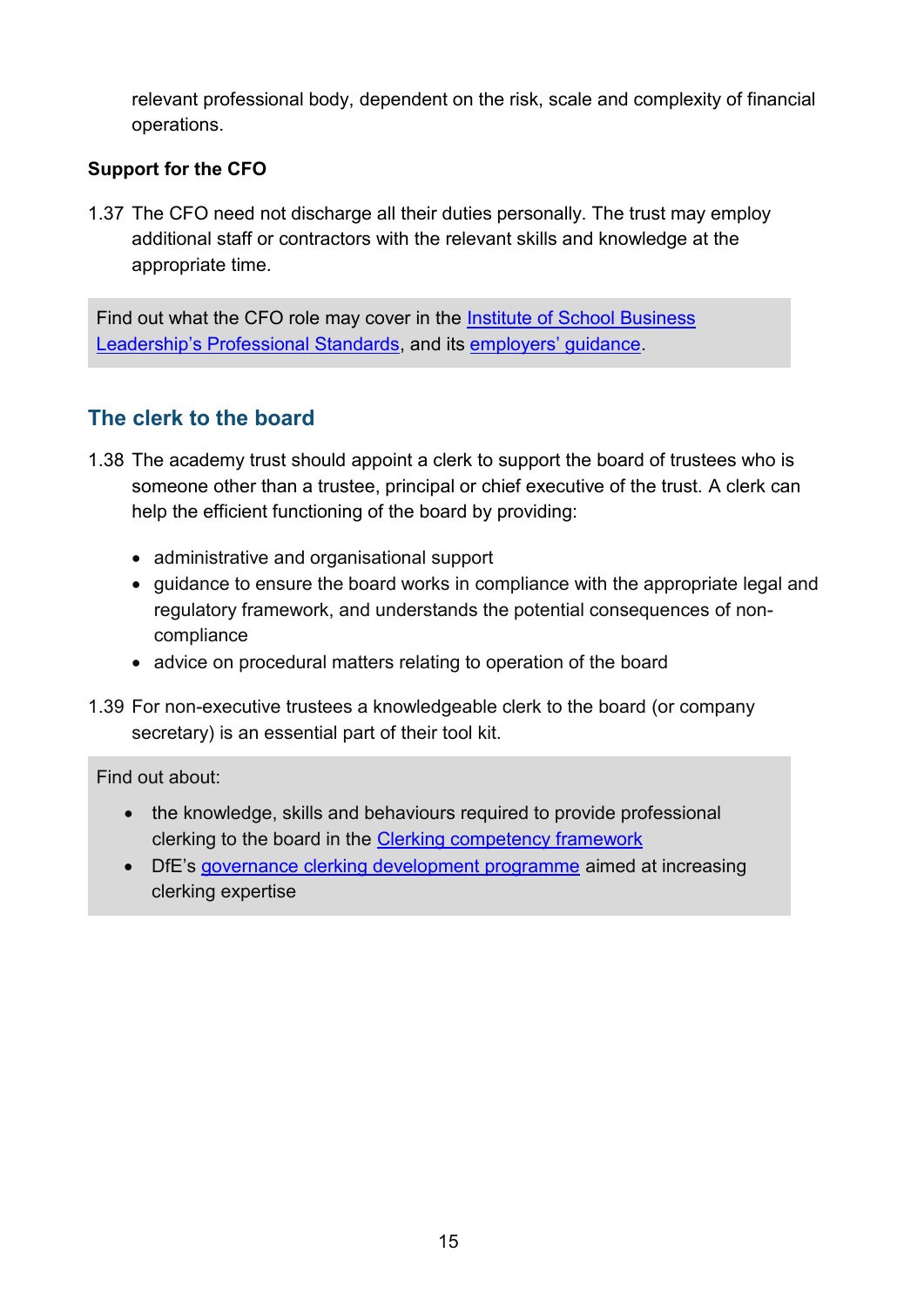# <span id="page-15-0"></span>**Part 2: Main financial requirements**

The financial management requirements for academy trusts.

## <span id="page-15-1"></span>**Financial oversight**

- <span id="page-15-5"></span>2.1 Trustees and managers **must** maintain robust oversight of the academy trust.
- <span id="page-15-6"></span>2.2 The trust **must** take full responsibility for its financial affairs and use resources efficiently to maximise outcomes for pupils.

## **Board meetings**

<span id="page-15-3"></span>2.3 The board and its committees **must** meet regularly enough to discharge their responsibilities and ensure robust governance and effective financial management. Board meetings **must** take place at least three times a year (and business conducted only when quorate), although trusts should consider meeting more frequently. If the board meets less than six times a year it **must** describe in its governance statement, accompanying its annual accounts, how it maintained effective oversight of funds with fewer meetings.

## <span id="page-15-7"></span><span id="page-15-4"></span>**Scheme of delegation**

- 2.4 The board cannot delegate overall responsibility for the academy trust's funds. However, it **must** approve a written scheme of delegation of financial powers that maintains robust internal controls.
- 2.5 The academy trust should have a finance committee to which the board delegates financial scrutiny and oversight.

## <span id="page-15-2"></span>**Basic control principles**

- <span id="page-15-8"></span>2.6 The academy trust **must** have sound internal control, risk management and assurance processes. This should follow a tiered approach comprising:
	- clearly communicated procedures, structures and training of staff
	- appropriate day to day supervision and checks by management
	- internal scrutiny overseen by an audit committee
	- external audit and assurance
- <span id="page-15-9"></span>2.7 The control framework **must**:
	- ensure delegated financial authorities are complied with
	- maintain appropriate segregation of duties
	- co-ordinate the planning and budgeting process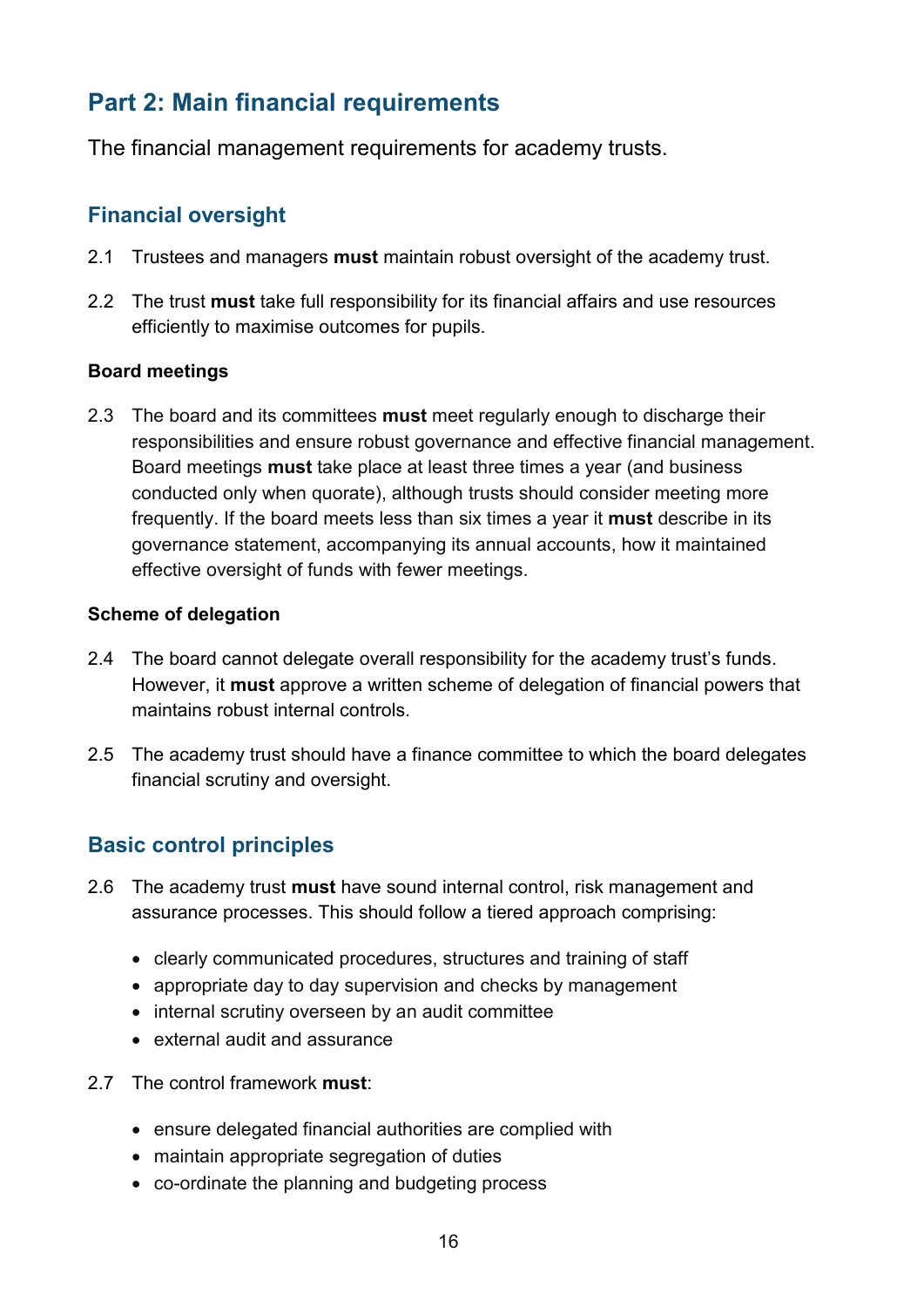- apply discipline in financial management, including managing debtors, creditors, cash flow and monthly bank reconciliations
- [plan and oversee](https://www.gov.uk/guidance/good-estate-management-for-schools/strategic-estate-management) capital projects
- manage and oversee assets
- <span id="page-16-3"></span>• ensure [regularity,](#page-51-2) [propriety](#page-50-6) and [value for money](#page-51-0) in the organisation's activities
- reduce the risk of fraud and theft
- deliver independent checking of controls, systems, transactions and risks

Find out how the trustees **must** ensure [internal control and risk management](#page-24-0) is scrutinised and operating effectively.

## <span id="page-16-0"></span>**Financial planning**

<span id="page-16-4"></span>2.8 The academy trust **must** prepare and monitor financial plans to ensure ongoing financial health.

## **Setting a budget**

- 2.9 The board of trustees, and any separate committee responsible for finance, **must** ensure rigour and scrutiny in budget management.
- <span id="page-16-2"></span>2.10 The board of trustees **must** approve a [balanced budget,](#page-49-5) and any significant changes to it, for the financial year to 31 August, which can draw on unspent funds brought forward from previous years. The board **must** minute its approval.
- <span id="page-16-5"></span>2.11 The board **must** ensure budget forecasts for the current year and beyond are compiled accurately, based on realistic assumptions including any provision being made to sustain capital assets, and reflect lessons learned from previous years.
- 2.12 It should challenge pupil number estimates as these underpin revenue projections.
- 2.13 Boards are encouraged to take [an integrated approach to curriculum and financial](https://www.gov.uk/guidance/improving-financial-efficiency-with-curriculum-planning)  [planning.](https://www.gov.uk/guidance/improving-financial-efficiency-with-curriculum-planning)
- <span id="page-16-1"></span>2.14 Boards should refer to DfE's material on improving school resource management including the [top 10 planning checks for governors.](https://www.gov.uk/guidance/school-resource-management-top-10-planning-checks-for-governors) To help manage capital assets and budgets they should refer to the [Good estates management for schools](https://www.gov.uk/guidance/good-estate-management-for-schools) guidance including the [organisation self-assessment tool,](https://assets.publishing.service.gov.uk/government/uploads/system/uploads/attachment_data/file/702096/Organisational_self-assessment.pdf) [top 10 estate checks for](https://www.gov.uk/government/publications/good-estate-management-for-schools-tools/top-10-estate-checks-for-boards)  [boards](https://www.gov.uk/government/publications/good-estate-management-for-schools-tools/top-10-estate-checks-for-boards) and material on [strategic estate management.](https://www.gov.uk/guidance/good-estate-management-for-schools/strategic-estate-management)

Find our more to help with financial planning and [resource management,](https://www.gov.uk/government/collections/schools-financial-health-and-efficiency) including tools for:

- [financial benchmarking](https://www.gov.uk/guidance/schools-financial-efficiency-financial-benchmarking)
- [school resource management self-assessment](https://www.gov.uk/government/publications/school-resource-management-self-assessment-tool)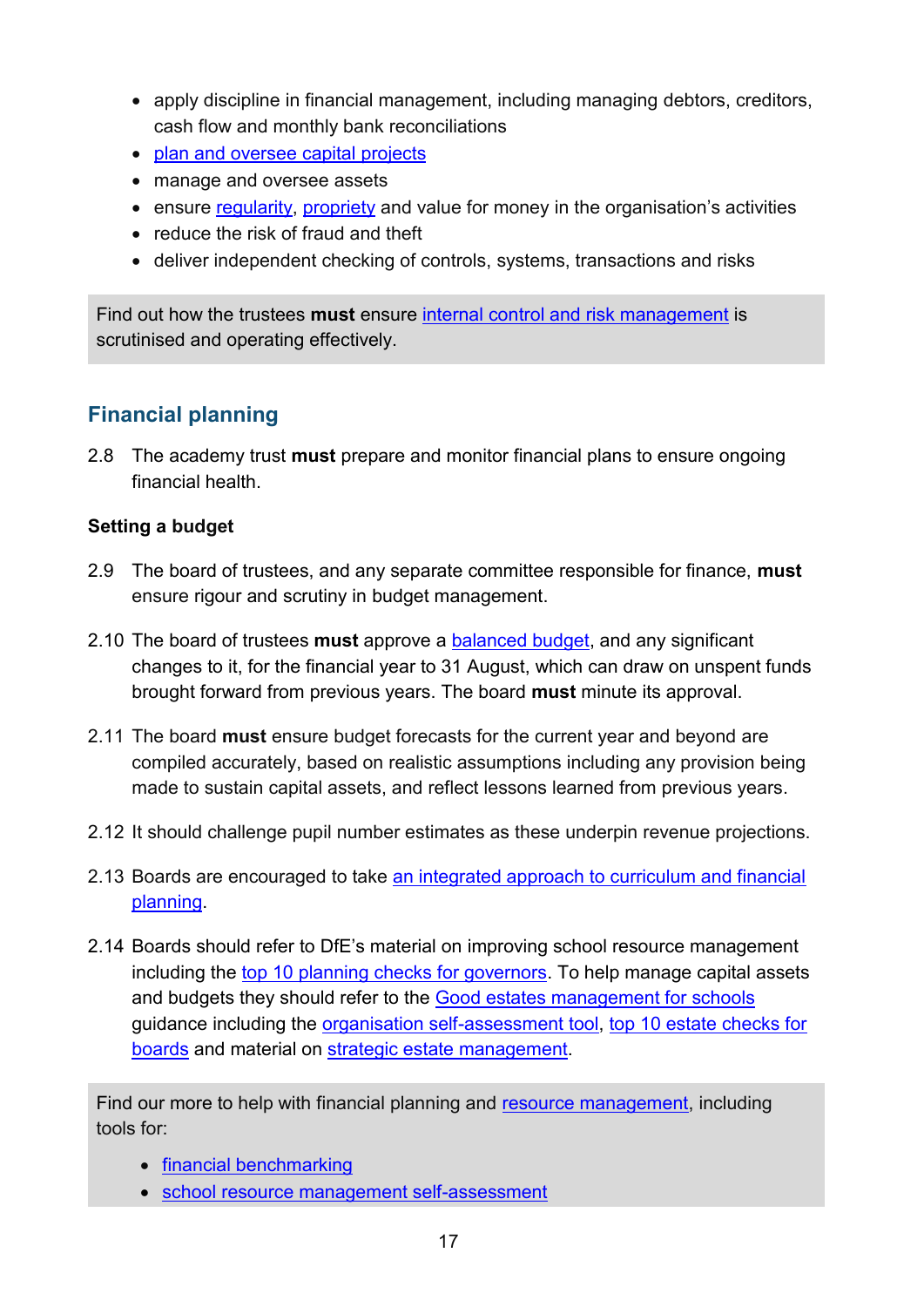• [school financial efficiency metrics](https://www.gov.uk/government/publications/schools-financial-efficiency-metric-tool)

## **Sending your budget to ESFA**

<span id="page-17-2"></span>2.15 The academy trust **must** submit to ESFA, in a form specified by ESFA:

- a [budget forecast return outturn](https://www.gov.uk/guidance/academies-budget-forecast-return) by 21 May
- a 3-year **budget forecast return by 30 July**
- 2.16 These **must** be approved by the trustees before submission.
- <span id="page-17-3"></span>2.17 The board of trustees **must** notify [ESFA](http://www.education.gov.uk/kc-enquiry-form) within 14 calendar days of its meeting if proposing to set a deficit revenue budget for the current financial year, which it cannot address after taking into account unspent funds from previous years.

Find out more about:

- submitting your [budget returns](https://www.gov.uk/guidance/academies-budget-forecast-return) to ESFA
- [deficit recovery](https://www.gov.uk/government/publications/academy-trust-financial-management-good-practice-guides/academy-trust-deficit-recovery)

## <span id="page-17-0"></span>**Monitoring the budget**

- <span id="page-17-4"></span>2.18 The trust **must** prepare management accounts every month setting out its financial performance and position. Managers **must** take appropriate action to ensure ongoing viability.
- <span id="page-17-1"></span>2.19 Management accounts **must** be shared with the chair of trustees every month irrespective of the trust's size, and with the other trustees six times a year. The board **must** consider these when it meets.
- 2.20 The board **must** ensure appropriate action is being taken to maintain financial viability including addressing variances between the budget and actual income and expenditure.
- 2.21 The format of management accounts **must** include an income and expenditure account, variation to budget report, cash flows and balance sheet.
- 2.22 The trust **must** select key financial performance indicators and measure its performance against them regularly, including analysis in its annual trustees' report as explained in the [Accounts Direction.](https://www.gov.uk/government/publications/academies-accounts-direction)
- 2.23 Where the board has concerns about financial performance, it should act quickly ensuring the trust has adequate financial skills in place.

Find out more from ESFA about:

• [management accounting](https://www.gov.uk/government/publications/academy-trust-financial-management-good-practice-guides/academy-trust-management-accounting) and [operating as a going concern](https://www.gov.uk/government/publications/academy-trust-financial-management-good-practice-guides/operating-an-academy-trust-as-a-going-concern)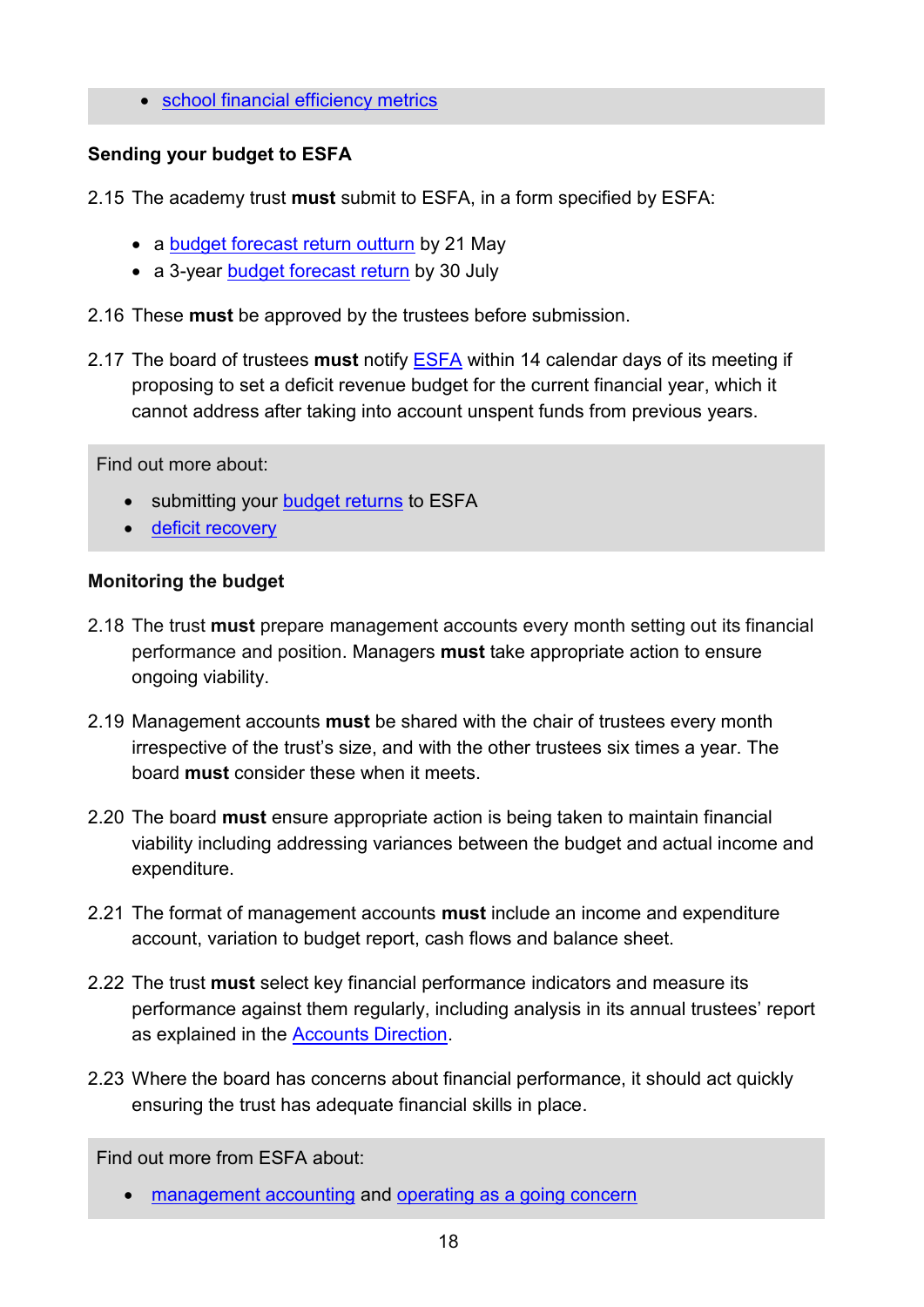## **Cash management**

<span id="page-18-2"></span>2.24 The trust **must** manage its cash position robustly. It **must** avoid becoming overdrawn. It may be required to report on its cash position to ESFA where there are concerns about financial management.

#### <span id="page-18-3"></span>**Investments**

- 2.25 The board of trustees may invest to further the trust's charitable aims, but **must** ensure investment risk is properly managed. When considering an investment the board **must**:
	- act within its powers to invest as described in its [articles](#page-49-4)
	- have an investment policy to manage and track its financial exposure, and ensure [value for money](#page-51-0)
	- exercise care and skill in investment decisions, taking advice as appropriate from a professional adviser
	- ensure exposure to investment products is tightly controlled so security of funds takes precedence over revenue maximisation
	- ensure investment decisions are in the trust's best interests
	- review the trust's investments and investment policy regularly
- 2.26 The board should follow the Charity Commission's guidance: [CC14 Charities and](https://www.gov.uk/government/publications/charities-and-investment-matters-a-guide-for-trustees-cc14)  [investment matters: A guide for trustees.](https://www.gov.uk/government/publications/charities-and-investment-matters-a-guide-for-trustees-cc14) [ESFA](http://www.education.gov.uk/kc-enquiry-form)'s approval **must** be obtained for [novel, contentious and/or repercussive](#page-31-2) investments.

## <span id="page-18-0"></span>**Procurement and spending decisions**

<span id="page-18-4"></span>2.27 The academy trust **must** be able to show that public funds have been used as intended by Parliament.

## **Procurement basics**

<span id="page-18-1"></span>2.28 The academy trust **must** ensure:

- spending has been for the purpose intended and there is probity in the use of public funds
- spending decisions represent [value for money](#page-51-0)
- internal delegation levels exist and are applied
- a competitive tendering policy is in place and applied, and Official Journal of the European Union [\(OJEU\)](http://www.ojec.com/Threshholds.aspx) procurement thresholds are observed
- professional advice is obtained where appropriate
- 2.29 The Department strongly recommends the [deals for schools](https://www.gov.uk/government/publications/deals-for-schools/deals-for-schools) that make buying simpler and quicker, and can provide better value for money. There is also guidance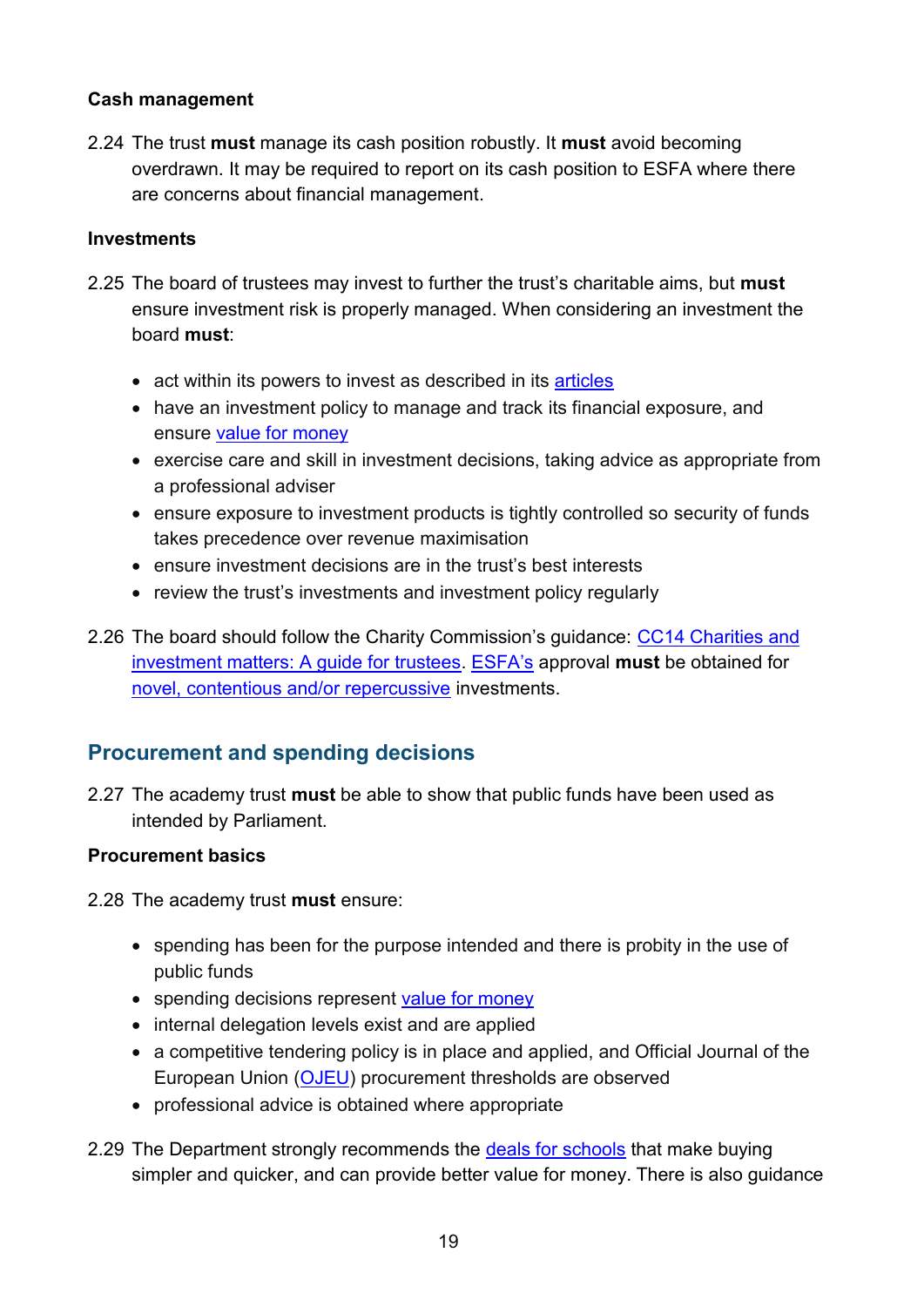on [how to plan and run an efficient procurement process.](https://www.gov.uk/guidance/buying-for-schools) Additional guidance is in annex 4.6 of [Managing Public Money.](https://www.gov.uk/government/publications/managing-public-money)

Find out how to [compare your costs](https://www.gov.uk/guidance/schools-financial-efficiency-financial-benchmarking) against other schools and access the school [financial benchmarking](https://schools-financial-benchmarking.service.gov.uk/) tool.

## <span id="page-19-0"></span>**Setting executive pay**

- 2.30 The board of trustees **must** ensure its decisions about levels of executive pay (including salary and any other benefits) follow a robust evidence-based process and are a reasonable and defensible reflection of the individual's role and responsibilities. No individual can be involved in deciding their remuneration.
- 2.31 The board **must** discharge its responsibilities effectively, ensuring its approach to pay and benefits is transparent, proportionate and justifiable, including:
	- process that the procedure for determining executive pay and benefits, and keeping them proportionate, is agreed by the board in advance and documented
	- independence decisions about executive pay and benefits reflect independent and objective scrutiny by the board and that conflicts of interest are avoided
	- robust decision-making factors in determining pay and benefits are clear, including whether educational and financial performance considerations, and the degree of challenge in the role, have been taken into account
	- proportionality pay and benefits represent good value for money and are defensible relative to the public sector market
	- commercial interests ensuring the board is sighted on broader business interests held by senior executives, and is satisfied that any payments made by the trust to executives in relation to such interests do not undermine the transparency requirements for disclosing pay in accordance with the Academies Accounts Direction
	- documentation the rationale behind the decision-making process, including whether the level of pay and benefits reflects value for money, is recorded and retained
	- a basic presumption that executive pay and benefits should not increase at a faster rate than that of teachers, in individual years and over the longer term
	- understanding that inappropriate pay and benefits can be challenged by ESFA, particularly in instances of poor financial management of the trust.
- <span id="page-19-1"></span>2.32 The trust is reminded of requirements under the Equality Act 2010 (Specific Duties [and Public Authorities\) Regulations 2017](http://www.legislation.gov.uk/uksi/2017/353/contents/made) for organisations with 250 or more employees to publish information on their website and on the government's [reporting website](https://www.gov.uk/report-gender-pay-gap-data) about the [gender pay gap](https://gender-pay-gap.service.gov.uk/) in their organisation.

## <span id="page-19-2"></span>**Tax arrangements for senior employees**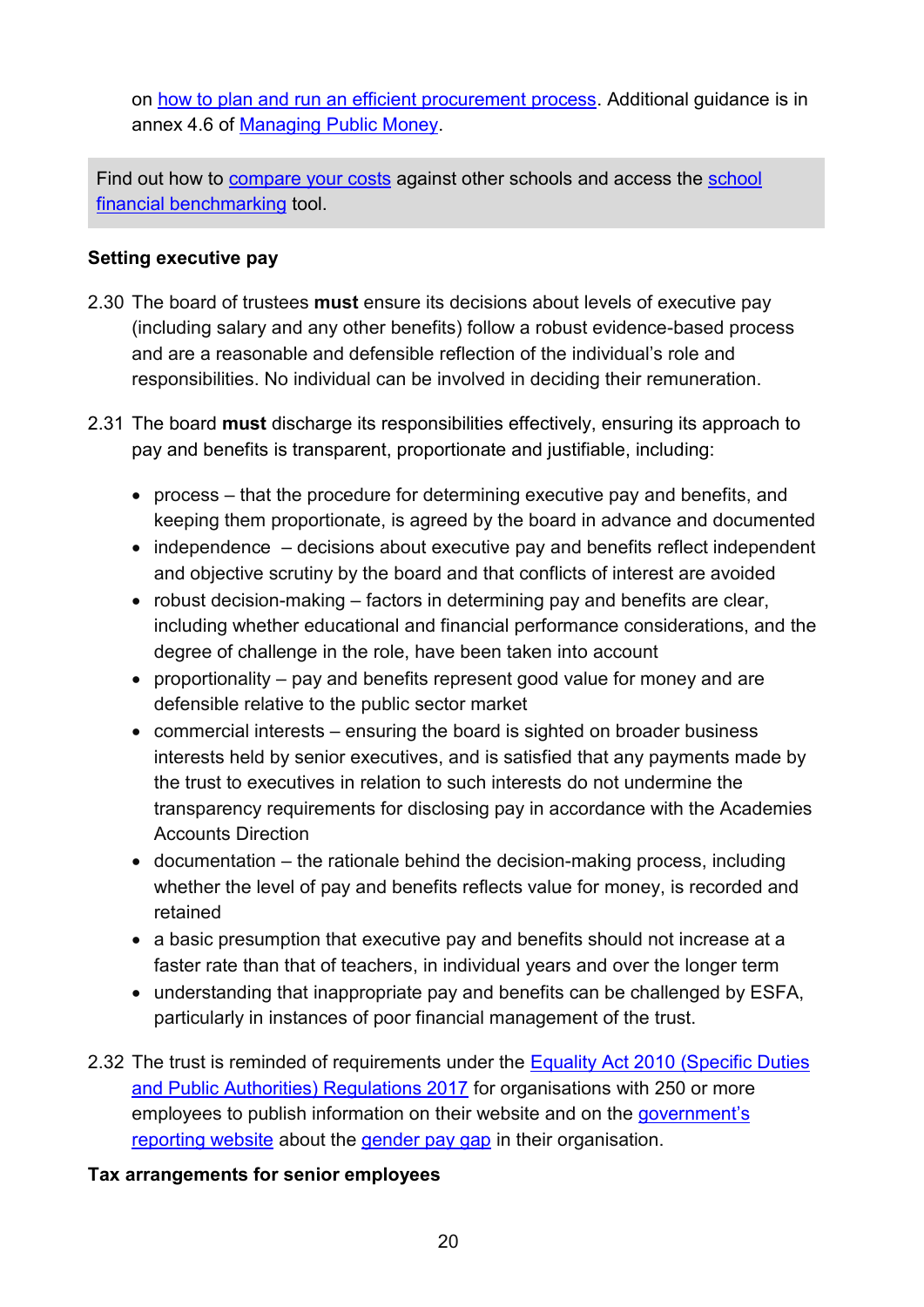2.33 The academy trust **must** ensure its senior employees' payroll arrangements fully meet their tax obligations and comply with HM Treasury's guidance about the employment arrangements of individuals on the avoidance of tax. This is described in HM Treasury's [Review of the Tax Arrangements of Public Sector Appointees](https://www.gov.uk/government/publications/review-of-the-tax-arrangements-of-public-sector-appointees) which explains that senior managers with significant financial responsibilities should be exclusively on payroll, and therefore subject to Pay As You Earn with income tax and NI contributions deducted at source. Failure to comply with these requirements can result in a fine by HM Treasury.

Find out more about:

- [Principles for determining executive pay](https://cstuk.org.uk/wp-content/uploads/2019/01/CST-Code-Principles-for-Setting-Executive-Pay.pdf) from the Confederation of School Trusts
- [Executive pay: issues for consideration by governing boards of academy trusts](https://www.nga.org.uk/Knowledge-Centre/Good-governance/Ethical-governance/Setting-pay-for-executive-heads.aspx) from the National Governance Association
- [Staffing and employment advice for schools.](https://www.gov.uk/government/publications/staffing-and-employment-advice-for-schools)

## <span id="page-20-0"></span>**Income generation**

- 2.34 The academy trust should set fees for its chargeable services at full cost, but can apply an additional rate of return when in a commercial environment.
- <span id="page-20-3"></span>2.35 For the provision of mainstream boarding places, trusts **must** charge on a full cost recovery basis applying a rate of return of 8% on boarding charges. Fees and charges should be determined in accordance with ESFA's guidance on [Managing](https://www.gov.uk/government/publications/state-funded-boarding-school-provision-management-and-charges)  [boarding provision](https://www.gov.uk/government/publications/state-funded-boarding-school-provision-management-and-charges) and annex 6.1 of [Managing Public Money.](https://www.gov.uk/government/publications/managing-public-money)

## <span id="page-20-1"></span>**Risk management**

#### <span id="page-20-2"></span>**Risk register**

2.36 The trust **must** manage risks to ensure its effective operation and **must** maintain a risk register.

Find out how the trustees **must** ensure effective [internal control and risk management.](#page-24-0)

2.37 The trust's management of risks **must** include contingency and business continuity planning.

Find out more about:

- [Management of risk: principles and concepts](https://www.gov.uk/government/publications/orange-book) including HM Treasury's suggested structure for a risk register
- [risk management](https://www.gov.uk/government/publications/academy-trust-financial-management-good-practice-guides/academy-trust-risk-management) in ESFA's good practice guide.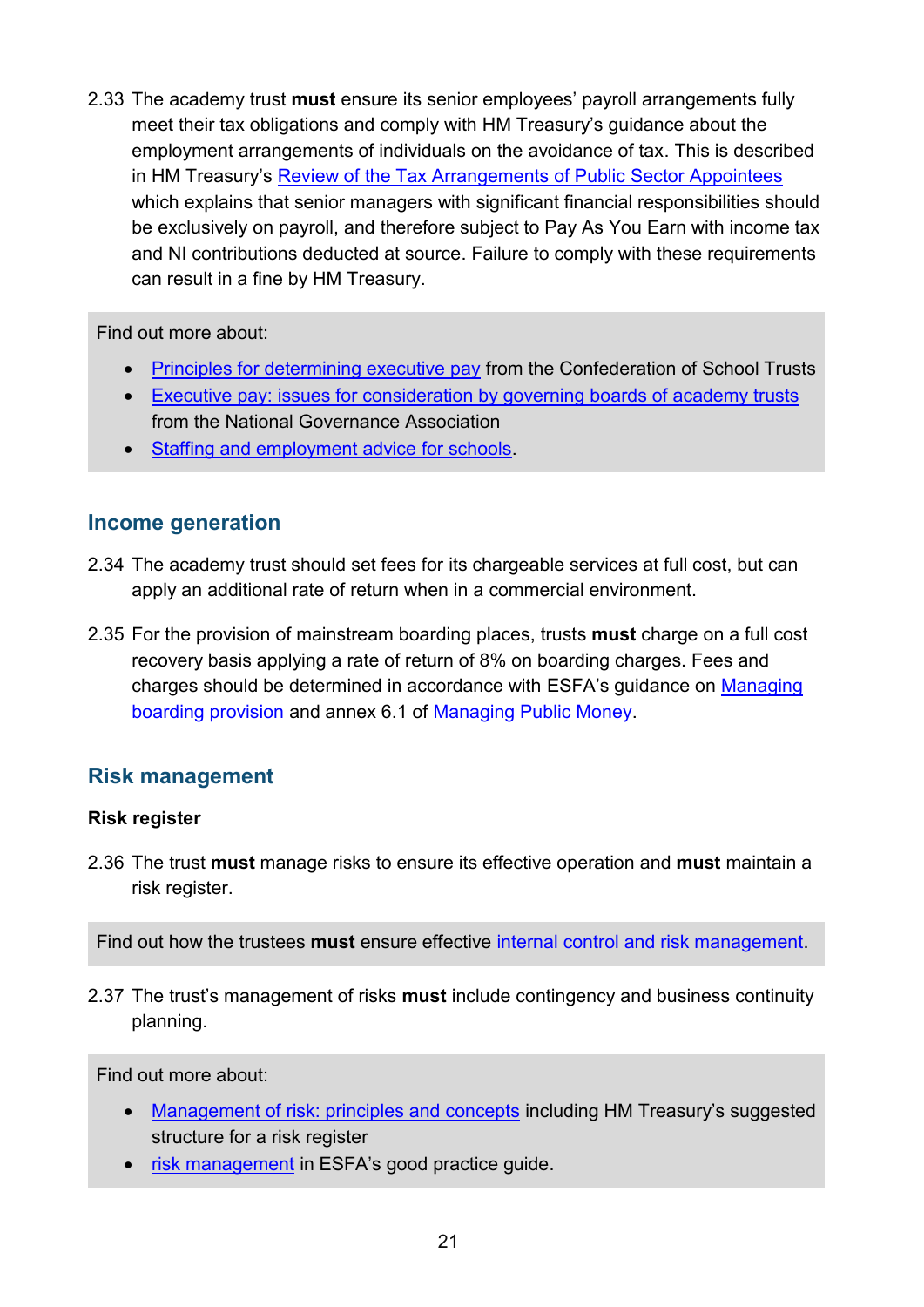#### **The risk protection arrangement**

- <span id="page-21-1"></span>2.38 The academy trust **must** have adequate insurance cover in compliance with its legal obligations or be a member of the academies risk protection arrangement (RPA). Not all risks are covered in the RPA.
- 2.39 The trust should consider the RPA unless commercial insurance provides better value for money. If the trust is not an RPA member, it should determine its own level of commercial insurance to include buildings and contents, business continuity, employers' and public liability insurance and other cover required.
- <span id="page-21-2"></span>2.40 The trust **must** cooperate with risk management auditors and risk managers, and implement reasonable [risk management audit recommendations](http://www.rpaclaimforms.co.uk/wp-content/uploads/2018/08/RPA-FAQs-Aug-18.pdf) made to them.

<span id="page-21-0"></span>Find out more about the [risk protection arrangement.](https://www.gov.uk/academies-risk-protection-arrangement-rpa)

## **Whistleblowing**

#### **Having a procedure**

- 2.41 The academy trust **must** have procedures for whistleblowing, to protect staff who report individuals they believe are doing something wrong or illegal.
- 2.42 The trustees **must** agree the whistleblowing procedure.
- 2.43 The trust should appoint at least one trustee and one member of staff who other staff can contact to report concerns.

## **Informing staff**

- 2.44 The trust **must** ensure all staff are aware of the whistleblowing process, and how concerns will be managed.
- 2.45 Staff should know what protection is available to them if they report someone, what areas of malpractice or wrongdoing are covered in the trust's whistleblowing procedure, and who they can approach to report a concern.
- 2.46 The trust **must** ensure all concerns raised with them by whistleblowers are responded to properly and fairly.

Find out more at:

- [whistleblowing for employees,](https://www.gov.uk/whistleblowing) including a definition of whistleblowing
- [school complaints and whistleblowing,](https://www.gov.uk/education/school-complaints-and-whistleblowing) including how ESFA handles complaints about academies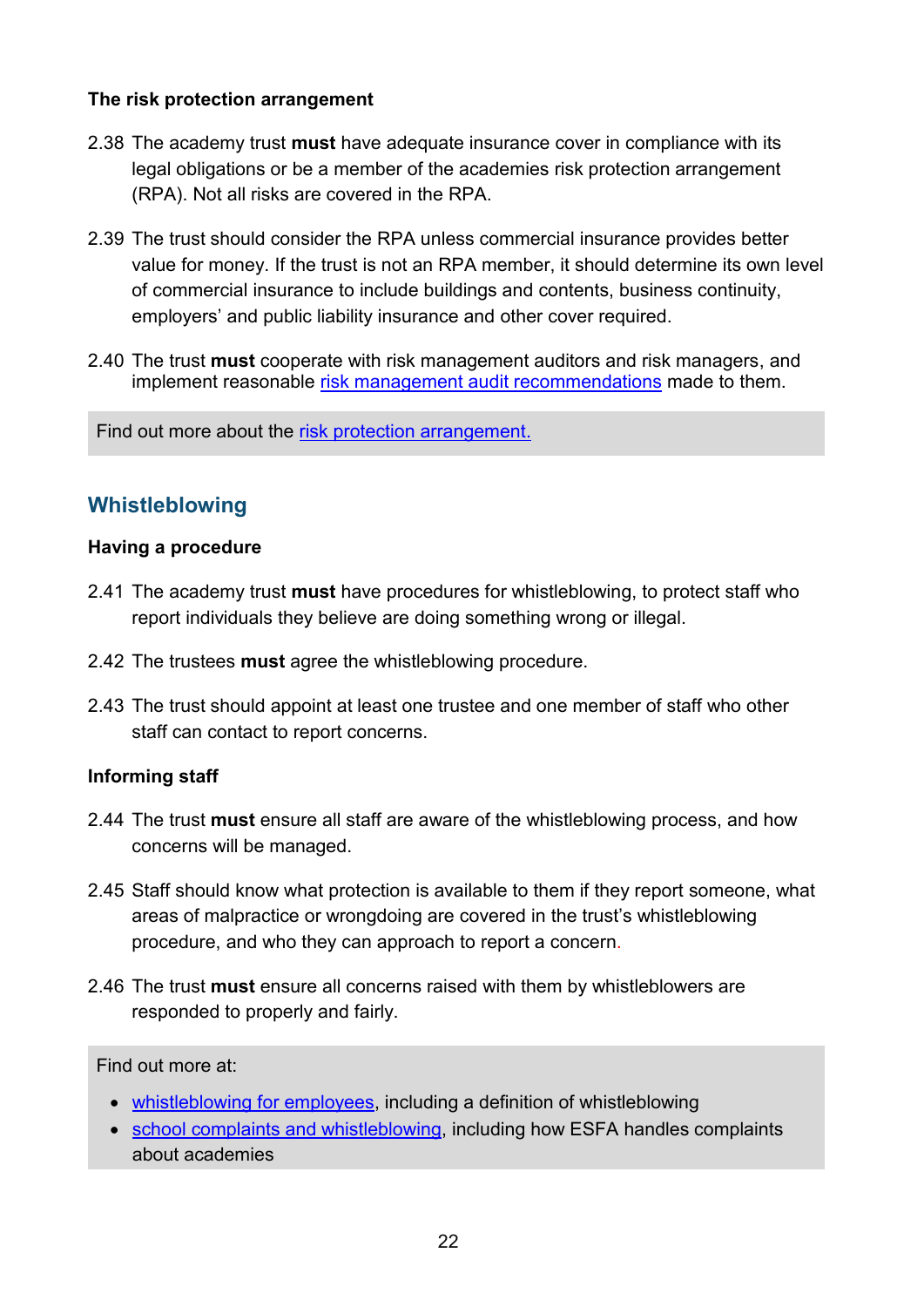• the whistleblowing charity [Public Concern at Work,](http://www.pcaw.org.uk/) which provides confidential independent advice about wrongdoing in the workplace.

## <span id="page-22-0"></span>**Being transparent about your governance**

- <span id="page-22-2"></span>2.47 The trust **must** be transparent with its governance arrangements.
- <span id="page-22-5"></span><span id="page-22-3"></span>2.48 The trust **must** provide details of its governance arrangements in the governance statement published with its annual accounts, including what the board has delegated to committees and, in MATs, to local governing bodies. The trust **must** also publish on its website up-to-date details of its governance arrangements in a readily accessible format, including:
	- the structure and remit of the members, board of trustees, committees and local governing bodies (the trust's scheme of delegation for governance functions), and the full names of the chair of each
	- for each member serving at any point over the past 12 months, their full names, date of appointment, date they stepped down (where applicable), and relevant business and pecuniary interests including governance roles in other educational institutions
	- for each trustee and local governor serving at any point over the past 12 months, their full names, date of appointment, term of office, date they stepped down (where applicable), who appointed them, and relevant business and pecuniary interests including governance roles in other educational institutions. If the accounting officer is not a trustee their business and pecuniary interests **must** still be published.
	- for each trustee their attendance records at board and committee meetings over the last academic year
	- for each local governor their attendance records at local governing body meetings over the last academic year

## <span id="page-22-1"></span>**Provision of information**

## **General information requests**

- <span id="page-22-4"></span>2.49 The academy trust **must** provide ESFA, or its agents, with information ESFA requires to meet funding requirements. This information **must** be of sufficient quality and provided when and how ESFA and its agents request it. ESFA will consider the impact on the trust in the deadlines it specifies.
- 2.50 On occasion, ESFA will require urgent information from the trust, usually because of requests to ESFA to fulfil its duties to provide information to the Secretary of State and account to Parliament. ESFA will act reasonably in requests for information and have regard to costs and timescales of providing it, and its confidentiality. In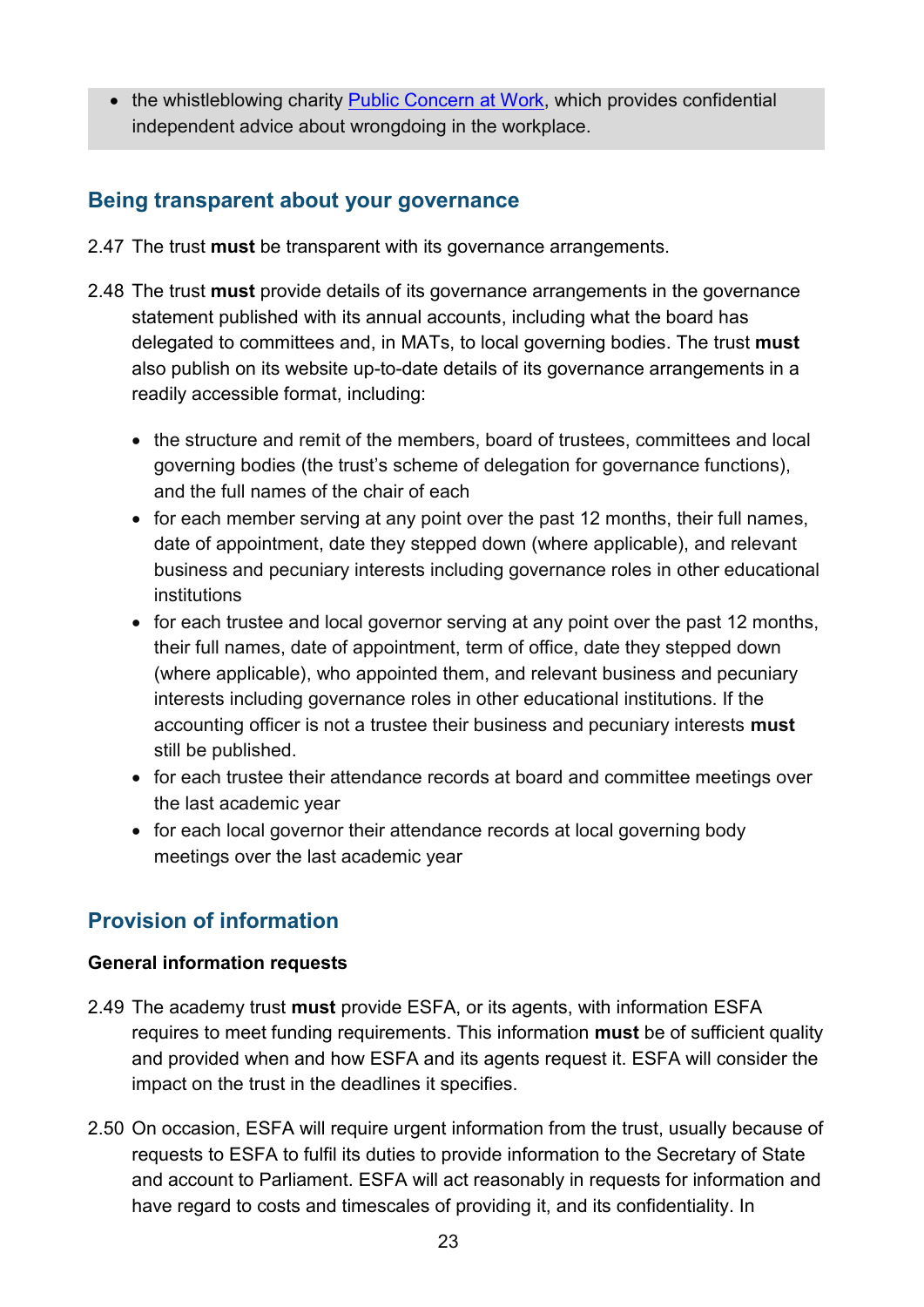requesting information, ESFA will consider information previously supplied by the trust to ESFA or other stakeholders with whom ESFA is able to share information.

## <span id="page-23-0"></span>**Information about key individuals in the trust**

- <span id="page-23-1"></span>2.51 The trust **must** notify ESFA of changes to the governance information described in this section within 14 calendar days of the change.
- 2.52 Notification **must** be through the governance section of DfE's [Get information about](https://get-information-schools.service.gov.uk/)  [schools](https://get-information-schools.service.gov.uk/) (GIAS) register, accessed via [DfE Sign-in.](https://services.signin.education.gov.uk/)
- 2.53 All fields specified in GIAS for the individuals **must** be completed and the trust **must** ensure its record in GIAS for the individuals is kept up to date.
- 2.54 The records required in GIAS for the trust are:
	- members
	- chair of trustees
	- all other trustees
	- [accounting officer](#page-49-1)
	- [chief financial officer](#page-49-2)

including direct contact details for all.

- 2.55 The records required in GIAS for constituent academies in a multi-academy trust are:
	- headteacher, including direct contact details
	- chairs of local governing bodies (where adopted), including direct contact details
	- local governors (where adopted)

## **Failure to provide information**

2.56 If the trust does not return the information ESFA requires by the deadline, or the information is not acceptable quality, ESFA may conduct investigations to collect it. ESFA may deduct the cost of the investigations from the trust's recurrent funding. ESFA may take further actions it deems necessary, such as publication of the names of late returners, to enforce compliance where trusts fail to fulfil their duties to provide information.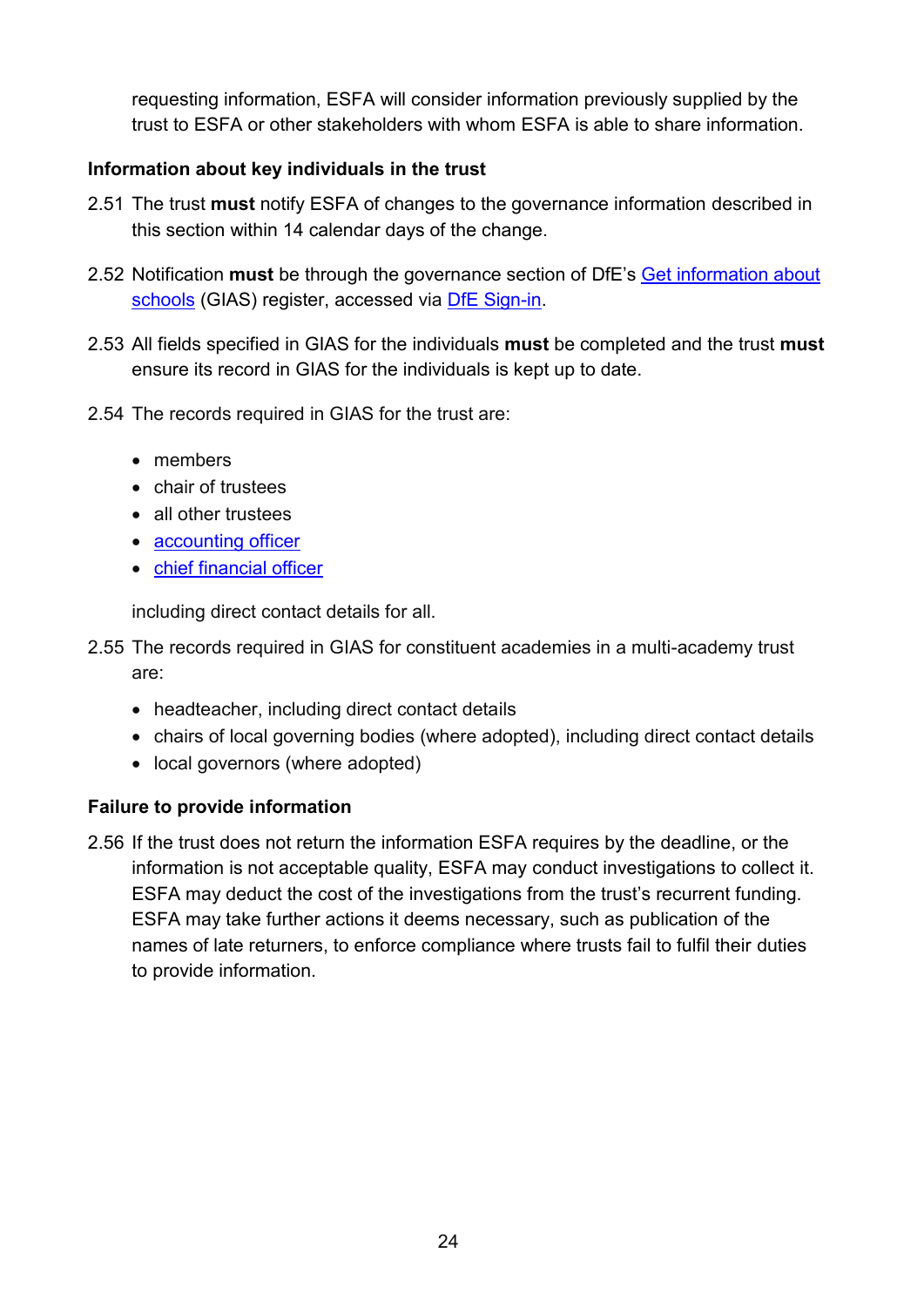# <span id="page-24-0"></span>**Part 3: Internal scrutiny**

The need for academy trusts to conduct checks to ensure systems are effective and compliant.

## <span id="page-24-1"></span>**Purpose of internal scrutiny**

<span id="page-24-5"></span>3.1 All academy trusts **must** have a programme of internal scrutiny to provide independent assurance to the board that its financial and others controls, and risk management procedures, are operating effectively.

## <span id="page-24-2"></span>**Approach**

- 3.2 Internal scrutiny **must** focus on:
	- **evaluating** the suitability of, and level of compliance with, financial and other controls. This includes assessing whether procedures are designed effectively and efficiently, and checking transactions to confirm whether agreed procedures have been followed
	- **offering advice and insight** to the board on how to address weaknesses in financial and other controls, acting as a catalyst for improvement, but without diluting management's responsibility for day to day running of the trust
	- **ensuring all categories of risk** are being adequately identified, reported and managed.
- 3.3 The trust **must** identify on a risk-basis (with reference to its risk register) the areas it will review each year, modifying its checks accordingly. For example, this may involve greater scrutiny where procedures or systems have changed.

## <span id="page-24-3"></span>**Working with other assurance providers**

3.4 Internal scrutiny should take account of output from other assurance procedures to inform the programme of work. For example, it should have regard to recommendations from the trust's external auditors as described in their management letter, and from relevant reviews undertaken by ESFA.

## <span id="page-24-4"></span>**Independence and objectivity**

3.5 Independence in internal scrutiny **must** be achieved by establishing appropriate reporting lines whereby those carrying out checks report directly to a committee of the board, which in turn provides assurance to the trustees.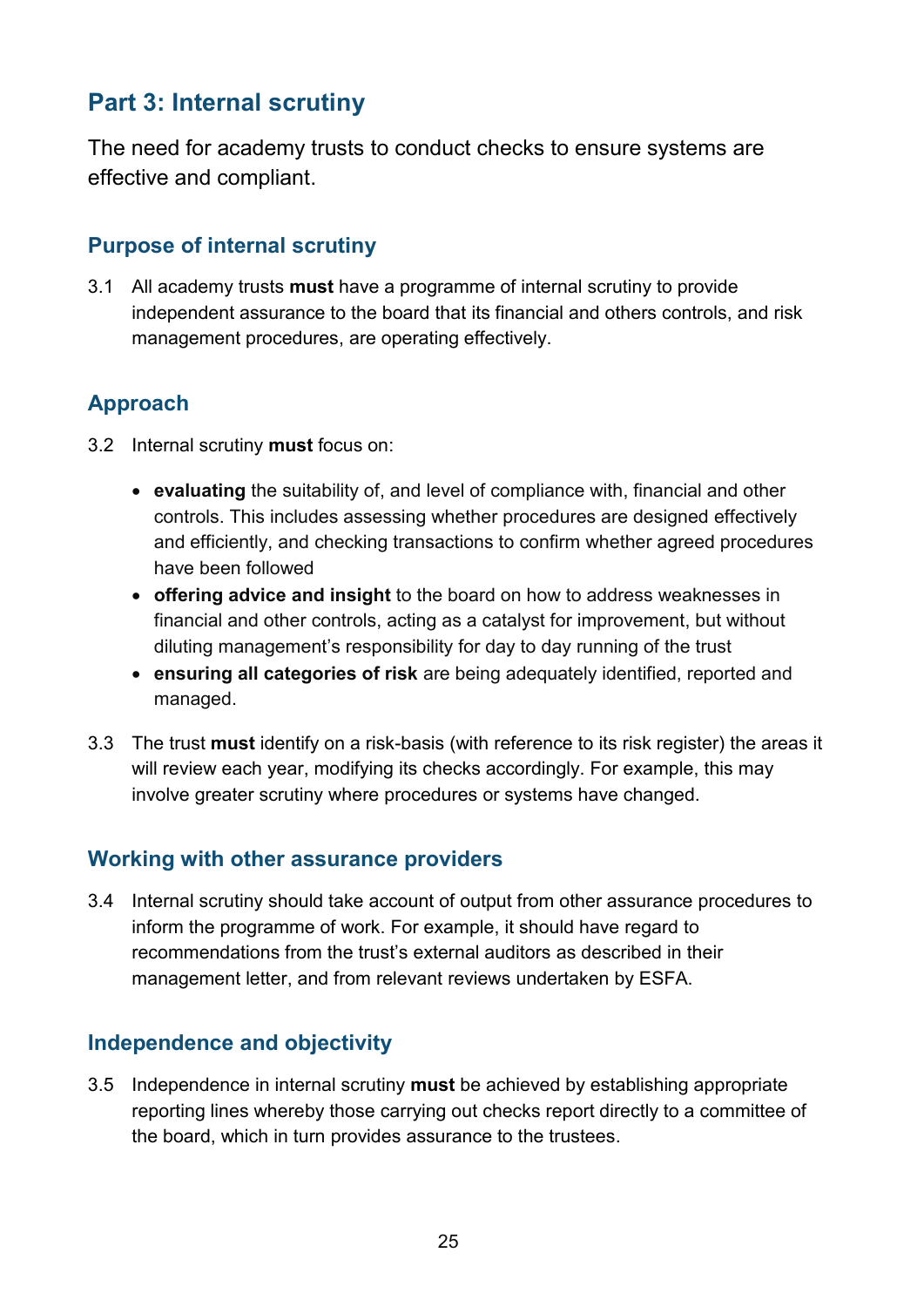## <span id="page-25-0"></span>**Directing internal scrutiny – the audit committee**

## **Requirement for a committee**

- <span id="page-25-1"></span>3.6 The academy trust **must** establish an audit committee, appointed by the board.
	- Trusts with an annual income over £50 million **must** have a dedicated audit committee.
	- Other trusts **must** either have a dedicated audit committee or can combine it with another committee.
- 3.7 The audit committee should meet at least three times a year.

#### **Remit of the committee in relation to internal scrutiny**

3.8 The audit committee's role **must** include directing the trust's programme of internal scrutiny and reporting to the board on the adequacy of the trust's financial and other controls and management of risks.

#### **Membership of the committee**

- 3.9 Employees of the trust should not be audit committee members, but the accounting officer and chief financial officer should attend to provide information and participate in discussions.
- 3.10 The chair of trustees should not be chair of the audit committee.
- 3.11 Where the audit committee is combined with another committee, employees should not participate as members when audit matters are discussed.

## **Operating the committee**

- 3.12 The committee **must**:
	- have written terms of reference describing its remit
	- agree a programme of work annually to deliver internal scrutiny that provides coverage across the year
	- review the risk register to inform the programme of work, ensuring checks are modified as appropriate each year
	- agree who will perform the work
	- consider reports at each meeting from those carrying out the programme of work
	- consider progress in addressing recommendations
	- consider outputs from other assurance activities by third parties including ESFA financial management and governance reviews, funding audits and investigations
	- have access to the external auditor as well as those carrying out internal scrutiny, and consider their quality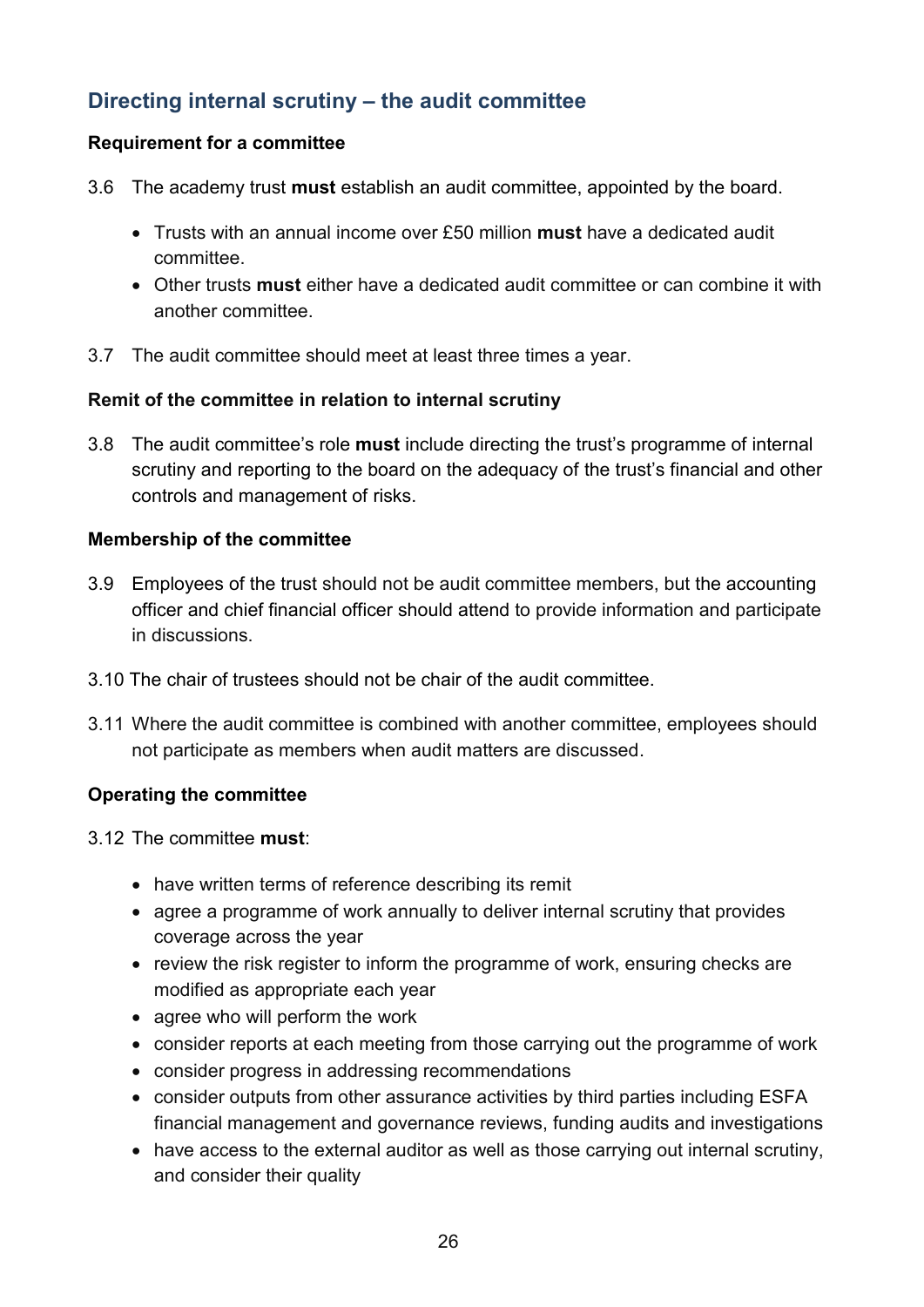- <span id="page-26-2"></span>3.13 In MATs, the committee's oversight **must** extend to the financial and other controls and risks at constituent academies.
- <span id="page-26-3"></span>3.14 Oversight **must** ensure information submitted to DfE and ESFA that affects funding, including pupil number returns and funding claims (for both revenue and capital grants) completed by the trust and (for MATs) by constituent academies, is accurate and in compliance with funding criteria.

Find out more in HM Treasury's [audit committee handbook.](https://www.gov.uk/government/publications/audit-committee-handbook)

## <span id="page-26-0"></span>**Delivering internal scrutiny**

## **Principles**

3.15 Internal scrutiny **must**:

- <span id="page-26-4"></span>• be independent and objective – for example it **must not** be performed by the trust's own accounting officer, chief financial officer or other members of the finance team
- be conducted by someone suitably qualified and experienced and able to draw on technical expertise as required
- be covered by a scheme of work, driven and agreed by the audit committee, and informed by risk
- be timely, with the programme of work spread appropriately over the year so higher risk areas are reviewed in good time
- <span id="page-26-5"></span>• include regular updates to the audit committee by the person or organisation carrying out the programme of work, incorporating:
	- a report of the work to each audit committee meeting, including recommendations where appropriate to enhance financial and other controls and risk management
	- a short annual summary report to the audit committee for each year ended 31 August outlining the areas reviewed, key findings, recommendations and conclusions, to help the committee consider actions and assess year on year progress.
- <span id="page-26-1"></span>3.16 Whilst the audit committee is responsible for directing the internal scrutiny, the findings **must** also be made available to all trustees promptly.

## **Options**

- 3.17 The trust **must** deliver internal scrutiny in the way most appropriate to its circumstances. Options include:
	- employing an in-house internal auditor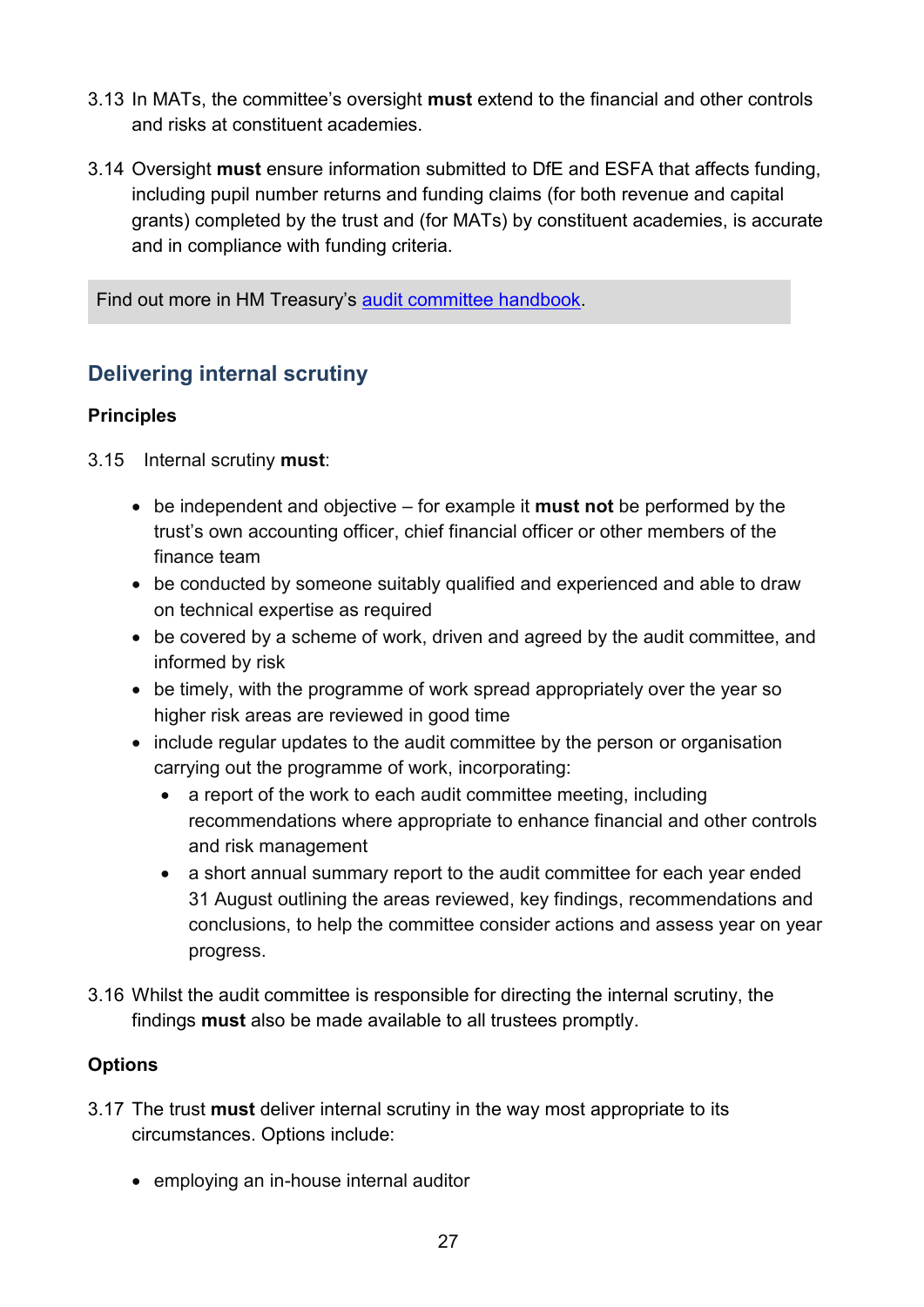- a bought-in internal audit service, under a separate letter of engagement if internal audit and external audit is performed by the same firm
- the appointment of a non-employed trustee
- a peer review by the [chief financial officer,](#page-49-2) or other member of the finance team, from another academy trust. The trust should satisfy itself that the trust supplying the reviewer has a good standard of financial management and governance and should minute the basis for its decision.
- 3.18 The trust may combine the above options.
- 3.19 To ensure those carrying out the programme of work are suitably qualified and/or experienced:
	- internal auditors should be members of a relevant professional body
	- trustees and peer reviewers performing the work should have qualifications in finance, accounting or audit, and appropriate internal audit experience.
- 3.20 The trust **must** keep its approach to internal scrutiny under review. If it changes in size, complexity or risk profile, it should consider whether its approach remains suitable.

## **External reporting and transparency**

- <span id="page-27-0"></span>3.21 The trust **must** confirm in its governance statement, accompanying its annual accounts, which of the internal scrutiny options it has applied and why. The outcome of the work **must** also inform the accounting officer's statement of regularity in the annual accounts.
- <span id="page-27-1"></span>3.22 The trust **must** submit its annual summary report of the areas reviewed, key findings, recommendations and conclusions (as presented to the audit committee under section [3.15](#page-26-1) by the person or organisation carrying out the programme of work) to ESFA by 31 December each year when it submits its audited annual accounts. The trust **must** also provide ESFA with any other internal scrutiny reports if requested.

Find out more at the [Chartered Institute of Internal Auditors.](https://www.iia.org.uk/about-us/what-is-internal-audit/)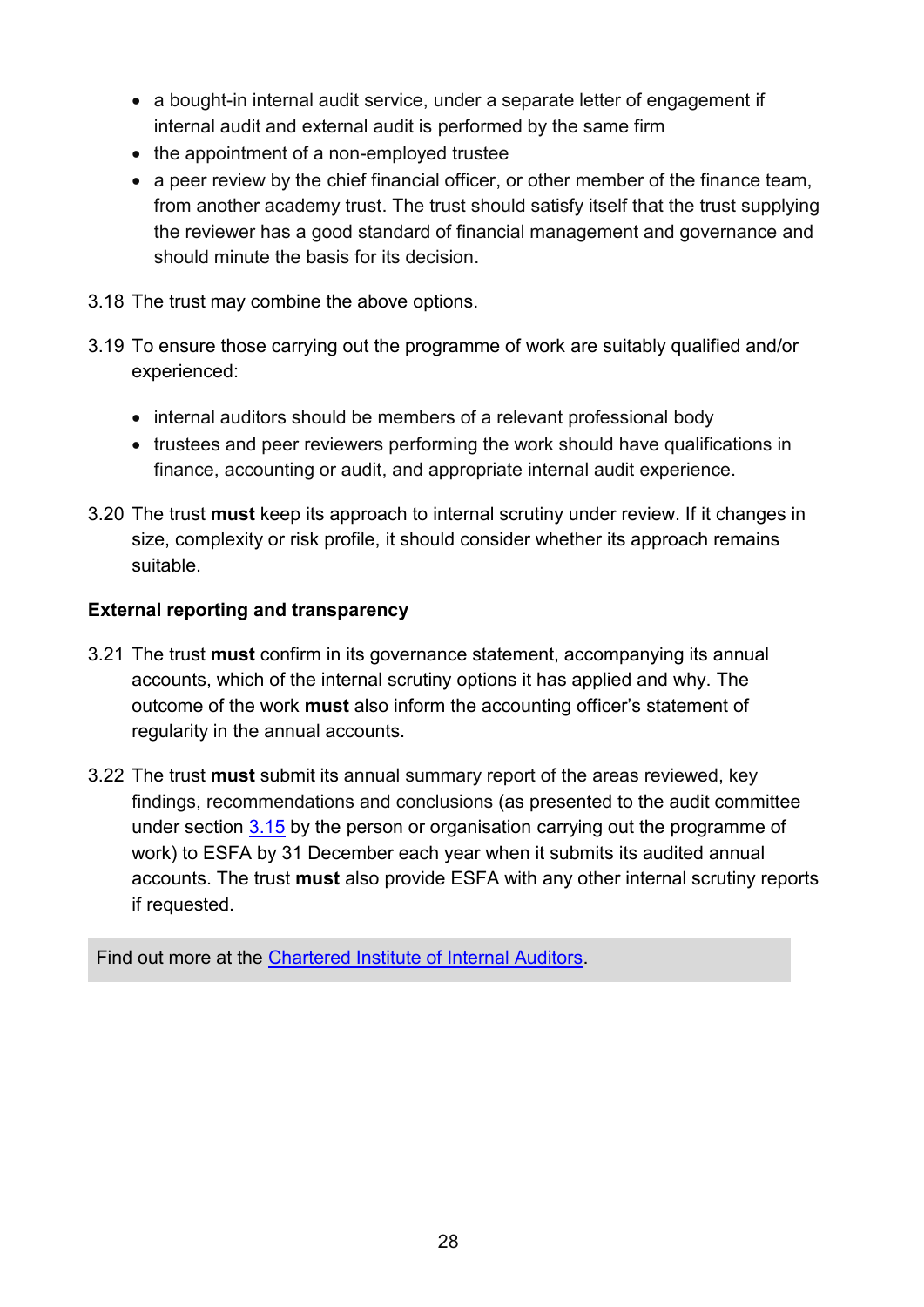# <span id="page-28-0"></span>**Part 4: Annual accounts and external audit**

How academy trusts **must** report on their finances to give assurance to Parliament and the public about the use of resources.

## <span id="page-28-1"></span>**Preparation and audit of accounts**

- <span id="page-28-4"></span>4.1 The academy trust **must** maintain adequate accounting records and prepare an annual report and accounts in line with the Charity Commission's Statement of Recommended Practice (SORP) and ESFA's Accounts Direction
- 4.2 The accounts **must** be audited.
- 4.3 The accounting period of an academy trust will usually end on 31 August as described in its [funding agreement.](#page-50-0)
- <span id="page-28-3"></span>4.4 The audited accounts **must** be:
	- submitted to ESFA by 31 December
	- published on the trust's website by 31 January
	- filed with [Companies House](http://www.companieshouse.gov.uk/) under company law, usually by 31 May
	- provided to every member (under the Companies Act)
	- provided to anyone who requests a copy

Find out more about preparation, audit and submission of your annual accounts in the [Accounts Direction](https://www.gov.uk/government/publications/academies-accounts-direction) and [Charites SORP.](http://charitysorp.org/)

## <span id="page-28-2"></span>**External auditors**

#### **Appointment of external auditors**

- <span id="page-28-5"></span>4.5 Under the [Companies Act 2006,](http://www.legislation.gov.uk/ukpga/2006/46/part/16) academy trusts **must** appoint an auditor to certify whether their annual accounts present a true and fair view of the trust's financial performance and position (appointment being by the members, other than where the Companies Act permits the trustees to appoint – for example for the trust's first period of account).
- <span id="page-28-6"></span>4.6 The audit contract **must** be in writing. This letter of engagement **must** only cover the external audit. If additional services are purchased, a separate letter of engagement **must** be obtained specifying the work and the fee.

Find out more about [choosing an external auditor.](https://www.gov.uk/government/publications/academy-trust-financial-management-good-practice-guides/choosing-an-external-auditor-for-an-academy-trust)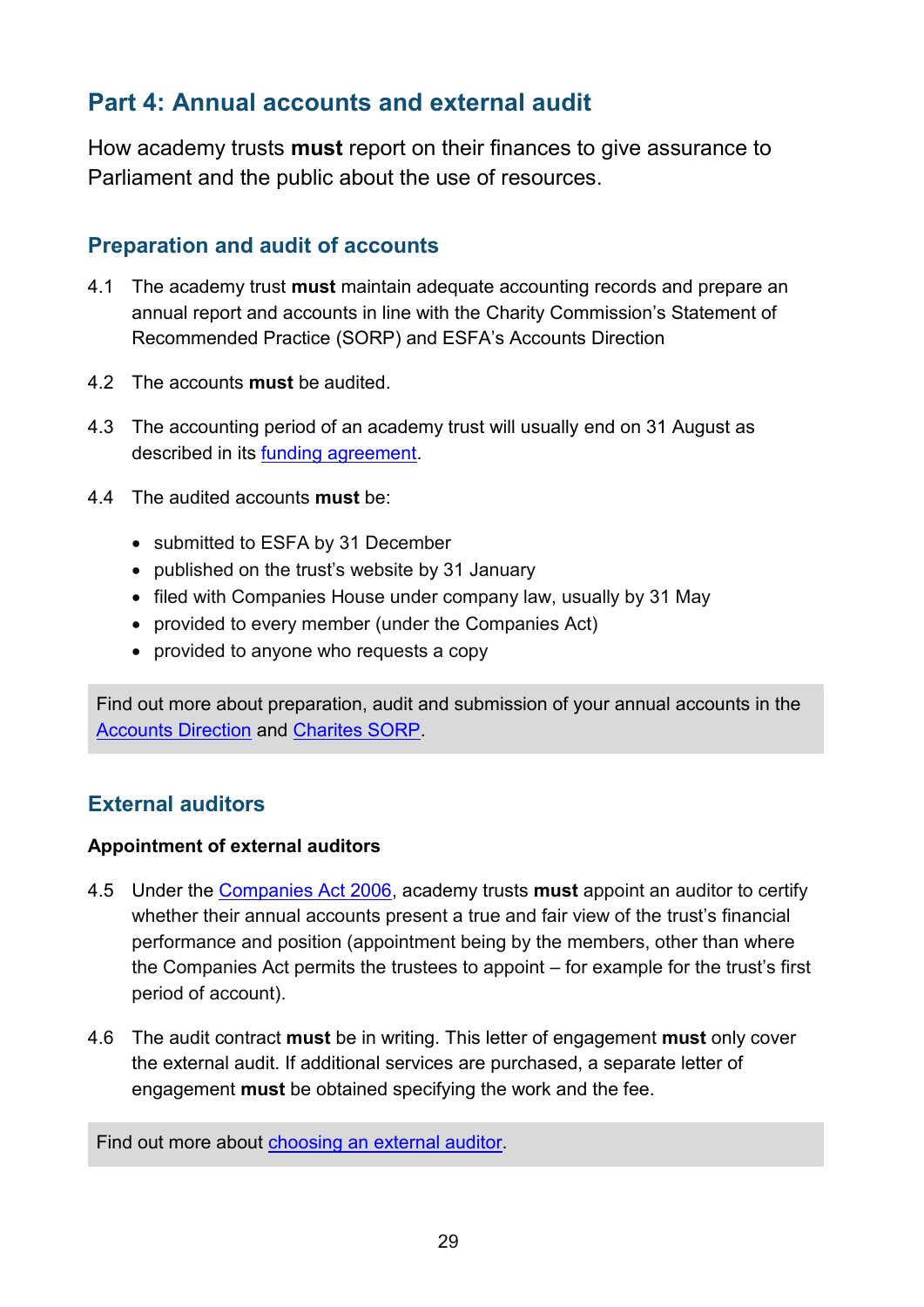## **Removal of external auditors**

- <span id="page-29-2"></span>4.7 The letter of engagement **must** allow for removal of auditors, before the expiry of the term of office, in exceptional circumstances. Proposals to remove auditors **must** require a majority vote of the members who **must** provide reasons for their decision to the board. There **must** be a requirement in the letter of engagement for the auditors to provide the trust with an explanation if the auditors resign, within 14 calendar days of their resignation.
- <span id="page-29-3"></span>4.8 The board of trustees **must** notify [ESFA](http://www.education.gov.uk/kc-enquiry-form) immediately of the removal or resignation of the auditors. For removal, the trust **must** notify [ESFA](http://www.education.gov.uk/kc-enquiry-form) of the reasons. For resignation, the trust **must** copy to [ESFA](http://www.education.gov.uk/kc-enquiry-form) an explanation from the auditors. A change in auditor at the expiry of their agreed term of office does not require notification to ESFA.

#### **Group auditors and sector account**

- <span id="page-29-4"></span>4.9 DfE will consolidate each academy trust's accounts into a sector annual report and accounts (SARA). DfE will use audited [accounts returns](#page-49-6) and other information to generate the SARA, which the [National Audit Office](http://www.nao.org.uk/) (NAO) will audit.
- 4.10 The NAO will audit the SARA in accordance with HM Treasury's [Financial Reporting](https://www.gov.uk/government/collections/government-financial-reporting-manual-frem)  [Manual,](https://www.gov.uk/government/collections/government-financial-reporting-manual-frem) which largely follows [International Standards on Auditing,](https://www.frc.org.uk/auditors/audit-assurance/standards-and-guidance/2016-auditing-standards) and will undertake procedures in accordance with that framework to satisfy NAO that these accounts are true and fair. As each trust is a component of the SARA, the trust **must** prepare the financial information requested by DfE for this purpose.
- 4.11 Academy trusts' auditors will be required by DfE to audit certain information, and this requirement should be incorporated within the terms of engagement.
- 4.12 The NAO must reach an opinion on regularity for ESFA's own accounts, and for this will draw on the regularity opinions of trusts' auditors.

<span id="page-29-0"></span>Find out more about the [academies sector annual report and accounts.](https://www.gov.uk/government/collections/academies-sector-annual-reports-and-accounts)

## **Review of regularity**

#### **Accounting officer's statement**

- <span id="page-29-1"></span>4.13 An accounting officer's statement on regularity, propriety and compliance **must** be included in the academy trust's annual accounts. This is a declaration by the [accounting officer](#page-49-1) that they have met their responsibilities to Parliament for the resources under their control during the year. It includes responsibility to ensure:
	- efficient and effective use of resources [\(value for money\)](#page-51-0)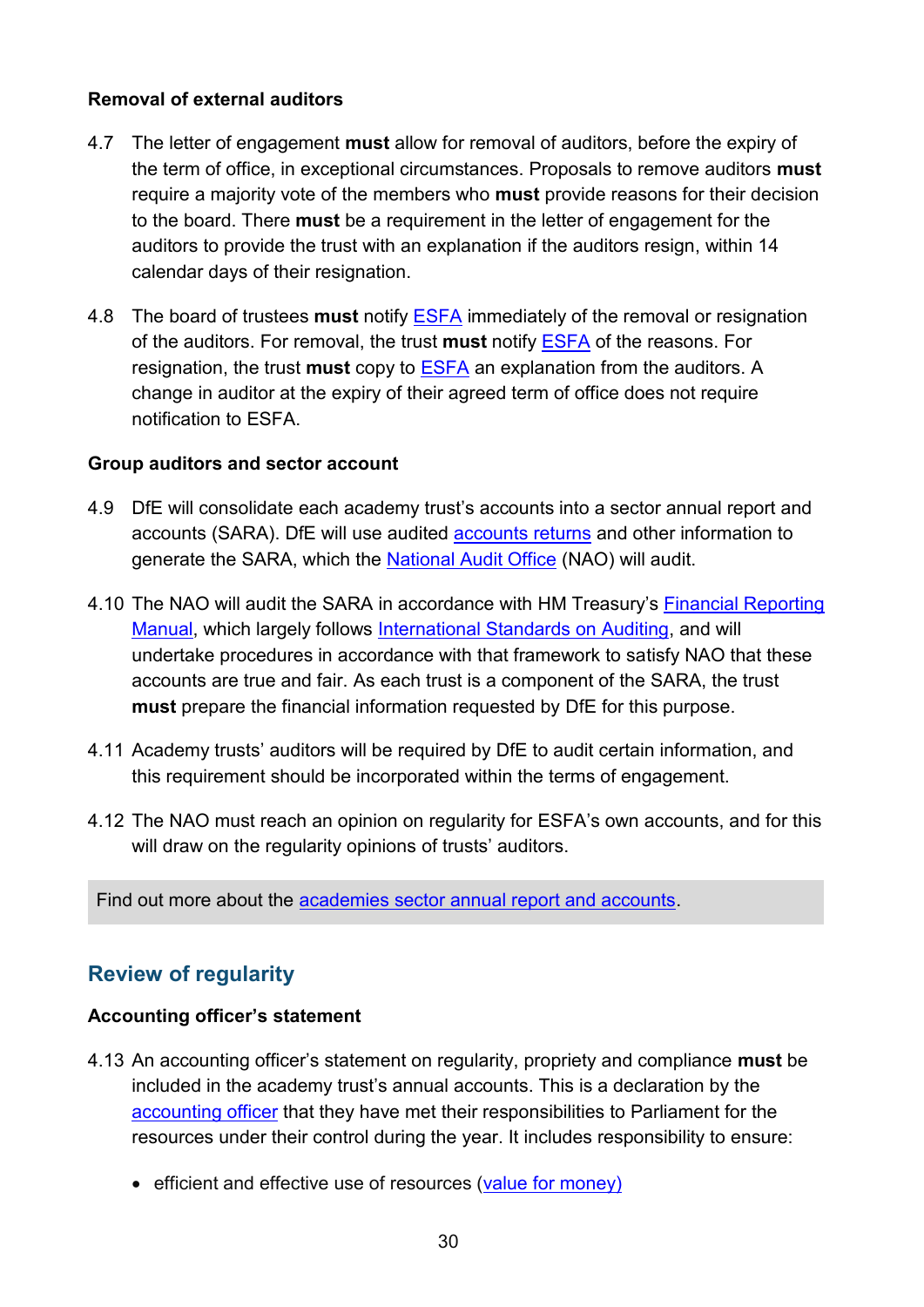- public money is spent for the purposes intended by Parliament [\(regularity\)](#page-51-2)
- appropriate standards of conduct, behaviour and corporate governance are maintained [\(propriety\)](#page-50-6)
- 4.14 The format of the statement is in ESFA's Accounts Direction. The accounting officer also has responsibility to advise the board of trustees and ESFA of instances of irregularity or impropriety, or non-compliance with the funding agreement or handbook.

## **Auditor's review of regularity**

<span id="page-30-1"></span>4.15 A review of the accounting officer's statement **must** be included within the remit of academy trusts' external auditors. The auditor's conclusions on regularity **must** be addressed jointly to the trust and ESFA.

Find out more about the accounting officer's statement and review of regularity in the [Accounts Direction.](https://www.gov.uk/government/publications/academies-accounts-direction)

## <span id="page-30-0"></span>**Audit findings**

4.16 The audit process can support trusts by identifying areas that may require improvement. The board of trustees, taking advice from the audit committee, **must** ensure there is an appropriate, reasonable and timely response by the trust's management team to findings by auditors, taking opportunities to strengthen systems of financial management and control.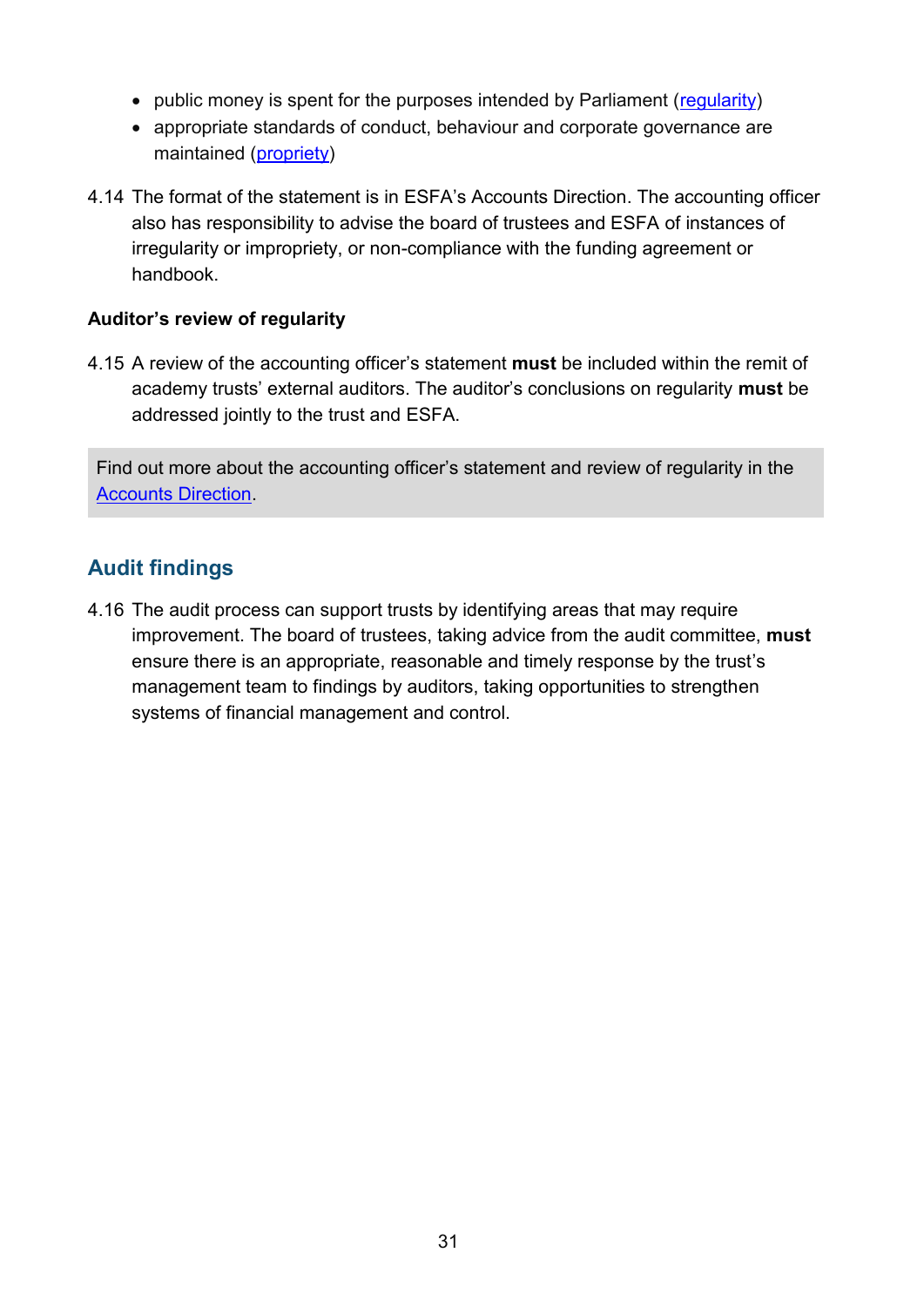# <span id="page-31-0"></span>**Part 5: Delegated authorities**

The financial freedoms and limits applying to academy trusts.

## <span id="page-31-1"></span>**Requirement to obtain ESFA approval**

<span id="page-31-3"></span>5.1 The academy trust has autonomy over financial transactions arising in the normal course of business. However, some transactions have delegated authority limits beyond which trusts **must** obtain prior [ESFA](http://www.education.gov.uk/kc-enquiry-form) approval. A schedule of delegated authorities is at section [5.64.](#page-43-0) Trusts **must** ensure they are familiar with these requirements and ESFA may intervene where trusts do not seek the required ESFA approval in advance.

#### **Disclosure**

- <span id="page-31-4"></span>5.2 Irrespective of whether ESFA approval is required, the academy trust **must** disclose aggregate figures for transactions of any amount, and separate disclosure for individual transactions above £5,000, in its audited accounts for the following transactions:
	- special payments compensation  $[5.13]$
	- special payments ex gratia  $[5.16]$
	- writing off debts and losses [\[5.18\]](#page-34-2)
	- guarantees, letters of comfort and indemnities [\[5.18\]](#page-34-2)
	- acquisition or disposal of freehold land and buildings [\[5.22\]](#page-35-2)
	- disposal of heritage assets [5,22]
	- taking up or granting a leasehold on land and buildings [\[5.24\]](#page-35-3)
	- gifts by the trust [\[5.31\]](#page-36-3)
- 5.3 The following transactions **must** be disclosed in total, and individually:
	- special payments staff severance, of any value  $[5.7]$
- 5.4 Other than what is required under financial reporting standards, the [Charities SORP](http://www.charitysorp.org/) and the [Accounts Direction,](https://www.gov.uk/academies-accounts-direction) disclosure can be anonymised.

## <span id="page-31-2"></span>**Novel, contentious and repercussive transactions**

- 5.5 Novel, contentious and/or repercussive transactions **must** always be referred to [ESFA](http://www.education.gov.uk/kc-enquiry-form) for prior approval. ESFA may refer such transactions to HM Treasury for approval, so trusts should allow sufficient time for proposals to be considered.
	- Novel transactions are those of which the academy trust has no experience, or are outside its range of normal business.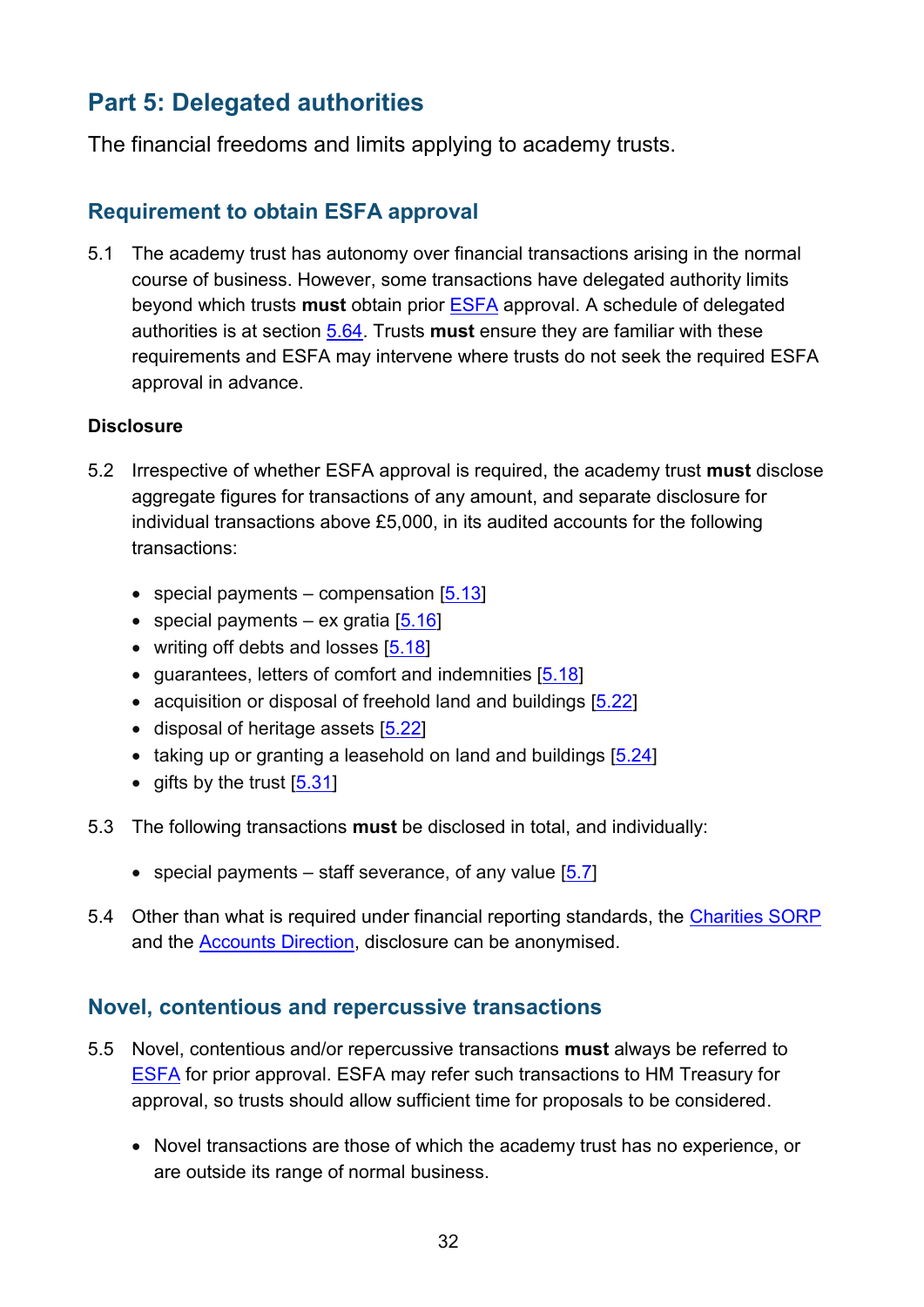- Contentious transactions are those that might cause criticism of the trust by Parliament, the public or the media.
- Repercussive transactions are those likely to cause pressure on other trusts to take a similar approach and hence have wider financial implications.

## <span id="page-32-0"></span>**Special payments**

- 5.6 Certain transactions by public bodies may fall outside their usual planned range of activity, and may exceed statutory and contractual obligations. HM Treasury calls these special payments, (see annex 4.13 of [Managing Public Money\)](https://www.gov.uk/government/publications/managing-public-money), and are subject to greater control than other payments. They include:
	- staff severance payments
	- compensation payments
	- ex gratia payments

## **Special staff severance payments**

- <span id="page-32-1"></span>5.7 Special staff severance payments are paid to employees outside statutory or contractual requirements when leaving public employment. They are different to ex gratia payments.
- <span id="page-32-2"></span>5.8 If an academy trust is considering a staff severance payment above statutory or contractual entitlements, it **must** consider the following issues before making a binding commitment:
	- that the proposed payment is in the trust's interests
	- whether the payment is justified, based on legal assessment of the trust's chances of successfully defending the case at [employment tribunal.](https://www.gov.uk/being-taken-to-employment-tribunal-by-employee) If there is a significant prospect of losing the case, a settlement may be justified, especially if the costs of a defence are likely to be high. Where a legal assessment suggests the trust is likely to be successful, a settlement should not be offered
	- if the settlement is justified, the trust would need to consider the level of settlement. This **must** be less than the legal assessment of what the relevant body (e.g. an employment tribunal) is likely to award
- 5.9 Staff severance payments should not be made where they could be seen as a reward for failure, such as gross misconduct or poor performance. The only acceptable rationale in the case of gross misconduct would be where legal advice is that the claimant is likely to succeed in an employment tribunal because of employment law procedural errors. In the case of poor performance, an acceptable comparison would be the time and cost of taking someone through performance management and capability procedures.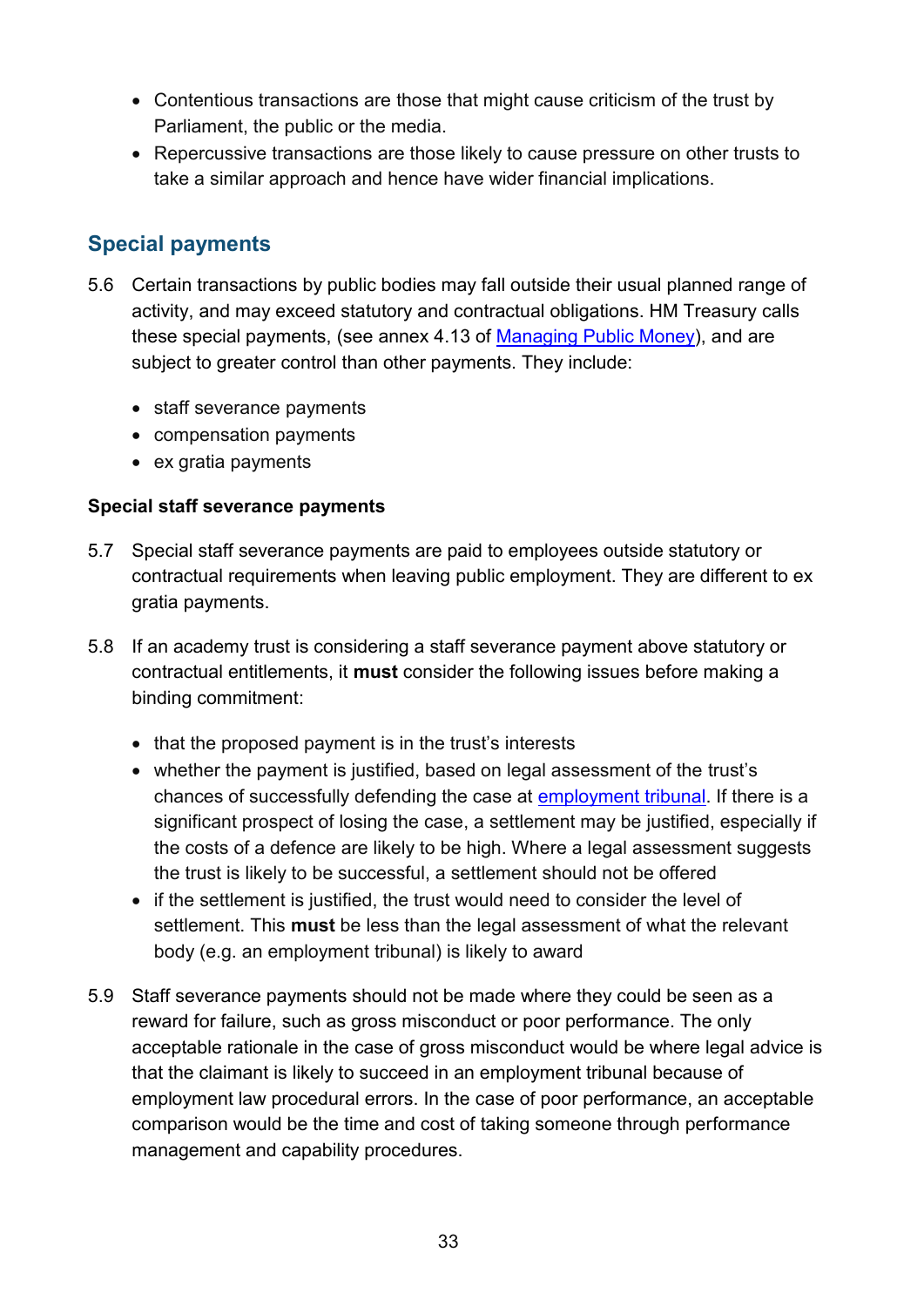<span id="page-33-3"></span><span id="page-33-1"></span>5.10 The academy trust has delegated authority to approve individual staff severance payments provided any non-statutory/non-contractual element is under £50,000 gross (i.e. before income tax or other deductions). Where the trust is considering a non-statutory/non-contractual payment of £50,000 or more, (gross, before deductions), [ESFA's](http://www.education.gov.uk/kc-enquiry-form) prior approval **must** be obtained before making any binding offer to staff. ESFA will refer such transactions to HM Treasury, so trusts should allow sufficient time for proposals to be considered. Examples of approval requirements are as follows:

| Statutory/contractual<br>payment |   | Non-statutory/non-<br>contractual payment | <b>ESFA/HM Treasury</b><br>approval required? |
|----------------------------------|---|-------------------------------------------|-----------------------------------------------|
| £30,000                          |   | £30,000                                   | <b>No</b>                                     |
| £60,000                          | + | £30,000                                   | <b>No</b>                                     |
| £30,000                          | ٠ | £50,000                                   | Yes $-$ for £50,000                           |

<span id="page-33-4"></span>5.11 Academy trusts should demonstrate [value for money](#page-51-0) by applying the same scrutiny to a payment under £50,000 as those over £50,000, and have a justified business case. Settlements **must** not be accepted unless satisfying the conditions in this handbook and in ESFA's quidance and submission template.

Find out more about [severance payments.](https://www.gov.uk/guidance/academies-severance-payments)

## **Use of confidentiality clauses**

<span id="page-33-5"></span>5.12 Academy trusts **must** ensure confidentiality clauses associated with staff severance payments do not prevent an individual's right to make disclosures in the public interest [\(whistleblowing\)](#page-21-0) under the [Public Interest Disclosure Act 1998.](http://www.legislation.gov.uk/ukpga/1998/23/contents)

## **Compensation payments**

- <span id="page-33-6"></span><span id="page-33-0"></span>5.13 Compensation payments provide redress for loss or injury, for example personal injuries, traffic accidents or damage to property. If an academy trust is considering a compensation payment, it **must** base its decision on a careful appraisal, including legal advice where relevant, and ensure [value for money.](#page-51-0)
- <span id="page-33-2"></span>5.14 Academy trusts have delegated authority to approve individual compensation payments provided any non-statutory/non-contractual element is under £50,000. Where the trust is considering a non-statutory/non-contractual payment of £50,000 or more [ESFA](http://www.education.gov.uk/kc-enquiry-form)'s prior approval **must** be obtained. ESFA will refer such transactions to HM Treasury.
- 5.15 Trusts should consider whether cases reveal concerns about the effectiveness of internal control systems, and take steps to correct failings.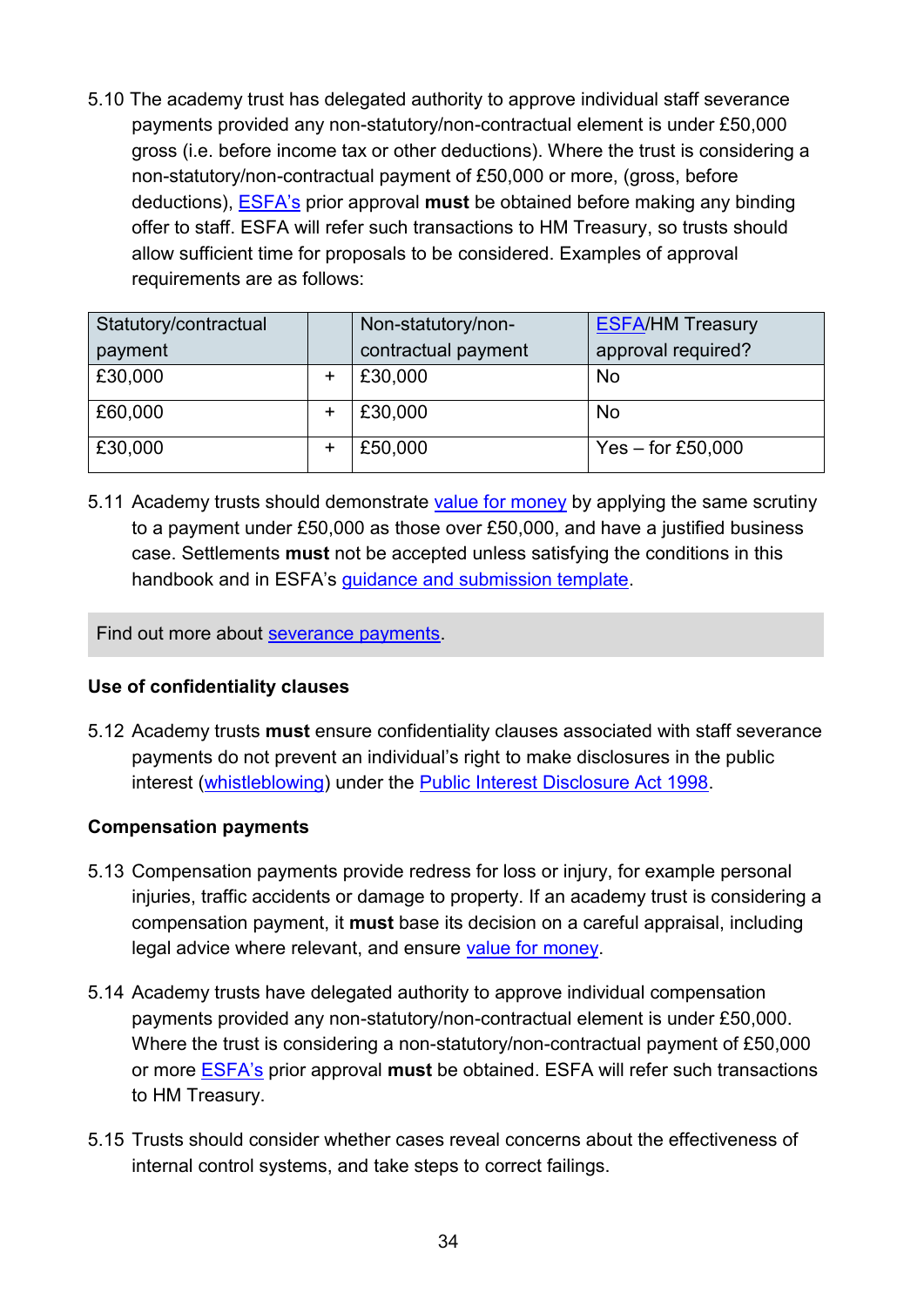## **Ex gratia payments**

- <span id="page-34-1"></span>5.16 Ex gratia payments are another type of transaction going beyond statutory or contractual cover, or administrative rules. Annex 4.13 of [Managing Public Money](https://www.gov.uk/government/publications/managing-public-money) provides examples, including payments to meet hardship caused by official failure or delay, and to avoid legal action due to official inadequacy.
- <span id="page-34-3"></span>5.17 Ex gratia transactions **must** always be referred to [ESFA](http://www.education.gov.uk/kc-enquiry-form) for prior approval. HM Treasury approval may also be needed. If trusts are in doubt about a proposed transaction, they should seek [ESFA](http://www.education.gov.uk/kc-enquiry-form) advice.

## <span id="page-34-0"></span>**Write-offs and entering into liabilities**

- <span id="page-34-4"></span><span id="page-34-2"></span>5.18 The academy trust **must** obtain [ESFA](http://www.education.gov.uk/kc-enquiry-form)'s prior approval for the following transactions beyond the delegated limits described below:
	- writing-off debts and losses
	- entering into guarantees, letters of comfort or indemnities

5.19 The delegated limits, subject to a maximum of £250,000, are:

- 1% of total annual income or £45,000 (whichever is smaller) per single transaction
- cumulatively, 2.5% of total annual income in any financial year per category of transaction for trusts that have not submitted timely, unqualified accounts for the previous two financial years. This category includes new trusts that have not had the opportunity to produce two years of audited accounts
- cumulatively, 5% of total annual income in any financial year per category of transaction for trusts that have submitted timely, unqualified accounts for the previous two financial years

5.20 In relation to these limits:

- the trust should always pursue recovery of amounts owed to it, including overpayments, or erroneous payments. In practice, however, there will be practical and legal limits to how cases should be handled
- the trust should only consider writing-off losses after careful appraisal, including whether all reasonable recovery action has been taken with the debtor, the trust's insurers, or the risk protection arrangement, and should be satisfied there is no feasible alternative
- the amounts for write-offs are before successful claims from an insurer or the risk protection arrangement
- total annual income is defined as grant income as disclosed in the trust's last audited accounts. [ESFA](http://www.education.gov.uk/kc-enquiry-form) should be contacted if the trust has not yet published their first audited accounts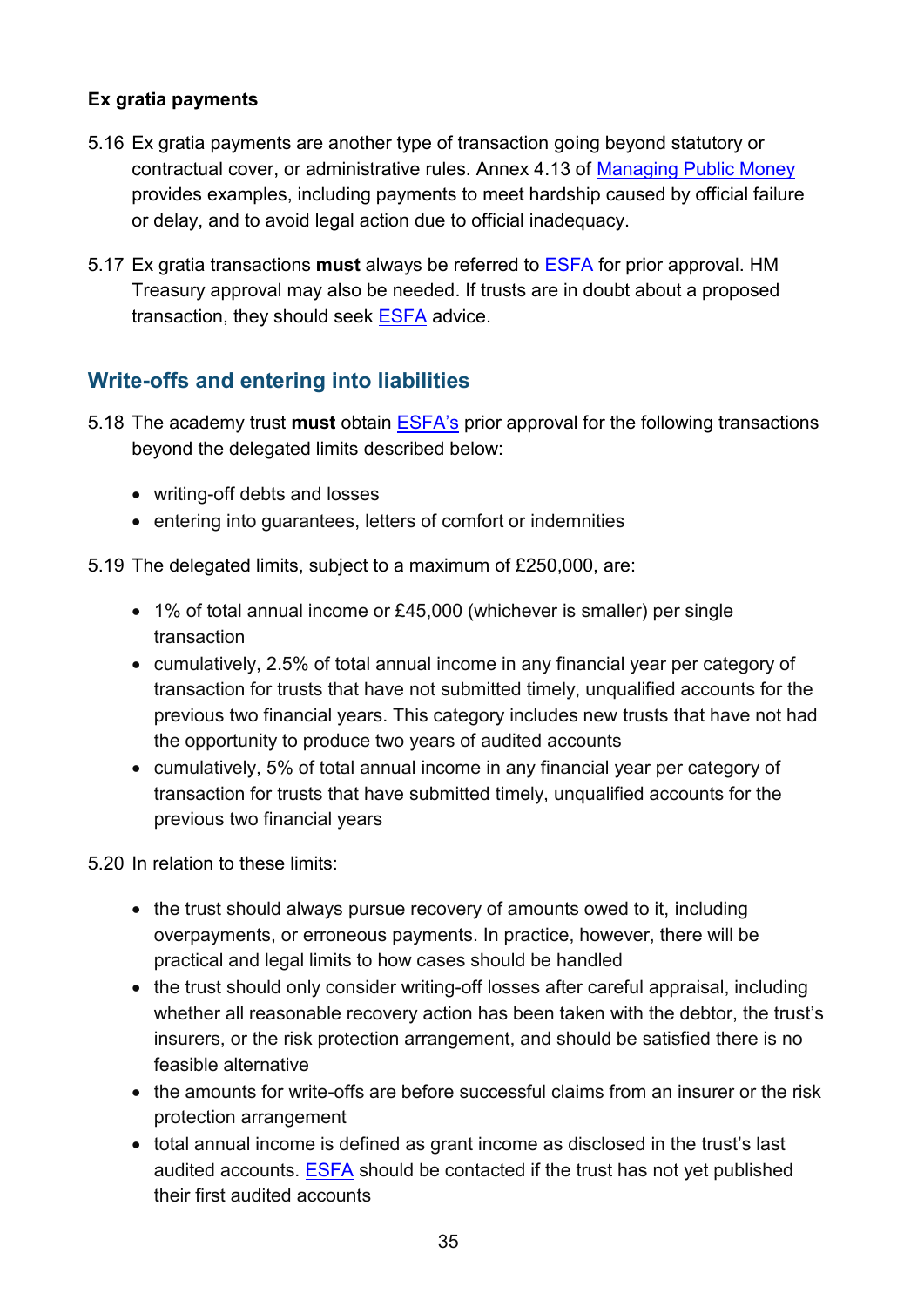5.21 Before accepting liabilities by issuing guarantees, a letter of comfort or indemnity, the trust should secure [value for money](#page-51-0) by appraising the proposal through assessment of the costs and benefits of relevant options.

## <span id="page-35-0"></span>**Acquisition and disposal of fixed assets**

- <span id="page-35-7"></span><span id="page-35-2"></span>5.22 Academy trusts **must** obtain prior approval from [ESFA](http://www.education.gov.uk/kc-enquiry-form) for the following transactions:
	- acquiring a freehold of land or buildings
	- disposing of a freehold of land or buildings
	- disposing of heritage assets, as defined in financial reporting standards, beyond any limits in the funding agreement for the disposal of assets generally
- <span id="page-35-4"></span>5.23 Other than land, buildings and heritage assets, trusts can dispose of other fixed asset without [ESFA](http://www.education.gov.uk/kc-enquiry-form)'s approval subject to achieving the best price that can reasonably be obtained, and maintaining the principles of [regularity,](#page-51-2) [propriety](#page-50-6) and [value for money.](#page-51-0)

Find out more about [seeking consent for land and buildings transactions.](https://www.gov.uk/government/publications/academy-property-transactions)

## <span id="page-35-1"></span>**Leasing**

<span id="page-35-3"></span>5.24 There are two types of lease:

- finance leases: these are a form of borrowing
- operating leases: these are not borrowing

<span id="page-35-8"></span><span id="page-35-5"></span>5.25 Trusts **must** obtain [ESFA's](http://www.education.gov.uk/kc-enquiry-form) prior approval for the following leasing transactions:

- taking up a finance lease on any asset for any duration from another party
- taking up a leasehold or tenancy agreement on land or buildings from another party for a term of seven or more years
- granting a leasehold interest, including a tenancy agreement, of any duration, on land and buildings to another party

<span id="page-35-6"></span>5.26 Other than the above, trusts do not require ESFA's approval for operating leases.

5.27 Trusts **must** ensure any lease maintains the principles of [value for money,](#page-51-0) [regularity](#page-51-2) and [propriety.](#page-50-6) Trusts should seek advice from their professional adviser and/or external auditor if they are in doubt over whether a lease involves borrowing.

Find out more about [leasing.](https://www.gov.uk/government/publications/academy-trust-financial-management-good-practice-guides/leasing-guidance-for-academy-trusts)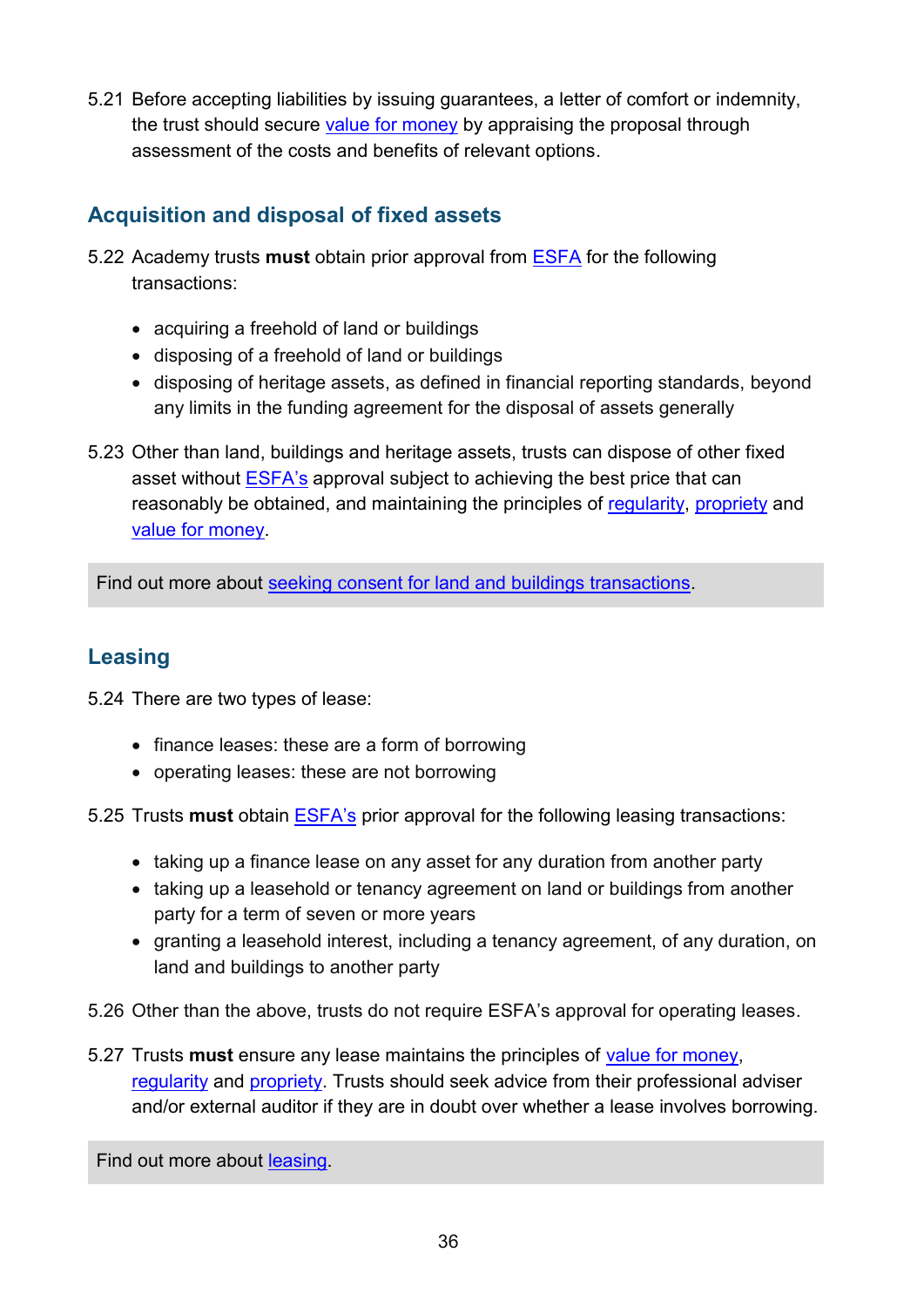## <span id="page-36-0"></span>**Managing General Annual Grant (GAG)**

## **Managing surplus GAG**

<span id="page-36-4"></span>5.28 ESFA previously set limits on [GAG](#page-50-7) carried forward by trusts from year-to-year. These limits have now been removed for eligible trusts (see section [5.59\)](#page-41-0). ESFA will report to DfE any trusts where it has serious concerns about a long-term substantial surplus with no clear plans for its use.

## **Pooling of GAG by MATs**

- <span id="page-36-7"></span><span id="page-36-5"></span>5.29 A MAT can amalgamate GAG for its academies to form one central fund. This can be used to meet the running costs at any constituent academies within the trust. In accordance with its funding agreement a MAT **must not** pool [PFI funding.](#page-50-8)
- <span id="page-36-8"></span>5.30 The MAT **must** consider the funding needs and allocations of each constituent academy, and **must** have an appeals mechanism. If a constituent academy's principal feels the academy has been unfairly treated, they should appeal to the trust. If the grievance is not resolved, they can appeal to the Secretary of State, via ESFA, whose decision will be final and who can dis-apply the pooling provisions.

## <span id="page-36-1"></span>**Gifts**

<span id="page-36-3"></span>5.31 The academy trust should have a policy and register on the acceptance of gifts, hospitality, awards, prizes or other benefits that might compromise their judgment or integrity, and should ensure all staff are aware of it. When making gifts, the trust **must** ensure the value is reasonable, is within its scheme of delegation, the decision is documented, and achieves [propriety](#page-50-6) and [regularity](#page-51-2) in the use of public funds.

## <span id="page-36-2"></span>**Borrowing**

- <span id="page-36-6"></span>5.32 Academy trusts **must** obtain [ESFA](http://www.education.gov.uk/kc-enquiry-form)'s prior approval for borrowing (including finance leases and overdraft facilities) from any source, where such borrowing is to be repaid from grant monies or secured on assets funded by grant monies, regardless of the interest rate chargeable. Credit cards **must** only be used for business expenditure, and balances cleared before interest accrues.
- 5.33 The Secretary of State's position is that academy trusts will only be granted permission for borrowing in exceptional circumstances. From time to time, however, the Secretary of State may introduce limited schemes to meet broader policy objectives. For example, the Department's Condition Improvement Fund for capital projects, and the Salix scheme that supports energy saving, are available to trusts.

Find out more about the [Condition Improvement Fund](https://www.gov.uk/condition-improvement-fund) and the [Salix](http://salixfinance.co.uk/loans/) scheme.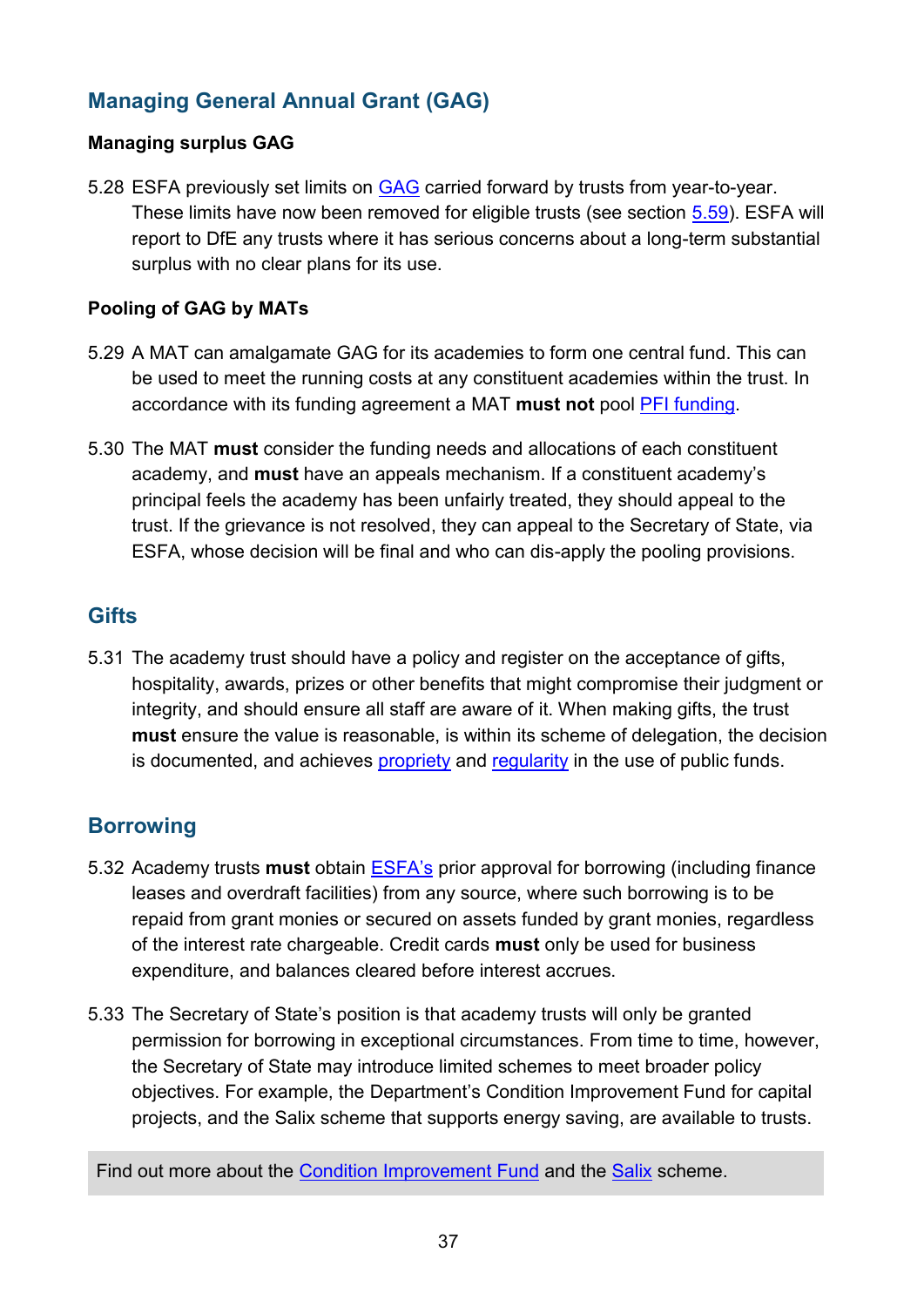## <span id="page-37-0"></span>**Related party transactions**

5.34 This part of the handbook deals with goods or services provided by or to individuals or organisations related to the academy trust.

Related parties include persons and entities with control or significant influence over the academy trust, and members of the same group (e.g. parent and subsidiary companies).

The above description is not comprehensive. Find the full definition in:

- section 33 of [Financial Reporting Standard 102](https://www.frc.org.uk/getattachment/e1d6b167-6cdb-4550-bde3-f94484226fbd/FRS-102-WEB-Ready-2015.pdf)
- section 9.15 and appendix 1 of the [Charities SORP](http://charitiessorp.org/download-a-full-sorp/)

The related parties section of ESFA's [Accounts Direction](https://www.gov.uk/government/publications/academies-accounts-direction) provides further information.

## **Principles applying to related party relationships**

- <span id="page-37-1"></span>5.35 Academy trusts **must** be even-handed in their relationships with related parties by ensuring that:
	- trustees comply with their statutory duties as company directors to avoid conflicts of interest, not accept benefits from third parties, and declare interest in proposed transactions or arrangements
	- all members, trustees, local governors of academies within a MAT and senior employees complete the register of interests, in accordance with sections [5.44 to](#page-39-0)  [5.47](#page-39-0) of this handbook
	- no member, trustee, local governor, employee or related individual or organisation uses their connection to the trust for personal gain, including payment under terms that are preferential to those that would be offered to an individual or organisation with no connection to the trust
	- there are no payments to trustees by the trust unless permitted by the [articles,](#page-49-4) or by authority from the [Charity Commission,](https://www.gov.uk/government/organisations/charity-commission) and comply with any relevant agreement with the Secretary of State. Trusts will need to consider these obligations where payments are made to other business entities who employ the trustee, are owned by the trustee, or in which the trustee holds a controlling interest
	- the [Charity Commission's](https://www.gov.uk/government/organisations/charity-commission) approval is obtained where the trust believes a significant advantage exists in paying a trustee for acting as a trustee
	- payments provided to the persons referred to in section [5.48](#page-39-1) satisfy the 'at cost' requirements in this handbook
- <span id="page-37-3"></span><span id="page-37-2"></span>5.36 The trust should be aware of the Charity Commission's guidance for trustees [CC11:](https://www.gov.uk/government/publications/trustee-expenses-and-payments-cc11)  [Trustee expenses and payments.](https://www.gov.uk/government/publications/trustee-expenses-and-payments-cc11)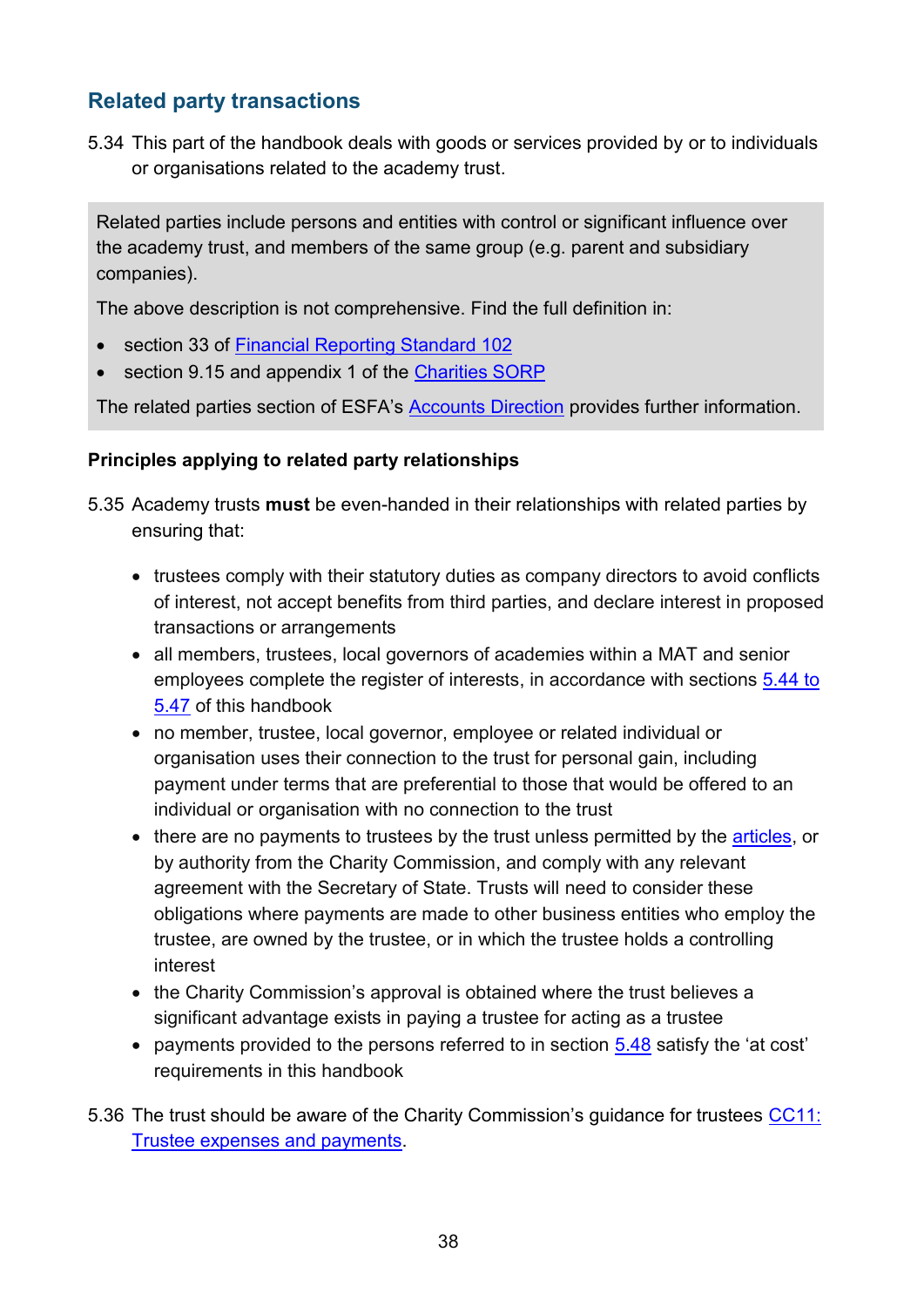- <span id="page-38-2"></span>5.37 The board of trustees **must** ensure requirements for managing related party transactions are applied across the trust. The board chair and the accounting officer **must** ensure their capacity to control and influence does not conflict with these requirements. They **must** manage personal relationships with related parties to avoid both real and perceived conflicts of interest, promoting integrity and openness in accordance with [The 7 principles of public life.](https://www.gov.uk/government/publications/the-7-principles-of-public-life)
- <span id="page-38-3"></span>5.38 Trusts **must** recognise that some relationships with related parties may attract greater public scrutiny, such as:
	- transactions with individuals in a position of control and influence, including the board chair and accounting officer
	- payments to organisations with a profit motive, as opposed to those in the public or voluntary sectors
	- relationships with external auditors beyond their duty to deliver a statutory audit
- 5.39 The trust **must** keep sufficient records, and make sufficient disclosures in their annual accounts, to show that transactions with these parties, and all other related parties, have been conducted in accordance with the high standards of accountability and transparency required within the public sector.

## <span id="page-38-0"></span>**Reporting and approval of related party transactions**

- <span id="page-38-4"></span>5.40 Trusts **must** report all contracts and other agreements with related parties to ESFA in advance of the contract or agreement commencing, using ESFA's related party [on-line form.](https://onlinecollections.des.fasst.org.uk/onlinecollections/) This requirement applies to all such contracts and agreements made on or after 1 April 2019.
- <span id="page-38-1"></span>5.41 Trusts **must** obtain ESFA's prior approval, using ESFA's related party on-line form, for contracts and other agreements for the supply of goods or services to the trust by a related party agreed on or after 1 April 2019 where any of the following limits arise:
	- a contract or other agreement exceeding £20,000
	- a contract or other agreement of any value that would mean the cumulative value of contracts and other agreements with the related party exceeds, or continues to exceed, £20,000 in the same financial year ending 31 August
- 5.42 For the purposes of reporting to, and approval by, ESFA contracts and agreements with related parties do not include salaries and other payments made by the trust to a person under a contract of employment through the trust's payroll.

Find out more about [reporting related party transactions to ESFA and](https://www.gov.uk/government/publications/related-party-transactions-information-for-academy-trusts/declare-or-seek-approval-for-related-party-transactions-summary-guidance#church-schools) obtaining [approval.](https://www.gov.uk/government/publications/related-party-transactions-information-for-academy-trusts/declare-or-seek-approval-for-related-party-transactions-summary-guidance#church-schools)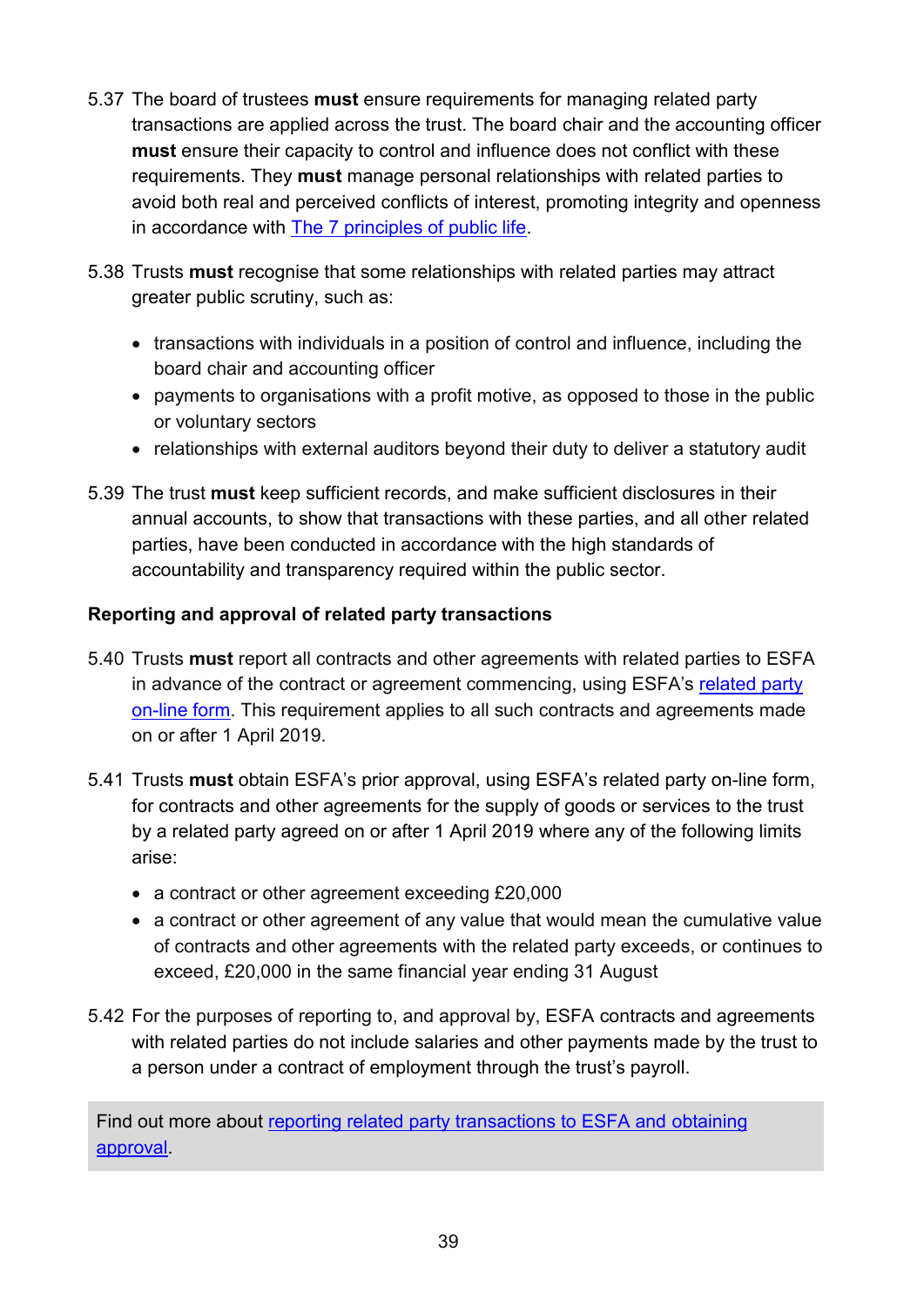## **Approval of novel, contentious and/or repercussive related party transactions**

5.43 Novel, contentious and/or repercussive related party transactions are subject to separate arrangements. Trusts **must** obtain ESFA's prior approval for any contracts and other agreements with related parties that are [novel, contentious and/or](#page-31-2)  [repercussive,](#page-31-2) regardless of value. Approval **must** be sought using ESFA's [enquiry](https://form.education.gov.uk/en/AchieveForms/?form_uri=sandbox-publish://AF-Process-f9f4f5a1-936f-448b-bbeb-9dcdd595f468/AF-Stage-8aa41278-3cdd-45a3-ad87-80cbffb8b992/definition.json&redirectlink=%2Fen&cancelRedirectLink=%2Fen)  [form,](https://form.education.gov.uk/en/AchieveForms/?form_uri=sandbox-publish://AF-Process-f9f4f5a1-936f-448b-bbeb-9dcdd595f468/AF-Stage-8aa41278-3cdd-45a3-ad87-80cbffb8b992/definition.json&redirectlink=%2Fen&cancelRedirectLink=%2Fen) not through the related party on-line form. Trusts should carefully consider the impact of this requirement and its relevance to transactions involving the board chair and/or the accounting officer.

## **Register of interests**

- <span id="page-39-2"></span><span id="page-39-0"></span>5.44 The academy trust's register of interests **must** capture relevant business and pecuniary interests of members, trustees, local governors of academies within a MAT and senior employees, including:
	- directorships, partnerships and employments with businesses
	- trusteeships and governorships at other educational institutions and charities
	- for each interest: the name and nature of the business, the nature of the interest and the date the interest began
- <span id="page-39-3"></span>5.45 The register **must** identify relevant material interests from close family relationships between the academy trust's members, trustees or local governors. It **must** also identify relevant material interests arising from close family relationships between those individuals and employees. 'Close family relationships' is defined in section [5.48](#page-39-1) (third bullet).
- 5.46 Trusts should consider whether other interests should be registered. Boards of trustees should keep their register of interests up-to-date at all times.
- <span id="page-39-4"></span>5.47 Trusts **must** publish on their websites relevant business and pecuniary interests of members, trustees, local governors and accounting officers. Trusts have discretion over the publication of interests of other individual named on the register. The Charity Commission offers guidance in [Manage a conflict of interest in your charity](https://www.gov.uk/guidance/manage-a-conflict-of-interest-in-your-charity) and [CC29: Conflicts of interest: a guide for charity trustees.](https://www.gov.uk/government/publications/conflicts-of-interest-a-guide-for-charity-trustees-cc29)

## **At cost requirements**

- <span id="page-39-1"></span>5.48 Subject to sections [5.53](#page-40-0) to [5.56](#page-41-1) a trust **must** pay no more than 'cost' for goods or services provided to it by the following persons ('services' do not include contracts of employment):
	- members or trustees of the academy trust
	- individuals or organisations related to a member or trustee of the academy trust. For these purposes the following persons are related to a member, or trustee: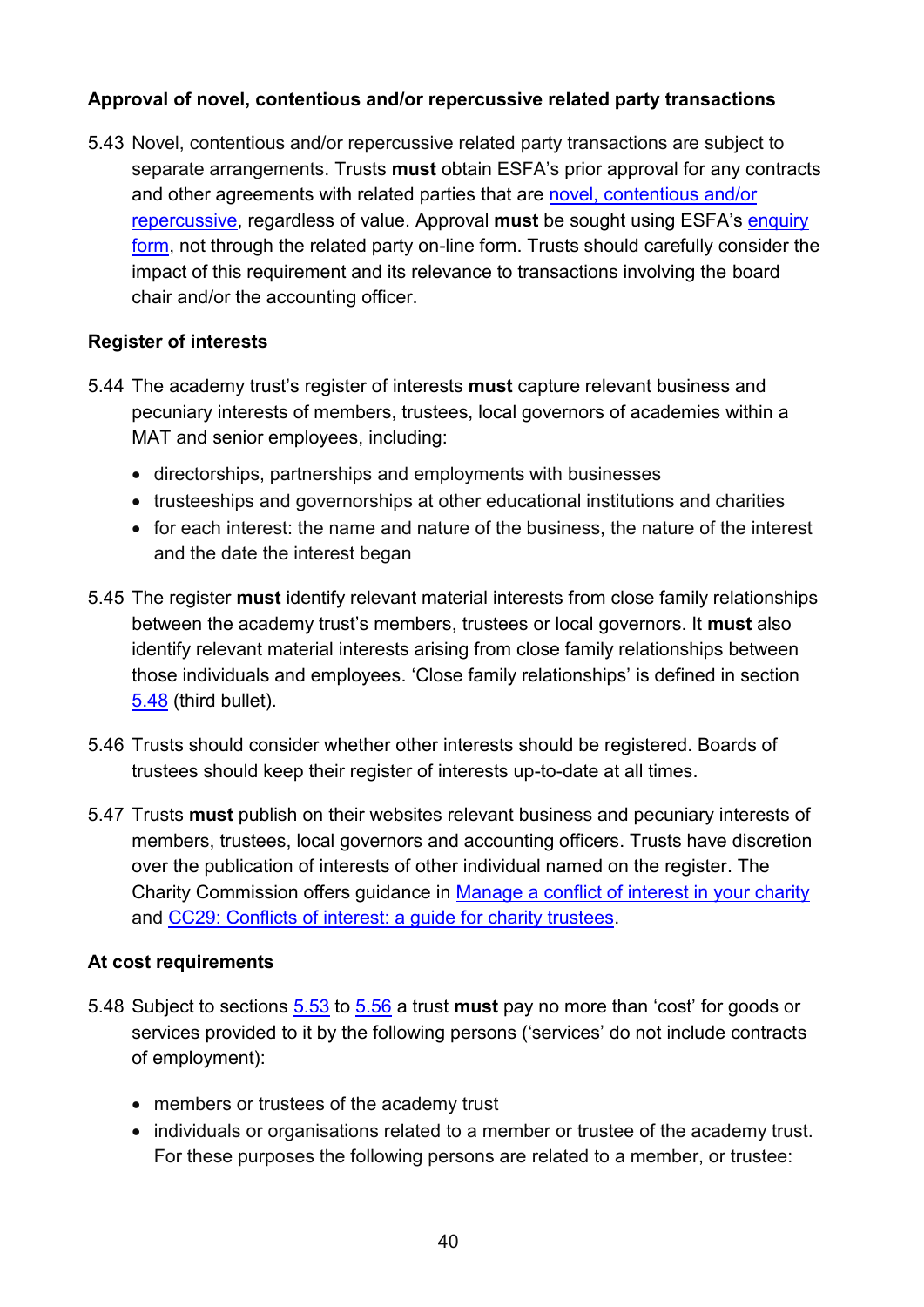- a relative of the member or trustee. A relative is defined as a close member of the family, or member of the same household, who may be expected to influence, or be influenced by, the person. This includes, but is not limited to, a child, parent, spouse or civil partner
- an individual or organisation carrying on business in partnership with the member, trustee or a relative of the member or trustee
- a company in which a member or the relative of a member (taken separately or together), and/or a trustee or the relative of a trustee (taken separately or together), holds more than 20% of the share capital or is entitled to exercise more than 20% of the voting power at any general meeting of that company
- an organisation controlled by a member or the relative of a member (acting separately or together), and/or a trustee or the relative of a trustee (acting separately or together). For these purposes an organisation is controlled by an individual or organisation if that individual or organisation can secure that the affairs of the body are conducted in accordance with the individual's or organisation's wishes
- any individual or organisation given the right under the trust's articles of [association](#page-49-4) to appoint a member or trustee of the academy trust; or any body connected to such individual or organisation
- any individual or organisation recognised by the Secretary of State as a sponsor of the academy trust; or any body connected to such individual or organisation
- 5.49 A body is connected to another individual or organisation if it is controlled by the individual or organisation, or controls the organisation, or is under common control with the individual or organisation. For these purposes, control means:
	- holding more than 20% of the share capital (or equivalent interest), or
	- having the equivalent right to control management decisions of the body, or
	- having the right to appoint or remove a majority of the board or governing body
- 5.50 The 'at cost' requirement does not apply to the trust's employees unless they are also one of the parties described in section [5.48.](#page-39-1)
- 5.51 While these provisions do not apply to contracts of employment, the principles of [value for money](#page-51-0) and using public money properly, including managing conflicts of interest, still apply. Salaries should be appropriate to the individual's skills and experience and to wider market rates.
- 5.52 If staff of an individual or organisation in section [5.48](#page-39-1) are based in, or work from the premises of, the academy trust, that individual/ organisation and the trust **must** agree an appropriate sum to be paid to the trust for use/occupation of the premises, save to the extent that they are carrying out work for the trust.
- <span id="page-40-0"></span>5.53 The 'at cost' requirement applies to contracts with a related party agreed on or after 7 November 2013.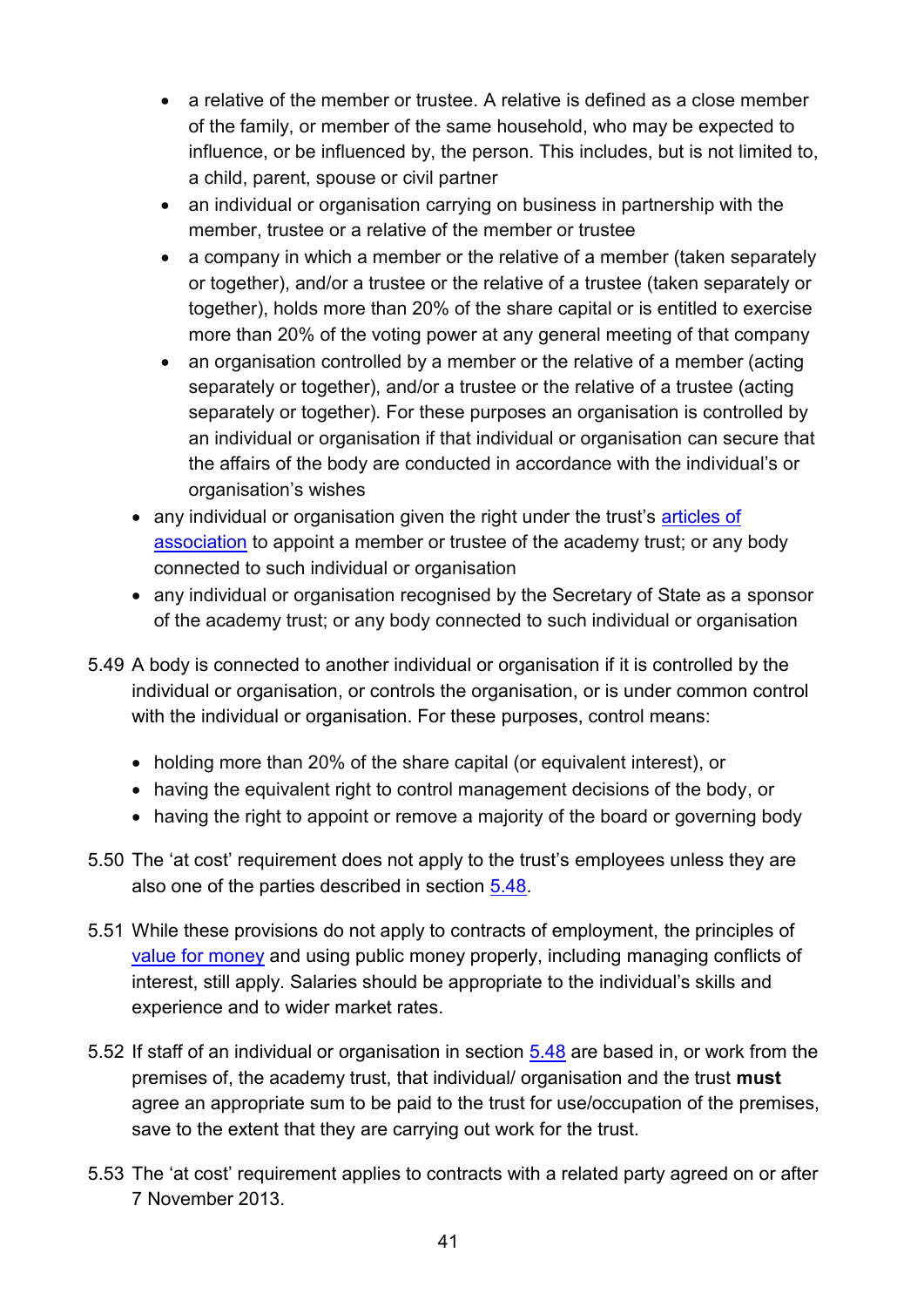- 5.54 The 'at cost' requirement applies to contracts with a related party exceeding £2,500, cumulatively, in any one financial year. Where a contract takes the trust's cumulative annual total with the related party beyond £2,500, the element above £2,500 **must** be at no more than cost.
- 5.55 In relation to organisations supplying legal advice or audit services to the academy trust, the 'at cost' requirement applies where the organisation's partner managing the service is a member or trustee of the trust but not in other cases for those organisations. The published [ethical standards](https://www.frc.org.uk/auditors/audit-assurance/standards-and-guidance) for auditors prevent partners or employees of the audit firm from acting as a trustee of their client trust, but not of other trusts.
- <span id="page-41-1"></span>5.56 In relation to dioceses, the contributions made by an academy trust to its diocese for services it receives associated with securing the academy trust's religious character and ethos, which only the diocese can provide, are regarded as meeting the 'at cost' requirement.
- 5.57 Academy trusts **must** ensure any agreement with an individual or organisation referred to in section [5.48](#page-39-1) to supply goods or services to the trust is properly procured through an open and fair process and is:
	- supported by a statement of assurance from that individual or organisation to the trust confirming their charges do not exceed the cost of the goods or services, and
	- on the basis of an open book agreement including a requirement for the supplier to demonstrate clearly, if requested, that their charges do not exceed the cost of supply
- 5.58 For these purposes the cost will be the **'**full cost' of all the resources used in supplying the goods or services, and **must not** include any profit. Full cost includes:
	- all direct costs (costs of materials and labour used directly in producing the goods or services)
	- indirect costs (a proportionate share of fixed and variable overheads)

<span id="page-41-0"></span>Find out more about the 'at cost' [statement of assurance.](https://www.gov.uk/government/publications/review-of-related-party-transactions-in-academies)

## **Applicability of delegations and freedoms**

- 5.59 Some delegations and freedoms in part 5 of this handbook that go beyond the trust's [funding agreement](#page-50-0) do not apply to those trusts. They do not apply to trusts that are party to one or more funding agreements that:
	- allow one or more of its academies to receive [GAG](#page-50-7) based on estimated pupil numbers regardless of whether they are being funded on that basis, and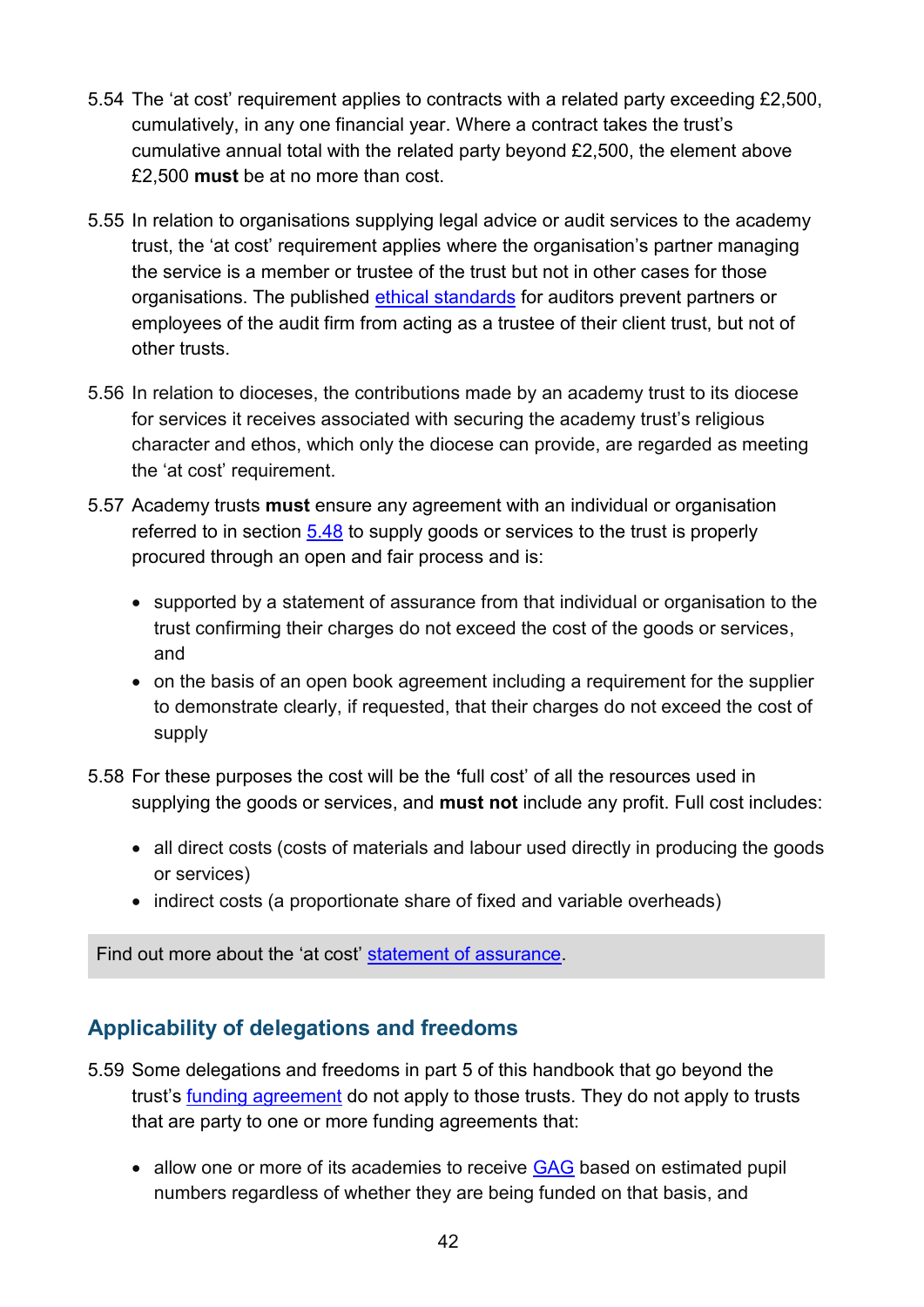- allow the Secretary of State to recover GAG from those academies if estimated pupil numbers exceed census-based pupil numbers beyond a specified percentage, and
- do not require a move to pupil census-based funding permanently

5.60 A move permanently means:

- the academy is subject to a funding agreement moving it to pupil census-based funding within a specified number of years, after which the agreement provides for it to be funded only in that way, or
- in the case of a free school it is subject to a funding agreement moving it to pupil census-based funding when all cohorts relevant to the age range have some pupils present; and allows the Secretary of State to recover all additional [GAG](#page-50-7) from the free school if estimated pupil numbers exceed census-based pupil numbers
- 5.61 The delegations and freedoms in the handbook that do not apply to trusts on estimates-based GAG funding are those relating to:
	- acquisition and disposal of fixed assets [\(5.22\)](#page-35-2)
	- leaseholds and tenancy agreements of land and buildings  $(5.25)$
	- carry forward of unspent GAG from one year to the next [\(5.28\)](#page-36-4)
	- pooling of GAG [\(5.29\)](#page-36-5)
- 5.62 The freedoms do not apply until the trust's funding agreements are updated to move all academies within the trust to pupil census-based funding permanently, as defined above.
- 5.63 In the case of a MAT, if one or more of its constituent academies does not meet the criteria above for access to the delegations and freedoms, all academies within the trust will be unable to access the delegations and freedoms.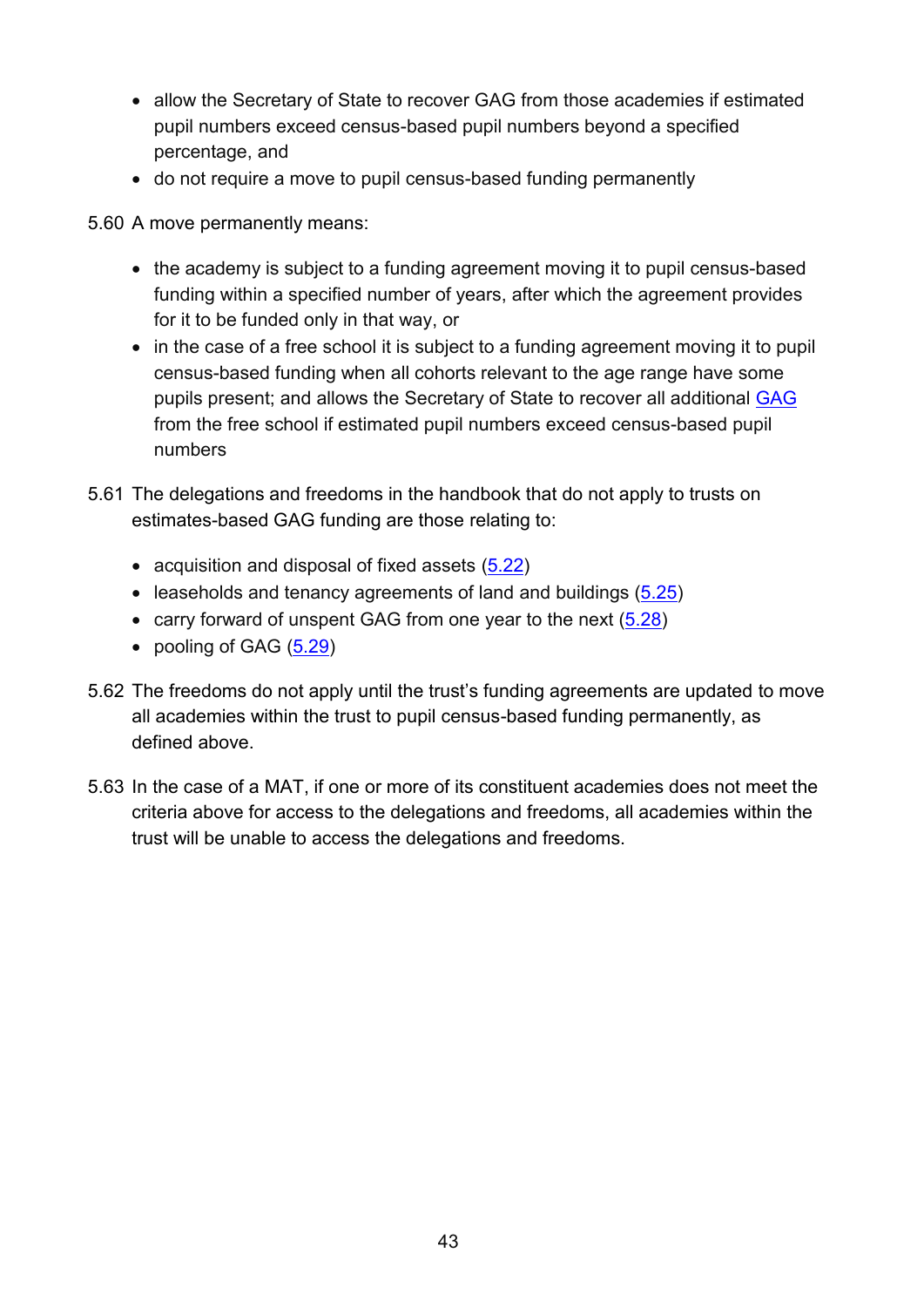# <span id="page-43-0"></span>**Summary of freedoms and delegations**

5.64 This summary is not a substitute for the full handbook. Trusts' delegated authorities are subject to the conditions in section [5.59.](#page-41-0) Trusts under a financial notice to [improve](https://www.gov.uk/government/collections/academies-financial-notices-to-improve) will have their delegated authorities revoked under section [6.17.](#page-46-2)

| Novel, contentious<br>and repercussive       | Novel, contentious and<br>repercussive transactions            | ESFA agreement required [5.5]                                                             |
|----------------------------------------------|----------------------------------------------------------------|-------------------------------------------------------------------------------------------|
| Special payments                             | Staff severance and<br>compensation                            | ESFA agreement required if £50,000<br>or more before tax $[5.10$ and $5.14]$ .            |
|                                              | Ex gratia payments                                             | ESFA agreement required [5.17]                                                            |
| Write-offs and<br>liabilities<br>(subject to | Writing-off debts and losses                                   | ESFA consent required if exceeds:<br>• 1% of annual income or £45,000<br>individually; or |
| £250,000 ceiling)                            | Entering into guarantees,<br>indemnities or letters of comfort | • 2.5% or 5% of annual income<br>cumulatively [5.18 and 5.19]                             |
| Acquisition and<br>disposal of fixed         | Acquiring freehold land/buildings                              | ESFA agreement required [5.22]                                                            |
| assets                                       | Disposing of a freehold on<br>land/buildings                   | ESFA agreement required [5.22]                                                            |
|                                              | Disposing of heritage assets                                   | ESFA agreement required [5.22]                                                            |
|                                              | Other disposals                                                | Trust has full discretion [5.23]                                                          |
| Leasing                                      | Taking up a finance lease                                      | ESFA agreement required [5.25]                                                            |
|                                              | Taking up a leasehold on land<br>and buildings                 | ESFA agreement if lease term seven<br>years or more $[5.25]$ .                            |
|                                              | Taking up any other lease                                      | Trust has full discretion [5.26]                                                          |
|                                              | Granting a lease on land and<br>buildings                      | ESFA agreement required [5.25].                                                           |
| <b>GAG</b>                                   | <b>GAG carry forward</b>                                       | No limits if trust eligible [5.28].                                                       |
|                                              | Pooling by MATs                                                | No limits (except PFI) if trust eligible<br>$[5.29]$ .                                    |
| <b>Borrowing</b>                             | Loan, overdraft                                                | ESFA agreement required [5.32]                                                            |
|                                              | Credit cards (for business use)                                | Trust has full discretion provided<br>charges not incurred [5.32]                         |
| <b>Related party</b><br>transactions         | Supplies to the trust from related<br>parties                  | <b>ESFA agreement required over</b><br>£20,000 and over associated limits in<br>5.41      |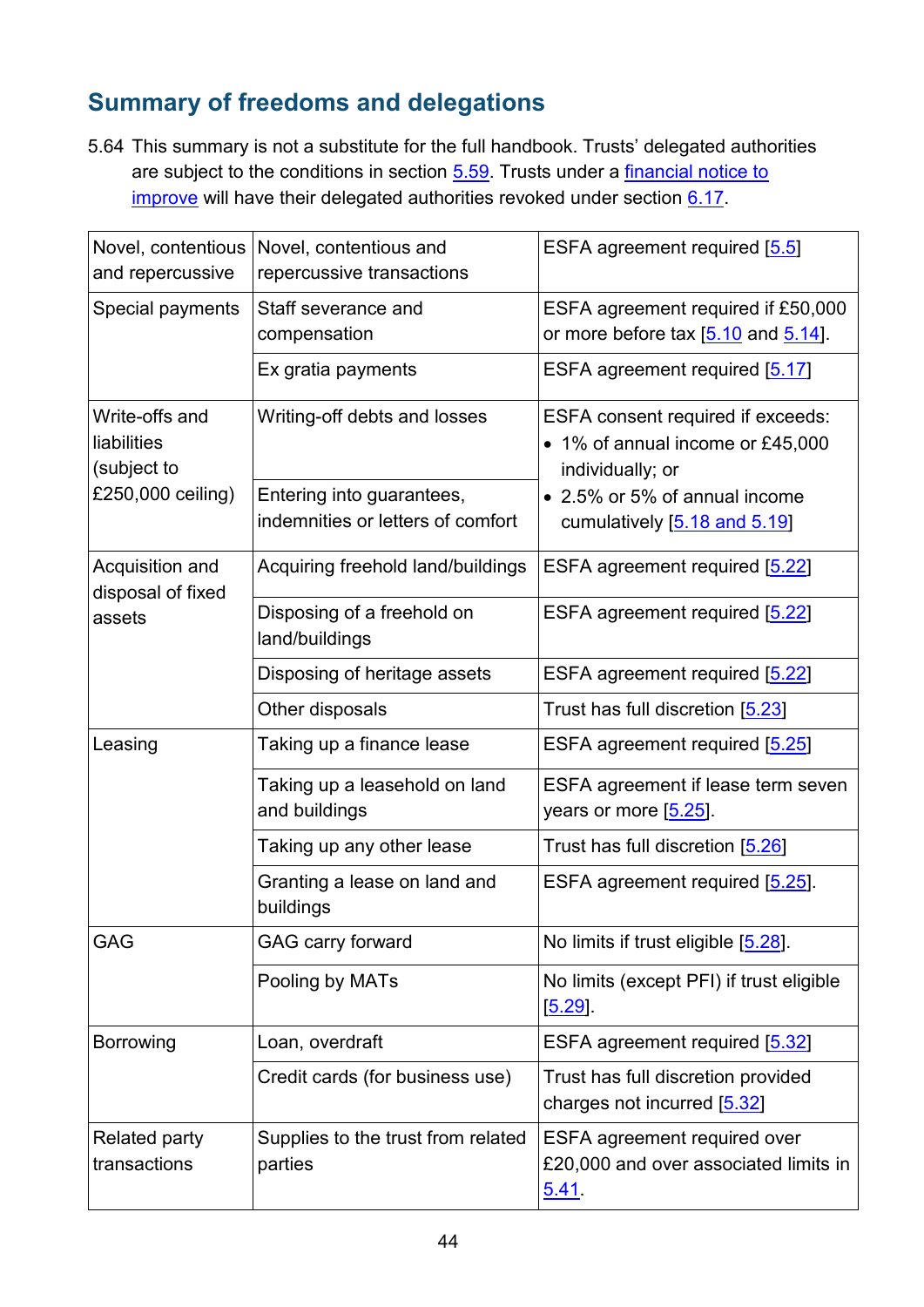# <span id="page-44-0"></span>**Part 6: The regulator and intervention**

How ESFA oversees academy trusts and may intervene where concerns arise.

## <span id="page-44-1"></span>**ESFA oversight**

- 6.1 ESFA is an executive agency of DfE. ESFA's accounting officer is accountable to Parliament for how ESFA uses its funds and personally responsible for the [regularity,](#page-51-2) propriety and [value for money](#page-51-0) of its expenditure. To do this, ESFA's accounting officer **must** be satisfied that academy trusts have appropriate arrangements for sound governance, financial management, value for money and accounting, and that trusts' use of public funds is consistent with the purposes voted by Parliament.
- <span id="page-44-3"></span>6.2 ESFA's accounting officer will send a '[Dear Accounting Officer](https://www.gov.uk/government/collections/academy-trust-accounting-officer-letters-from-efa)' letter at least annually to academy trust accounting officers, covering issues such as developments in the accountability framework and ESFA findings. Accounting officers **must** share it with their members, trustees, chief financial officer and senior leadership team, arrange for the board to discuss it and take action if necessary to strengthen financial controls.
- 6.3 ESFA exercises the rights, powers and remedies in this handbook on behalf of the Secretary of State. If ESFA fails to use, or delays in using, these this does not mean it cannot do so later.

## <span id="page-44-2"></span>**Audit access rights**

<span id="page-44-4"></span>6.4 ESFA or its agents may carry out audits at the academy trust. The trust **must** provide ESFA with access to all books, records, information, explanations, assets and premises, and ESFA may take copies of relevant documents. ESFA may conduct interviews during its audits. ESFA will give reasonable notice in writing of proposed audits.

## **Retention of records**

<span id="page-44-5"></span>6.5 The trust **must** retain records to verify provision delivered by it, or its subcontractors, in relation to this handbook and its funding agreement, at least six years after the period to which funding relates.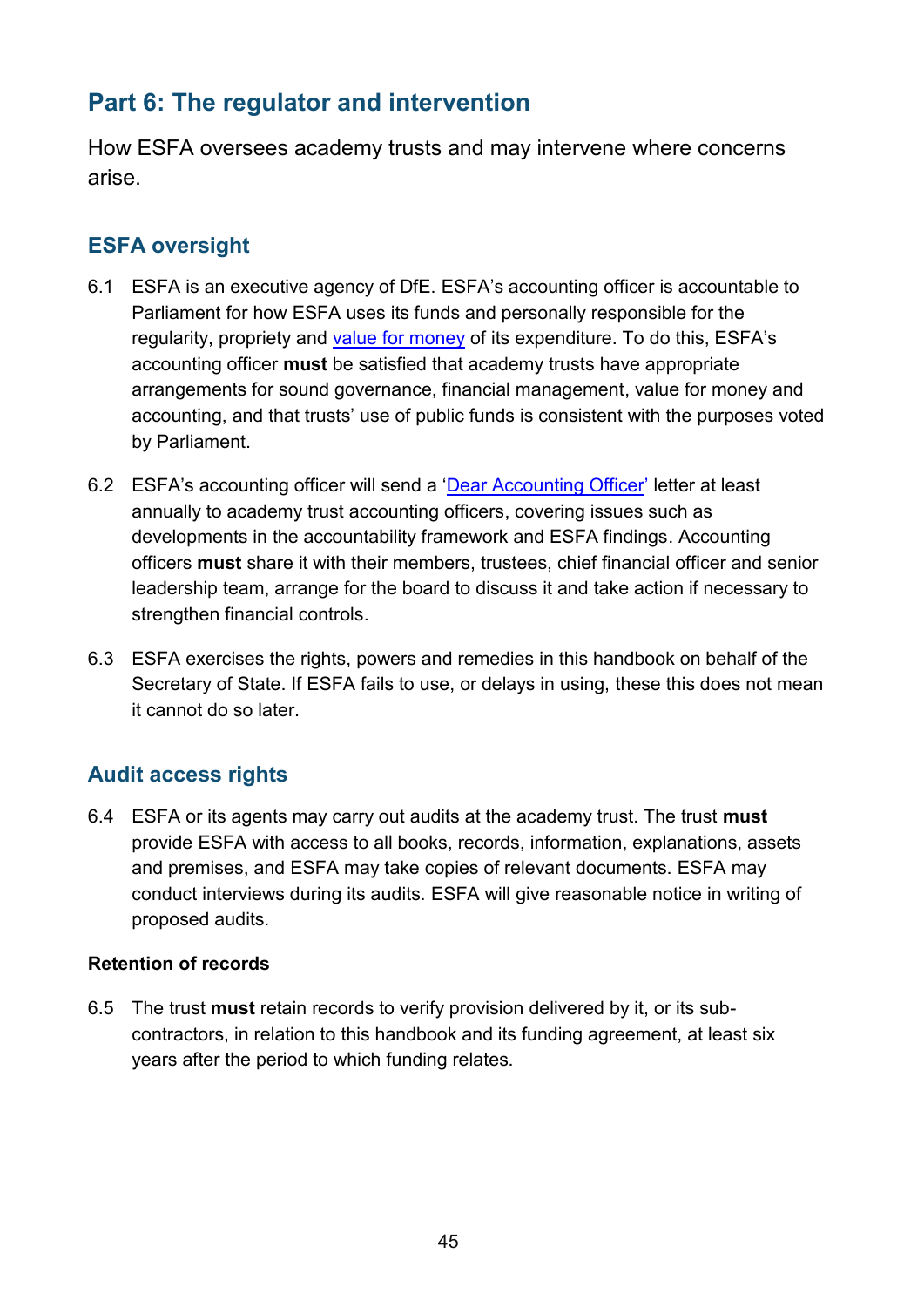## <span id="page-45-0"></span>**Financial management and governance self-assessment**

- <span id="page-45-3"></span>6.6 New academy trusts or constituent academies joining a MAT **must** complete a financial management and governance self-assessment [\(FMGS\)](#page-50-9) and submit it to ESFA in accordance with deadlines in the [FMGS guidance.](https://www.gov.uk/government/publications/academy-financial-management-and-governance-self-assessment-guidance)
- 6.7 To gain assurance over financial arrangements at academy trusts, ESFA will conduct financial management reviews, examining whether systems and control comply with the handbook.

<span id="page-45-1"></span>Find out more about the [financial management and governance self-assessment.](https://www.gov.uk/government/publications/academy-financial-management-and-governance-self-assessment-guidance)

## **Funding audit**

6.8 Funding audits allow ESFA to gain assurance on the pupil census and free school meals entitlement data provided by an academy trust to calculate its recurrent funding, and establish whether this data is accurate and supported by evidence. The scope and timing of funding audits is determined annually.

## <span id="page-45-2"></span>**Fraud, theft and irregularity**

- <span id="page-45-4"></span>6.9 Academy trusts **must** be aware of the risk of fraud, theft and irregularity and address it by putting in place proportionate controls. Trusts **must** take appropriate action where fraud, theft or irregularity is suspected or identified.
- <span id="page-45-5"></span>6.10 The board of trustees **must** notify [ESFA,](http://www.education.gov.uk/kc-enquiry-form) as soon as possible, of any instances of fraud, theft and/or irregularity exceeding £5,000 individually, or £5,000 cumulatively in any financial year. Unusual or systematic fraud, regardless of value, **must** also be reported. The following information is required:
	- full details of the event(s) with dates
	- the financial value of the loss
	- measures taken to prevent recurrence
	- whether it was referred to the police (and if not why)
	- whether insurance or the RPA have offset any loss
- 6.11 ESFA may conduct or commission investigations into actual or potential fraud, theft or irregularity in any academy trust, either because of a notification from the trust itself or from other information received. ESFA may involve other authorities, including the police.
- 6.12 ESFA will publish [reports about its investigations](https://www.gov.uk/government/collections/academies-investigation-reports) and about [financial management](https://www.gov.uk/government/collections/academies-financial-management-and-governance-reviews)  [and governance reviews](https://www.gov.uk/government/collections/academies-financial-management-and-governance-reviews) at academy trusts.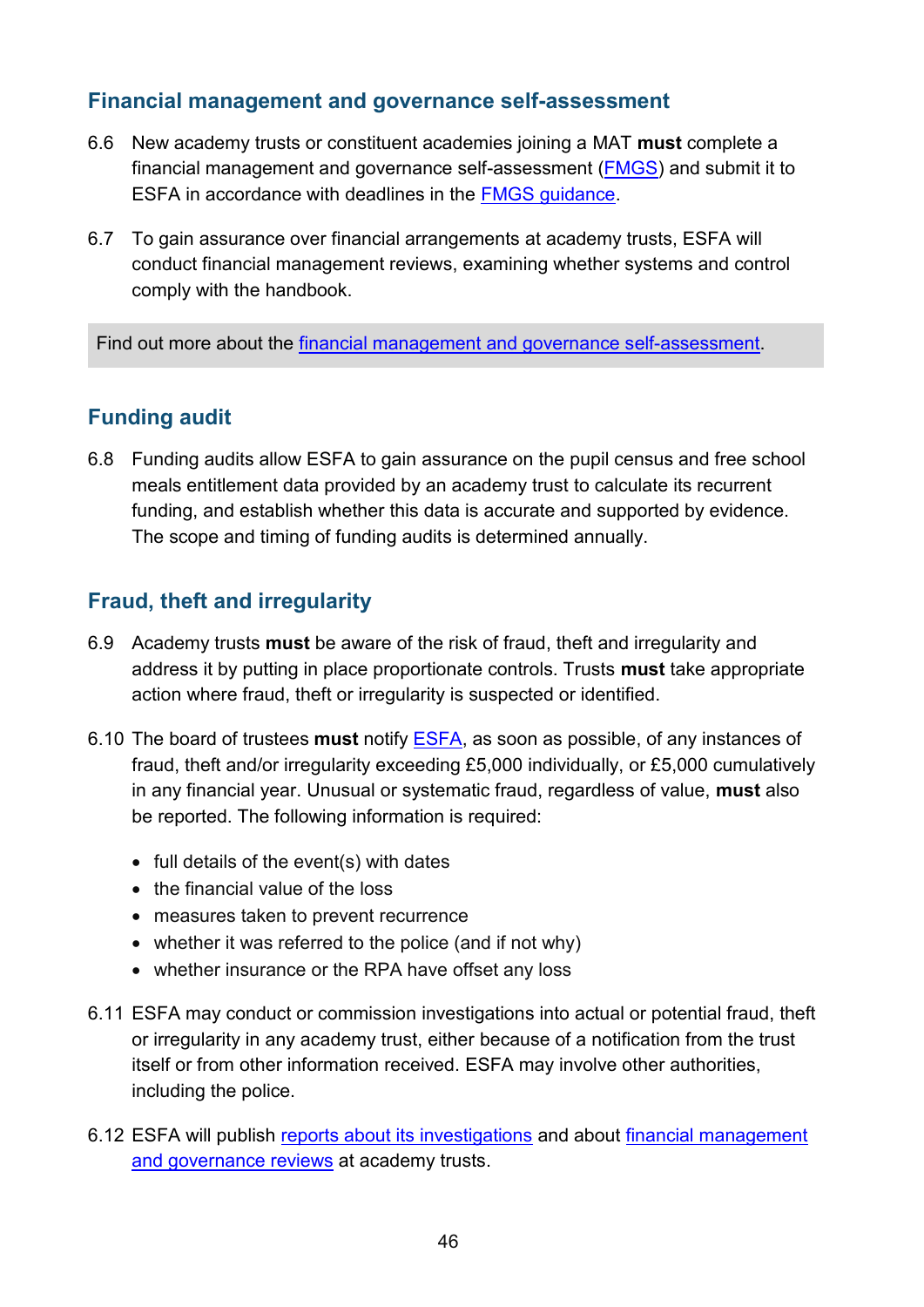6.13 ESFA also publishes guidance on reducing fraud. Trusts should refer to this and to the findings from ESFA's investigation reports, as part of its risk management approach.

Find out more about [managing the risk of fraud and reporting it to ESFA.](https://www.gov.uk/guidance/academies-guide-to-reducing-any-risk-of-financial-irregularities)

## <span id="page-46-0"></span>**ESFA intervention powers**

- <span id="page-46-3"></span>6.14 Where ESFA has concerns about financial management and/or governance in an academy trust it may issue, and publish, a Financial Notice to Improve (FNtI). The trust **must** comply with the FNtI. Failure to comply will be deemed a [funding](#page-50-0)  [agreement](#page-50-0) breach. Exceptionally, the funding agreement may be terminated due to non-compliance with an FNtI.
- <span id="page-46-1"></span>6.15 Where a trust is subject to an FNtI, it **must** publish the FNtI on its website within 14 days of it being issued, and retain it on the website until the FNtI is lifted by ESFA.
- 6.16 An FNtI describes what a trust **must** do to address concerns about financial management or governance. For example, an FNtI may be issued due to an actual or projected deficit, cash flow problems, insolvency risk, irregular use of public funds, or inadequate governance and management (including weak oversight by trustees, poor internal scrutiny and breaches of related party requirements).
- <span id="page-46-2"></span>6.17 If an FNtI is issued, the delegated authorities in sections [5.6 to 5.30](#page-32-0) of this handbook are revoked, and all transactions of this nature **must** be approved in advance by [ESFA,](http://www.education.gov.uk/kc-enquiry-form) specifically:
	- special staff severance payments
	- compensation payments
	- writing off debts and losses
	- entering into guarantees, indemnities or letters of comfort
	- disposals of fixed assets beyond any limit in the funding agreement
	- taking up a leasehold or tenancy agreement on land or buildings of a duration beyond any limit in the funding agreement
	- carry forward of unspent GAG from one year to the next beyond any limit in the funding agreement
	- pooling of GAG

The trust may also be prevented from entering into transactions with related parties without approval. These delegated authorities shall be returned once the FNtI has been complied with, and improvement is sustainable.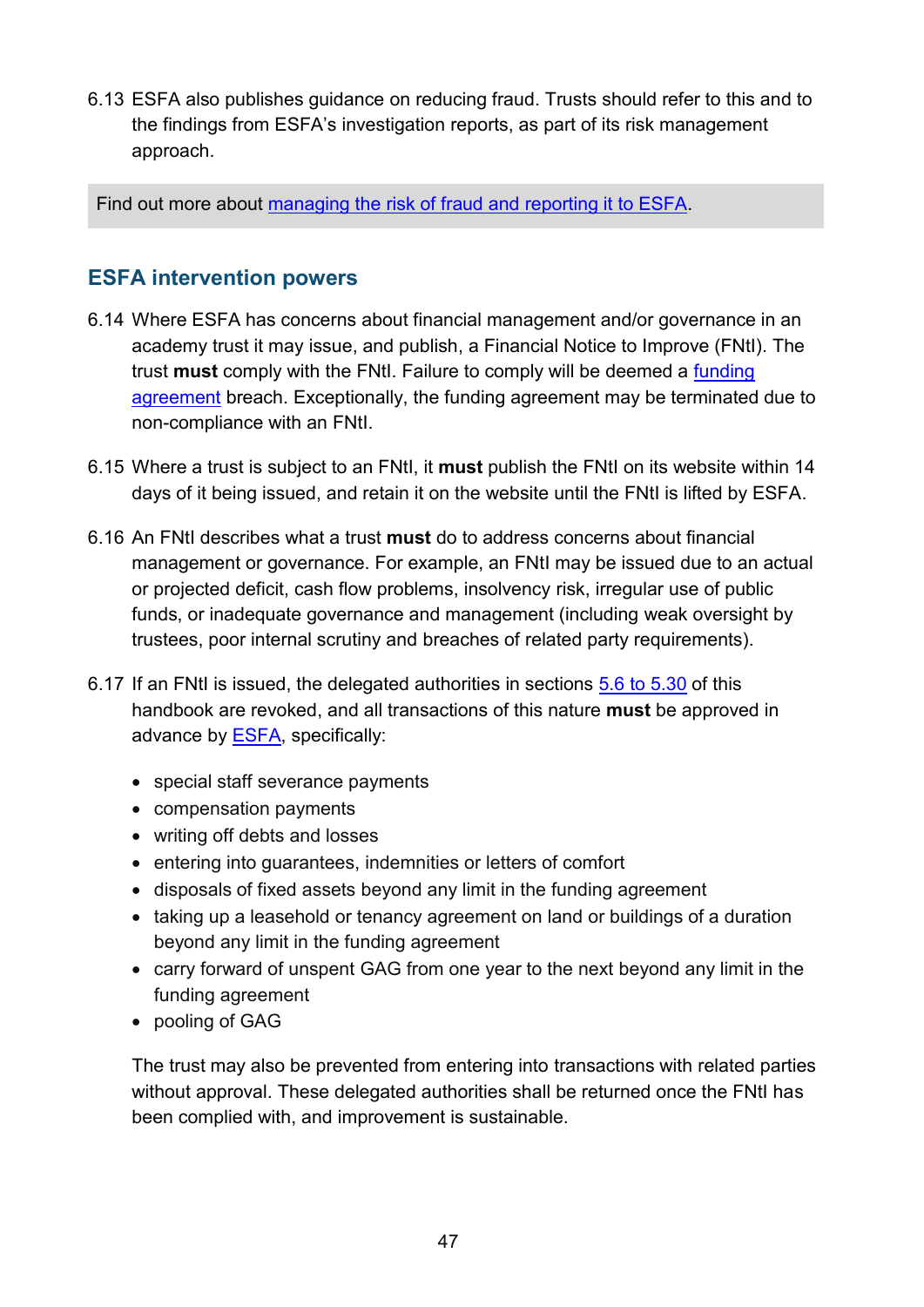6.18 Where ESFA intervenes because of concerns about financial management and/or governance it may require the trust to submit additional information such as monthly income and expenditure accounts, cash flow statements and balance sheets.

Find out more about [Financial Notices to Improve \(FNtI\).](https://www.gov.uk/government/collections/academies-financial-notices-to-improve)

## <span id="page-47-0"></span>**Secretary of State directions**

- 6.19 Where the Secretary of State has concerns about an individual managing an academy trust, he may take action to address those concerns.
- 6.20 Subject to the relevant provisions being present in the trust's funding agreement, the Secretary of State can require the trust to remove a member or trustee. This can include where the individual has been convicted, cautioned or engaged in relevant conduct and, as a result, the Secretary of State considers them unsuitable to take part in management of the academy trust.
- 6.21 The Secretary of State can also make directions under section 128 of the [Education](https://www.legislation.gov.uk/ukpga/2008/25/contents)  [and Skills Act 2008](https://www.legislation.gov.uk/ukpga/2008/25/contents) prohibiting individuals from taking part in academy trust management. This could prevent an individual from acting as a member, trustee or executive leader of a trust. The circumstances are prescribed in [regulations](http://www.legislation.gov.uk/uksi/2014/1977/pdfs/uksi_20141977_en.pdf) but can include where the individual is subject to a caution or conviction or has engaged in relevant conduct, and the Secretary of State considers that because of that caution, conviction or conduct that individual is unsuitable to take part in management of a school.

## <span id="page-47-1"></span>**ESFA work with the Charity Commission**

6.22 Where there is a concern, ESFA may refer trusts to the [Charity Commission,](https://www.gov.uk/government/organisations/charity-commission) reflecting the Commission's interest in addressing non-compliance with legal or regulatory requirements or misconduct or mismanagement in the administration of any charity, and in ensuring individuals running the charity (in particular, but not limited to, the trustees) do so in compliance with their legal duties. The Commission may use its regulatory powers as described in its Memorandum of Understanding with DfE.

Find out more about the [Memorandum of Understanding](https://www.gov.uk/government/publications/memorandum-of-understanding-charity-commission-and-the-department-for-education) between DfE and the Charity Commission.

## <span id="page-47-2"></span>**ESFA work with the Insolvency Service**

6.23 ESFA may refer academy trustees, as directors, to the Insolvency Service who may consider whether the conduct of a director is such that they are unfit to be involved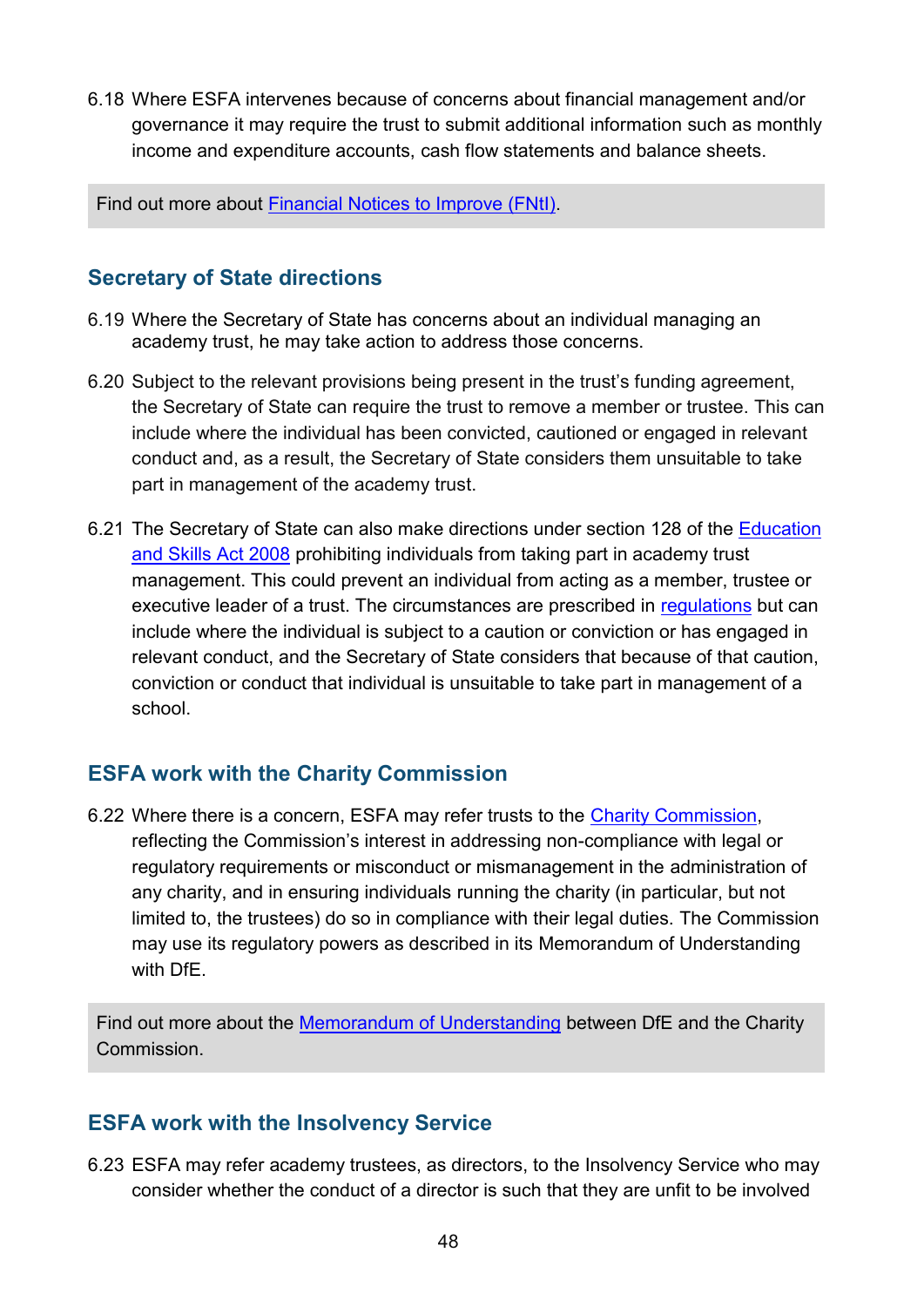in management of a company and whether or not it would be in the public interest for a disqualification order to be sought.

## <span id="page-48-0"></span>**ESFA approach to academy resource management**

6.24 Where ESFA has concerns about financial management of a trust, it may prescribe working with an expert in school resource management, such as a School Resource Management Advisor (SRMA). Trusts should make reasonable endeavours to implement improvements identified by an SRMA. Failure to do so may result in an FNtI being issued. Working with an SRMA may also be prescribed as a condition of an FNtI.

Find out more to help you improve financial planning and [resource management](https://www.gov.uk/government/collections/schools-financial-health-and-efficiency) including [integrated curriculum and financial planning.](https://www.gov.uk/guidance/improving-financial-efficiency-with-curriculum-planning)

## <span id="page-48-1"></span>**National Audit Office and Public Accounts Committee**

- <span id="page-48-2"></span>6.25 The NAO has the right to access the accounts and relevant records of an academy trust for inspection, or for value for money studies. The trust **must** cooperate with NAO and their contractors and provide help, information and explanation as is reasonable and necessary.
- 6.26 The NAO's findings are considered by the [Public Accounts Committee](http://www.parliament.uk/business/committees/committees-a-z/commons-select/public-accounts-committee/role) (PAC). The PAC has power to call anyone, including past and current accounting officers of a trust, to account for proper use of public funds.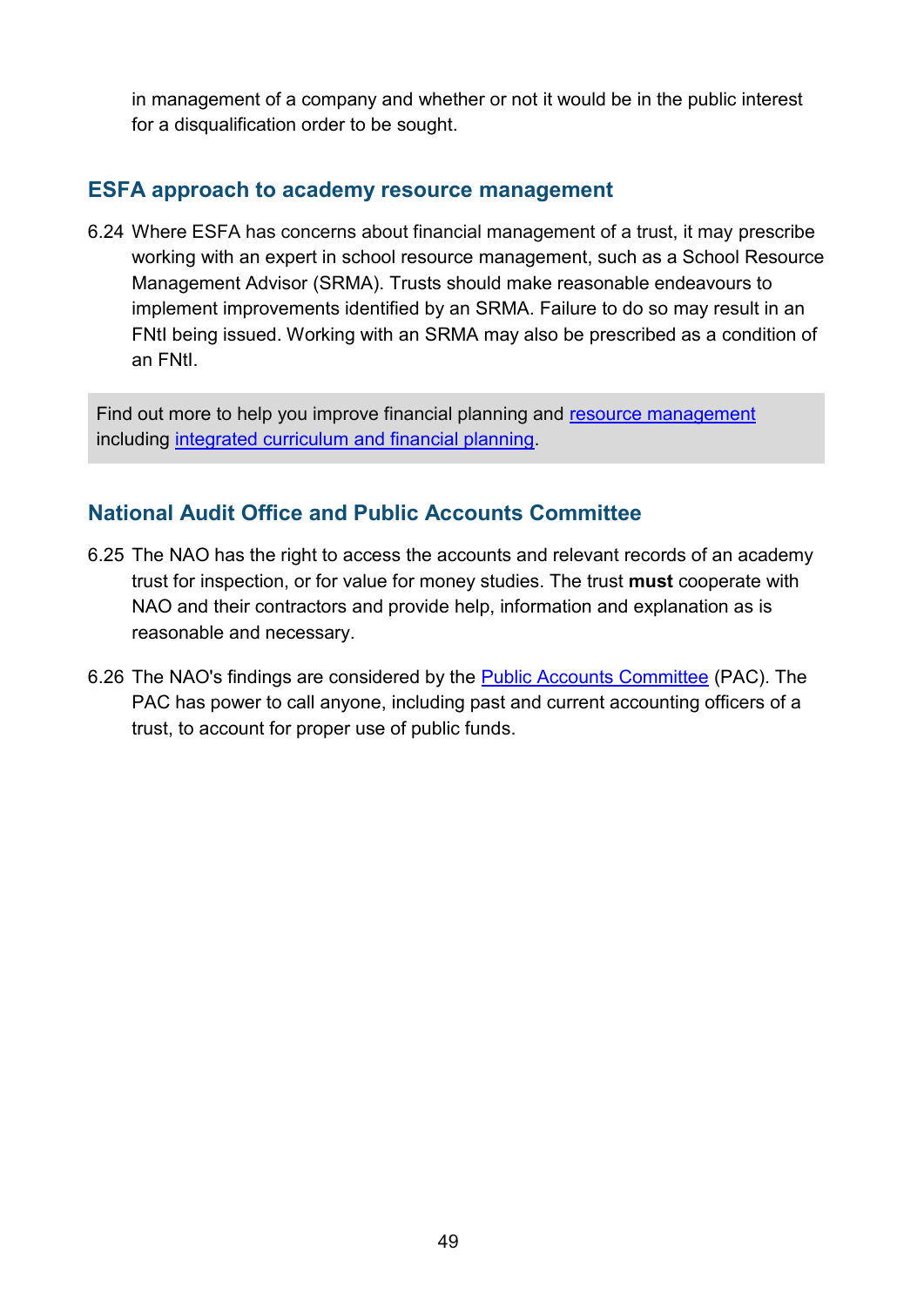# <span id="page-49-0"></span>**Part 7: Definitions**

Help with terms used in this handbook.

<span id="page-49-6"></span><span id="page-49-5"></span><span id="page-49-4"></span><span id="page-49-3"></span><span id="page-49-2"></span><span id="page-49-1"></span>

| Academic year                                                                   | The 'school year' from 1 September to 31 August.                                                                                                                                                                                                            |
|---------------------------------------------------------------------------------|-------------------------------------------------------------------------------------------------------------------------------------------------------------------------------------------------------------------------------------------------------------|
| Academy trust                                                                   | The company having a <b>funding agreement</b> with the Secretary of State<br>to run one or more academies.                                                                                                                                                  |
| Accounting officer                                                              | The academy trust's senior executive leader, accountable for value for<br>money, regularity and propriety. In SATs, this should be the principal.<br>In MATs, it should be the chief executive or equivalent.                                               |
| Accounting officer's<br>statement on<br>regularity, propriety<br>and compliance | The accounting officer must complete and sign this statement in the<br>trust's annual accounts.                                                                                                                                                             |
| <b>Accounts Direction</b>                                                       | ESFA's guide for academies on preparing their annual accounts.                                                                                                                                                                                              |
| <b>Accounts return</b>                                                          | A return based on academy trusts' annual accounts, required for the<br>sector annual report and accounts, and for collecting benchmarking<br>data.                                                                                                          |
| <b>Articles of</b><br>association                                               | The articles describe the trust's charitable object(s) and governance<br>arrangements.                                                                                                                                                                      |
| Asset                                                                           | Anything capable of being owned or controlled to produce value and<br>held to have positive economic value. Can be 'revenue' (e.g. cash) or<br>'capital' (e.g. a building).                                                                                 |
| <b>Balanced budget</b>                                                          | A budget setting out projected income and expenditure drawing on<br>unspent funds from previous years as necessary. Trusts do not have<br>to balance income and expenditure in each year to zero and can carry<br>forward unspent <b>GAG</b> (if eligible). |
| Capital                                                                         | Capital assets or funding are those from which an entity expects to<br>derive benefit for more than one year: typically land, buildings,<br>vehicles and information technology. They are usually called fixed<br>assets.                                   |
| Chief executive                                                                 | The senior executive leader and head of the management team of a<br>MAT. Trusts may use alternative descriptions such as executive<br>principal.                                                                                                            |
| <b>Chief financial</b><br>officer                                               | The individual leading the finance department: e.g. finance director,<br>business manager or equivalent.                                                                                                                                                    |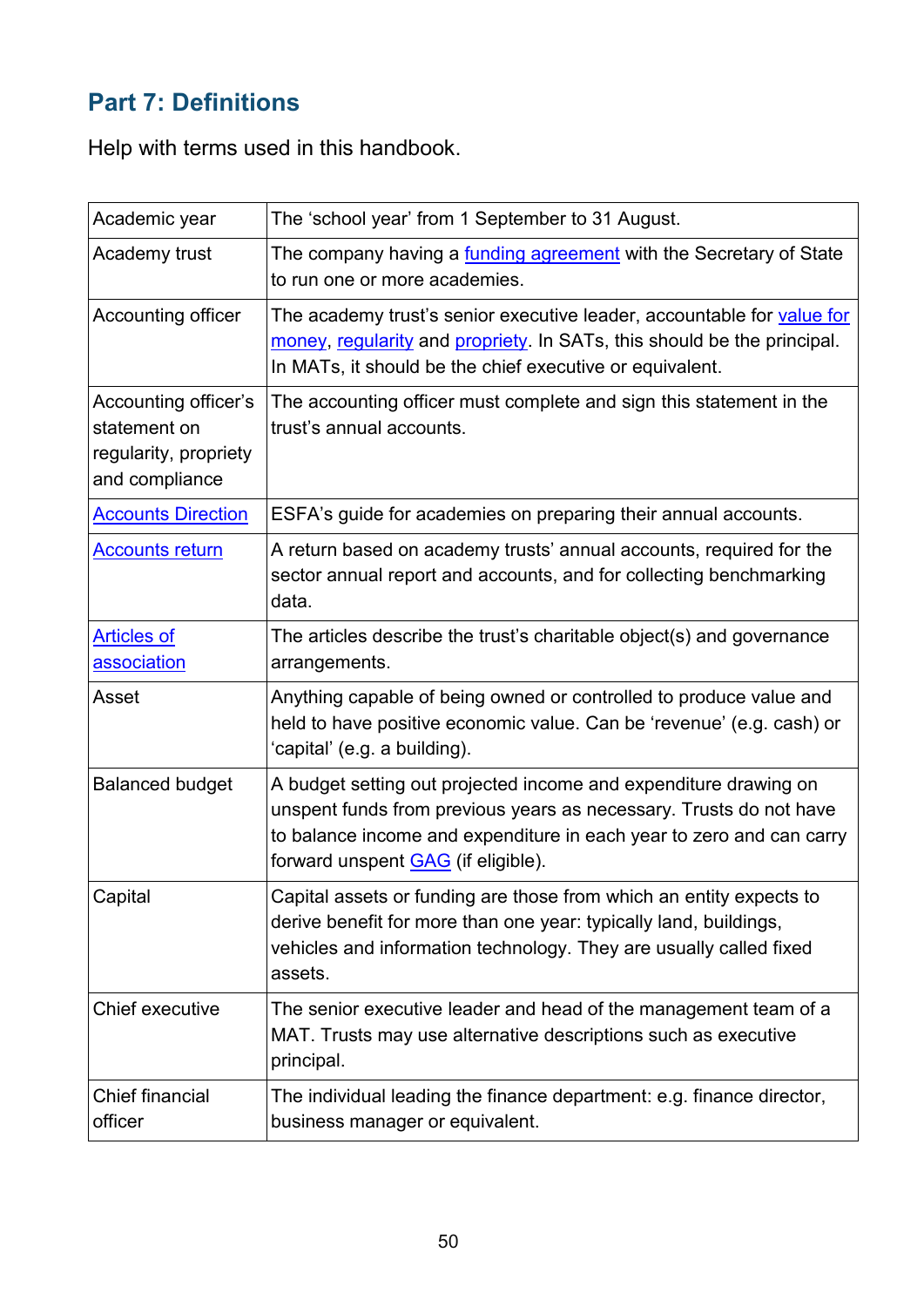<span id="page-50-9"></span><span id="page-50-8"></span><span id="page-50-7"></span><span id="page-50-6"></span><span id="page-50-5"></span><span id="page-50-4"></span><span id="page-50-3"></span><span id="page-50-2"></span><span id="page-50-1"></span><span id="page-50-0"></span>

| <b>Companies House</b>                                                                              | The Registrar of Companies, which incorporates and dissolves<br>companies, stores company information and accounts, and make this<br>publicly available.                                                                                                          |
|-----------------------------------------------------------------------------------------------------|-------------------------------------------------------------------------------------------------------------------------------------------------------------------------------------------------------------------------------------------------------------------|
| De facto trustee                                                                                    | A person not validly appointed as a trustee but exercising the<br>functions that could only be properly discharged by a trustee. See also<br>shadow directors.                                                                                                    |
| Economy                                                                                             | Obtaining an outcome for the least possible input of resources.                                                                                                                                                                                                   |
| <b>Education and</b><br><b>Skills Funding</b><br><b>Agency (ESFA)</b>                               | An executive agency of the DfE acting as agent of the Secretary of<br>State.                                                                                                                                                                                      |
| <b>Effectiveness</b>                                                                                | Obtaining the desired outcome.                                                                                                                                                                                                                                    |
| Efficiency                                                                                          | Obtaining the best possible outcome for the resources input.                                                                                                                                                                                                      |
| Exempt charity                                                                                      | An exempt charity does not have to register with the Charity<br><b>Commission</b> . The principal regulator of exempt trusts is DfE. Exempt<br>trusts still need Charity Commission's approval for some transactions<br>e.g. trustee payment for work as trustee. |
| <b>Financial</b><br><b>Management and</b><br><b>Governance Self-</b><br><b>assessment</b><br>(FMGS) | A return to ESFA by new academies and trusts, where they self-<br>assess their financial management arrangements.                                                                                                                                                 |
| Financial year                                                                                      | For academy trusts, the same as the academic year, from 1<br>September to 31 August.                                                                                                                                                                              |
| <b>Funding agreement</b>                                                                            | The agreement between the academy trust and the Secretary of<br>State, including funding arrangements, obligations and termination<br>provisions.                                                                                                                 |
| <b>General Annual</b><br>Grant                                                                      | Academy trusts' main revenue funding.                                                                                                                                                                                                                             |
| Principal                                                                                           | The head teacher of an academy and the senior executive leader of a<br>single academy trust.                                                                                                                                                                      |
| <b>Private Finance</b><br>Initiative (PFI)                                                          | Funding public infrastructure projects using private capital.                                                                                                                                                                                                     |
| Propriety                                                                                           | Dealing with expenditure and receipts in accordance with Parliament's<br>intentions and the principles of parliamentary control. This covers<br>standards of conduct, behaviour and corporate governance.                                                         |
| <b>Public funds</b>                                                                                 | Funds deriving from parliamentary authority. All academy trusts'<br>income, expenditure, assets and liabilities are consolidated into a                                                                                                                           |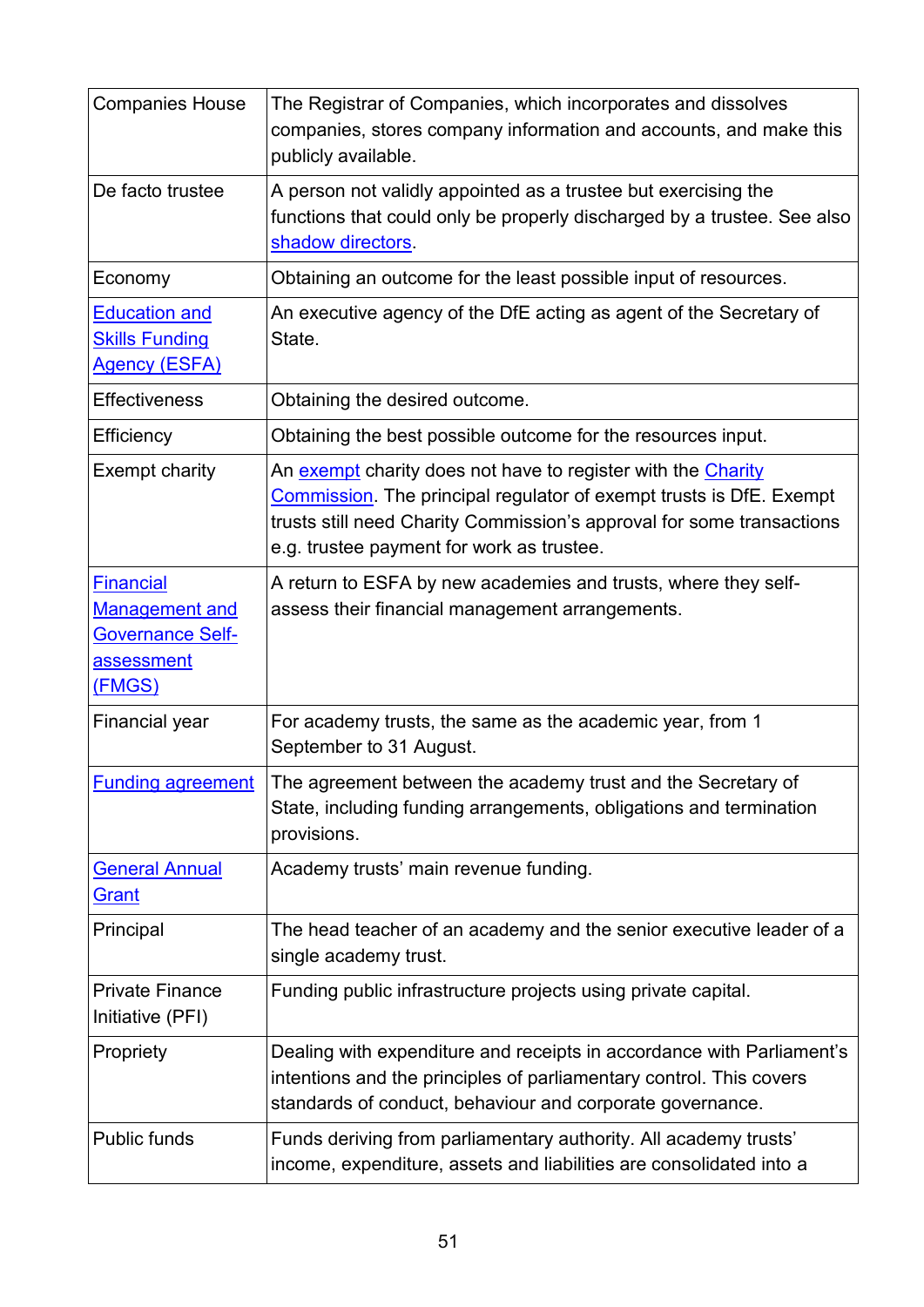<span id="page-51-2"></span><span id="page-51-1"></span><span id="page-51-0"></span>

|                                                       | sector account and will be considered by Parliament to be public<br>unless otherwise demonstrated.                                                                                                                                                                                                                                                                                                                                                                                  |
|-------------------------------------------------------|-------------------------------------------------------------------------------------------------------------------------------------------------------------------------------------------------------------------------------------------------------------------------------------------------------------------------------------------------------------------------------------------------------------------------------------------------------------------------------------|
| Regularity                                            | Dealing with income and expenditure in accordance with legislation,<br>the funding agreement, the handbook, and the trust's internal<br>procedures. This includes spending public money for the purposes<br>intended by Parliament.                                                                                                                                                                                                                                                 |
| <b>Related party</b>                                  | Related parties include persons and entities with control or significant<br>influence over the academy trust, and members of the same group<br>(for example parent and subsidiary companies). This description is not<br>comprehensive. A full definition is in section 33 of <b>Financial Reporting</b><br>Standard 102 and section 9.15 and appendix 1 of the Charities SORP.<br>The related parties section of ESFA's <b>Accounts Direction</b> provides<br>further information. |
| <b>Risk protection</b><br>arrangement                 | An alternative to insurance for academy trusts where losses are<br>covered by government funds.                                                                                                                                                                                                                                                                                                                                                                                     |
| <b>Secretary of State</b>                             | The Secretary of State for Education.                                                                                                                                                                                                                                                                                                                                                                                                                                               |
| Shadow director                                       | A person in accordance with whose directions or instructions the<br>directors of a company are accustomed to act. See also de facto<br>trustee.                                                                                                                                                                                                                                                                                                                                     |
| Special payments                                      | Payments outside the normal range of activities approved by<br>Parliament and therefore requiring greater control, including<br>ex gratia payments, staff severance payments, compensation<br>payments and other extra-statutory or extra-contractual payments.                                                                                                                                                                                                                     |
| <b>Statement of</b><br>Recommended<br>Practice (SORP) | The Charity Commission document describing the format of charity<br>accounts.                                                                                                                                                                                                                                                                                                                                                                                                       |
| Value for money                                       | Achieving the best possible educational and wider societal outcomes<br>through the economic, efficient and effective use of resources, the<br>avoidance of waste and extravagance, and prudent and economical<br>administration.                                                                                                                                                                                                                                                    |
| Whistleblowing                                        | When an employee reports suspected wrongdoing at work and makes<br>a disclosure in the public interest, under the protection of the <b>Public</b><br>Interest Disclosure Act 1998.                                                                                                                                                                                                                                                                                                  |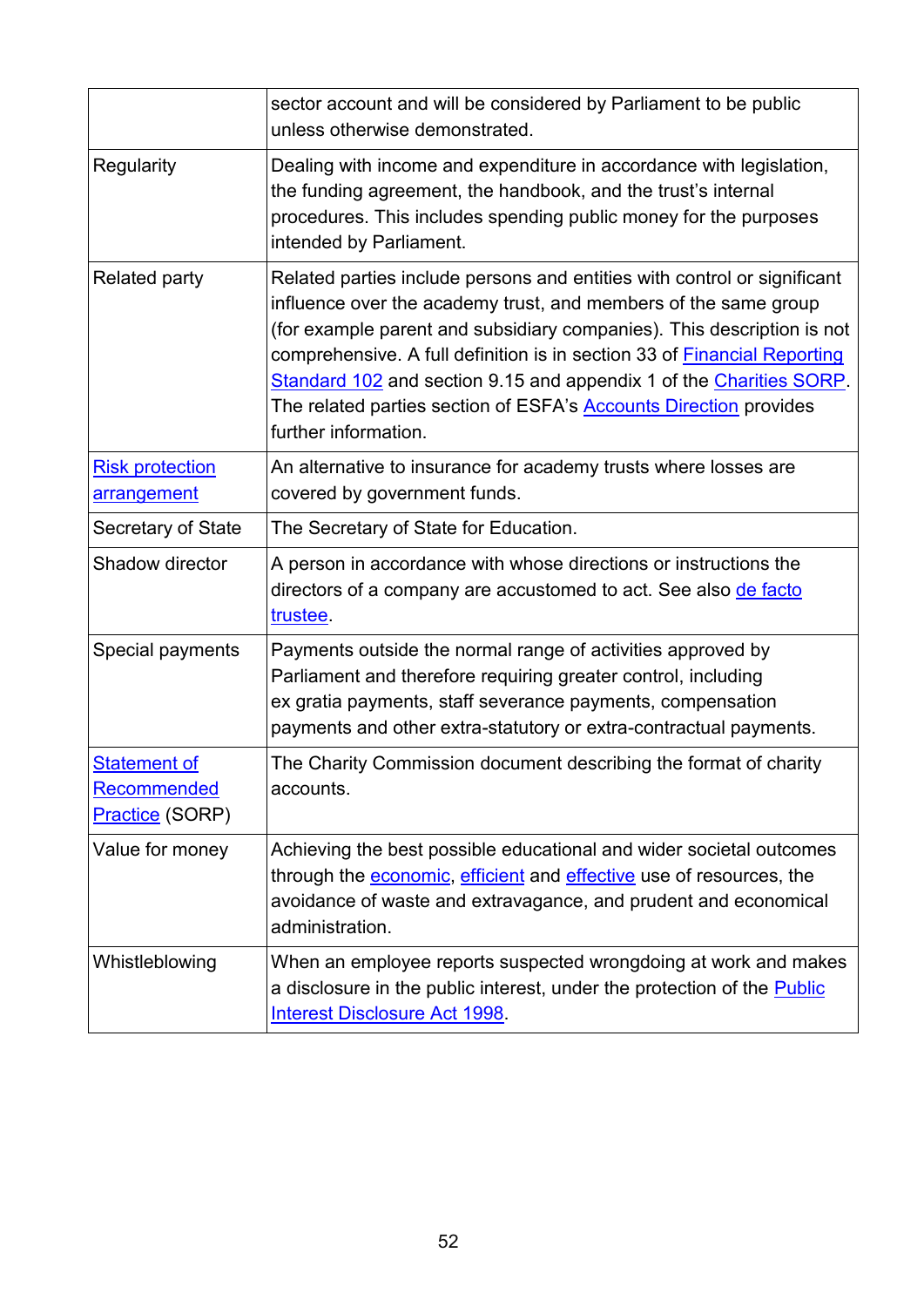# <span id="page-52-0"></span>**Part 8: Schedule of requirements (the 'musts')**

The requirements in the handbook brought together into one list: the '**musts**'. It abbreviates these requirements and so cannot be used as a substitute for the full handbook. Links to the relevant sections are included, which **must** be read in full.

# **Top 10 'musts' for chairs and other trustees**

## **Personal responsibilities**

• Apply highest standards of conduct and ensure robust governance, comply with charitable objects, with **duties as company directors,** with charity law and the funding agreement [\[1.11 and 1.12\]](#page-9-1)

## **Structures**

- Ensure the board of trustees **meets at least three times a year**, and conducts business only when quorate [\[2.3\]](#page-15-3)
- Approve a written **scheme of delegation** of financial powers [\[2.4](#page-15-4)]

## **Relationships**

• **Manage conflicts of interest,** be even-handed with **related parties**, and ensure goods or services provided by them are at **no more than cost,** beyond the limits in this handbook [\[5.34 to 5.58\]](#page-37-0)

## **Money and oversight**

- Ensure the board approves a **balanced budget** for the financial year and minutes their approval [\[2.10\]](#page-16-2)
- Share **management accounts** with the chair of trustees monthly, with the other trustees six times a year, and consider when the board meets, taking action to maintain financial viability [\[2.19 and 2.20\]](#page-17-1)
- Ensure decisions about **executive pay** follow a robust evidence-based process reflecting the individual's role and responsibilities, and that the approach to pay is transparent, proportionate and justifiable [\[2.30 and 2.31\]](#page-19-0)
- Appoint an **audit committee** (either dedicated or combined with another committee) to advise on the adequacy of the trust's controls and risks  $[1.17$  and  $3.6$  to  $3.14]$

## **Accountability and audit**

- **Submit audited accounts** to ESFA by 31 December [\[4.4\]](#page-28-3)
- Ensure an appropriate, reasonable and timely response to **findings by auditors**, taking opportunities to strengthen financial management and control [\[4.16\]](#page-30-0)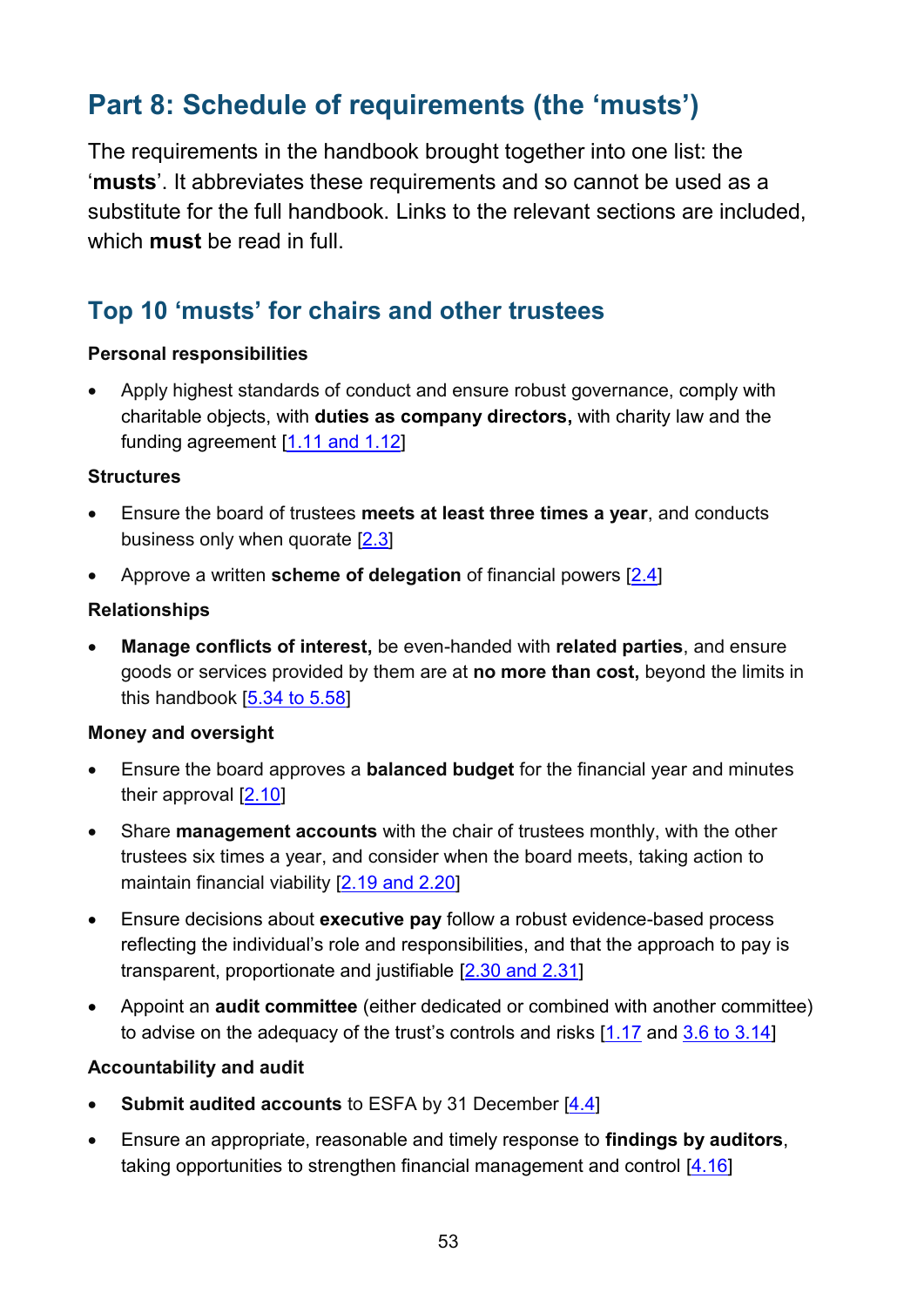# **Roles and responsibilities**

- Adhere to **[The 7 principles of public life](#page-6-1)**
- Have the **skills, knowledge and experience** to run the trust [\[1.1\]](#page-8-2)
- Have at least three **members**, although the Department's strong preference is for five [\[1.3\]](#page-8-3)
- Not have employees as **members** unless permitted in articles [\[1.4\]](#page-8-4)
- Ensure **regularity, propriety and value for money** [\[1.13,](#page-10-0) [1.28](#page-12-1) and [2.7\]](#page-16-3)
- Ensure **committees** contain a majority of trustees [\[1.16\]](#page-11-1)
- Not have **de facto trustees** or **shadow directors** [\[1.18\]](#page-11-2)
- Include a review of the trust's **governance structure** and board composition in the governance statement when producing audited accounts for the first time [\[1.20\]](#page-11-3)
- Appoint a senior executive leader (should be **principal or chief executive**) [\[1.24\]](#page-12-2)
- Appoint an **accounting officer** (the senior executive leader) with responsibility for **regularity, propriety and value for money** and for **assuring the board** about compliance with the funding agreement and handbook [\[1.25](#page-12-3) to 1.34]
- Demonstrate in the governance statement how the trust has secured **value for money** [\[1.31\]](#page-13-1)
- Include a **statement on regularity, propriety and compliance**, signed by the accounting officer, in the audited accounts [\[1.31](#page-13-1) and [4.13\]](#page-29-1)
- Appoint a **chief financial officer** to lead the finance department [\[1.35\]](#page-13-2)
- Have appropriately qualified and/or experienced **finance staff** [\[1.36\]](#page-13-3)

# **Main financial requirements**

- Maintain robust **oversight** of the trust [\[2.1\]](#page-15-5)
- Take responsibility for **financial affairs** and use resources efficiently [\[2.2\]](#page-15-6)
- Describe in the governance statement how the board has maintained **effective oversight** if meeting less than six times a year [\[2.3\]](#page-15-7)
- Have **sound internal control,** risk management and assurance processes [\[2.6\]](#page-15-8)
- Establish a **control framework** that includes:
	- ensuring **delegated financial authorities** are complied with, and **segregation of duties** maintained
	- co-ordinating the **planning and budgeting process**
	- discipline in financial management, including managing **debtors, creditors, cash flow and monthly bank reconciliations**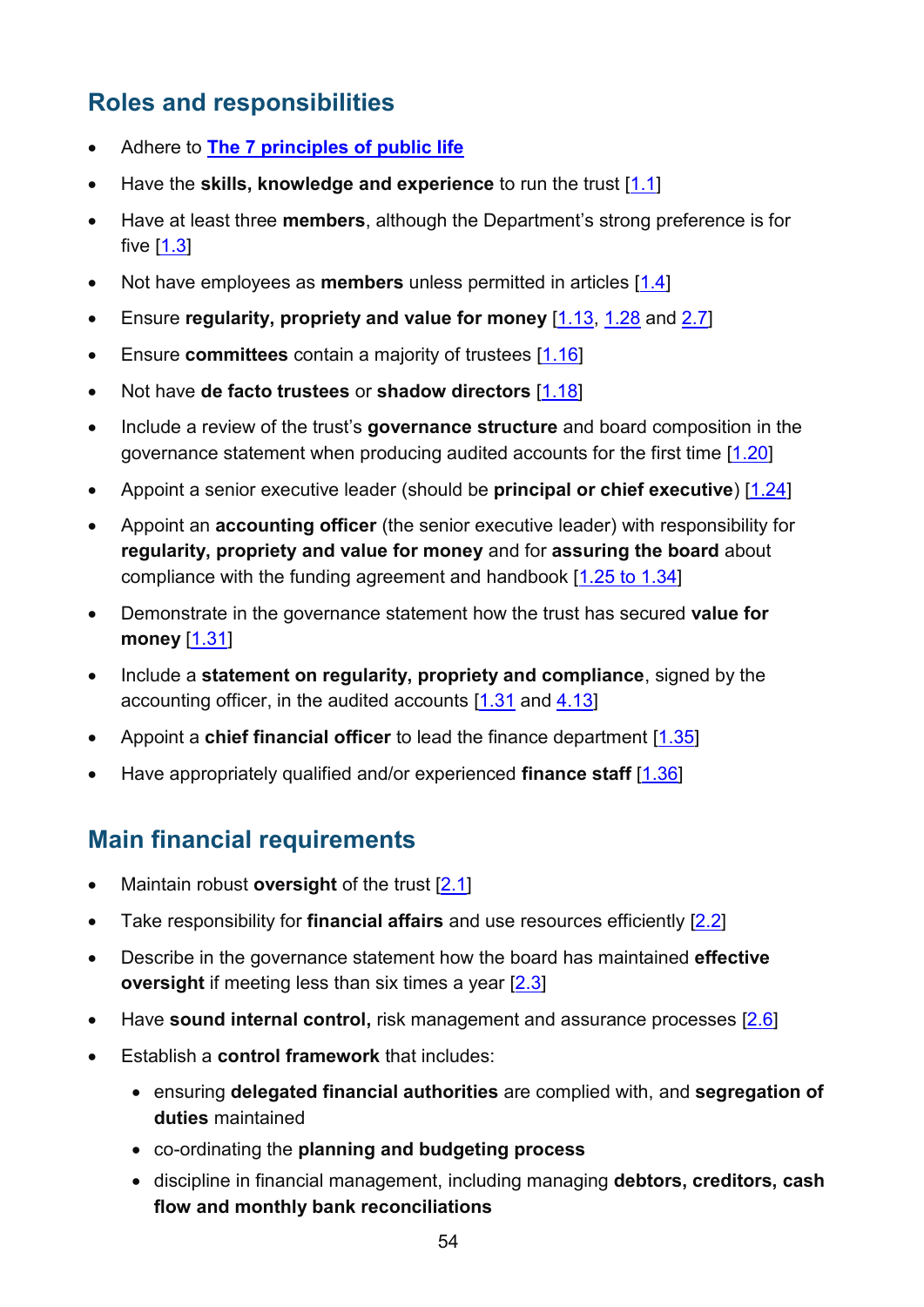- planning and oversight of **capital projects**
- management and oversight of **assets**
- **regularity, propriety and value for money**
- reducing **fraud** and theft
- **independent checking** of controls, systems, transactions and risks
- a competitive **tendering** policy [\[2.7](#page-15-9) and [2.28\]](#page-18-1)
- Prepare and monitor **financial plans** to ensure ongoing financial health and ensure rigour and scrutiny in budget management  $[2.8 \text{ and } 2.9]$
- Ensure **budget forecasts** are accurate, based on realistic assumptions and reflective of lessons learned from previous years [\[2.11\]](#page-16-5)
- Submit a **budget forecast return outturn** and 3-year **budget forecast return** to ESFA [\[2.15 and 2.16\]](#page-17-2)
- Notify ESFA within 14 days if proposing a **deficit revenue budget** for the current financial year which it cannot address after taking into account unspent funds from previous years [\[2.17\]](#page-17-3)
- Prepare **management accounts every month** and take appropriate action. Measure **key financial performance indicators** regularly and analyse in annual trustees' report [\[2.18, 2.21 and 2.22\]](#page-17-4)
- Manage **cash position** robustly and avoid becoming overdrawn [\[2.24\]](#page-18-2)
- Have a cautious approach to **investments** in line with the handbook principles [\[2.25\]](#page-18-3)
- Show that public funds have been **used as intended** by Parliament [\[2.27\]](#page-18-4)
- Ensure senior employees' **payroll arrangements** meet HM Treasury's tax requirements [\[2.33\]](#page-19-2)
- Charge for **boarding provision** in line with this handbook [\[2.35\]](#page-20-3)
- **Manage risks**, including contingency and business continuity planning and maintain a risk register [\[2.36 and 2.37\]](#page-20-2)
- Have adequate **insurance** or be a member of DfE's risk protection arrangement [\[2.38\]](#page-21-1)
- Implement reasonable risk management **audit recommendations** [\[2.40\]](#page-21-2)
- Have procedures for **whistleblowing** and respond properly and fairly [\[2.41 to 2.46\]](#page-21-0)
- Be **transparent** with governance arrangements [\[2.47\]](#page-22-2)
- Publish the trust's **governance arrangements** in its governance statement and in a **readily accessible form** on its website [\[2.48\]](#page-22-3)
- Provide ESFA or its agents with **information** of sufficient quality to meet funding requirements [\[2.49\]](#page-22-4)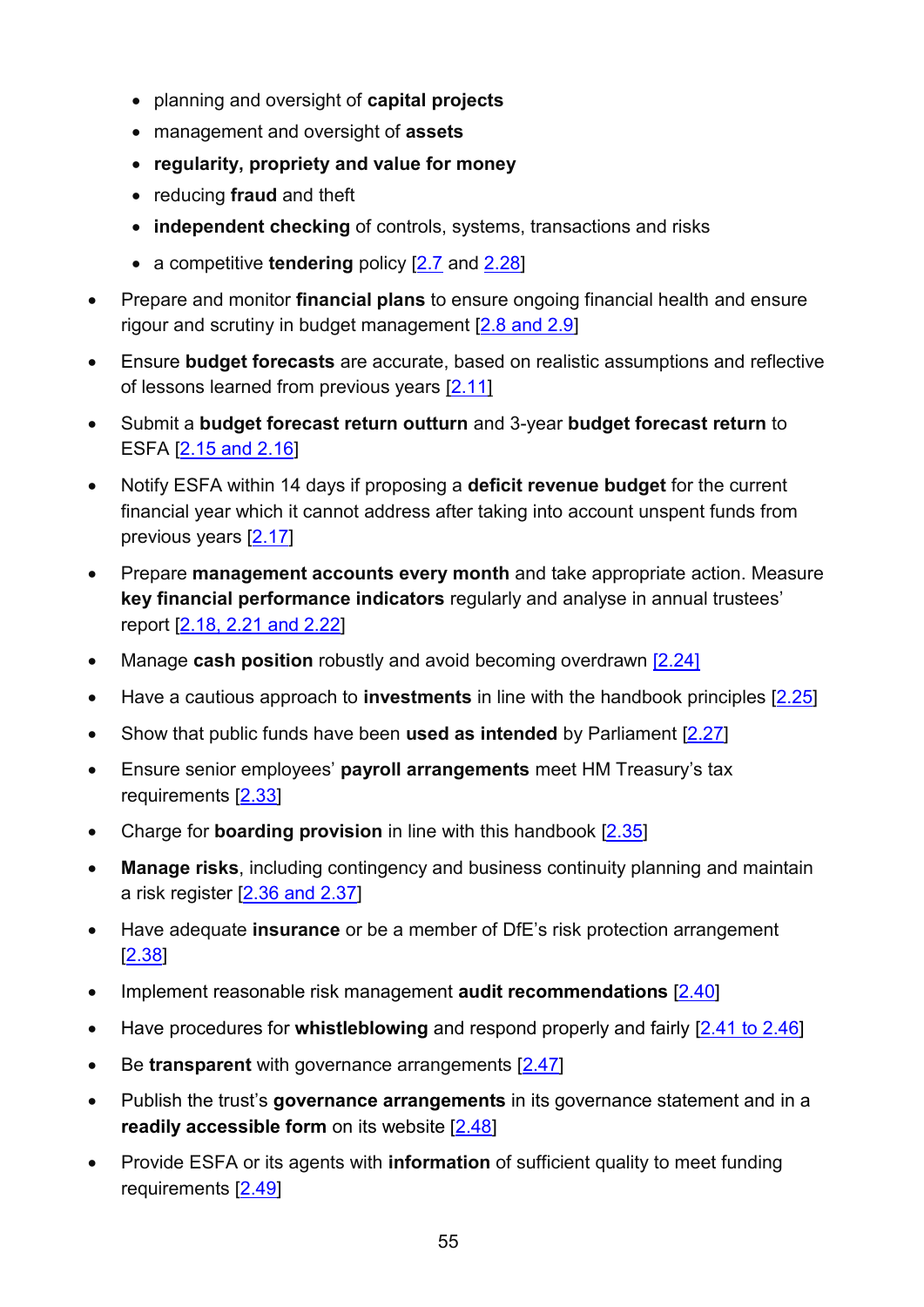• Notify DfE via [Get information about schools](https://get-information-schools.service.gov.uk/) within 14 days of changes in information about members, trustees, local governors, chair of trustees, chairs of local governing bodies, accounting officer and chief financial officer [\[2.51 to 2.55\]](#page-23-1)

# **Internal scrutiny**

- **Check financial and other controls and risks** [\[3.1 to 3.5\]](#page-24-5)
- Oversee controls and risks at **constituent academies** [\[3.13\]](#page-26-2)
- Ensure **information submitted** to DfE and ESFA affecting funding is accurate and compliant [\[3.14\]](#page-26-3)
- Ensure checks are conducted by someone **independent,** suitably **qualified and experienced** [\[3.15 to 3.20\]](#page-26-4)
- Provide **internal scrutiny reports** to the audit committee and make the **findings**  available to all trustees promptly [\[3.15 and 3.16\]](#page-26-5)
- Confirm in the governance statement which **internal scrutiny** option has been applied and why [\[3.21\]](#page-27-0)
- Provide **annual summary** of internal scrutiny to ESFA by 31 December, and provide other internal scrutiny reports on request [\[3.22\]](#page-27-1)

## **Annual accounts and external audit**

- **Produce audited accounts, publish** on the trust's website by 31 January and file with Companies House [\[4.1 to 4.4\]](#page-28-4)
- **Appoint an external auditor** in writing, for the annual accounts [\[4.5 and 4.6\]](#page-28-5)
- Put any **additional services** from the external auditor in a separate letter of engagement [\[4.6\]](#page-28-6)
- Provide in the audit contract for the **removal of external auditors** [\[4.7\]](#page-29-2)
- Notify ESFA immediately of the **removal or resignation of external auditors**, and the reasons [\[4.8\]](#page-29-3)
- Prepare information, at DfE's request, for the **sector annual report and accounts** [\[4.9 and 4.10\]](#page-29-4)
- Include a **review of the accounting officer's statement on regularity, propriety and compliance** within the external auditor's remit, and address the **auditor's conclusions on regularity** jointly to the trust and ESFA [\[4.15\]](#page-30-1)

# **Delegated authorities**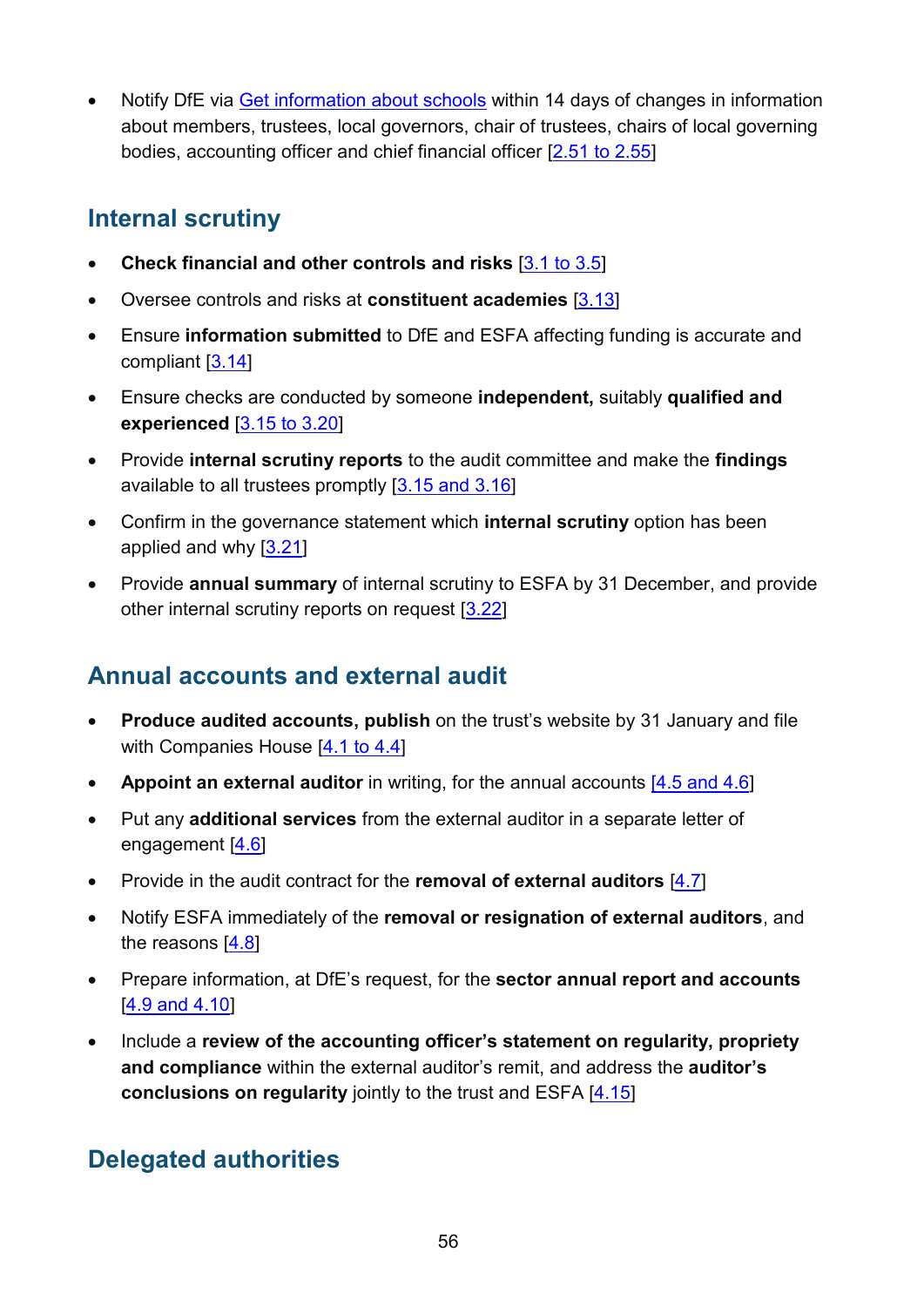- Obtain ESFA's prior approval for transactions **beyond the trust's delegated** limits [\[5.1\]](#page-31-3)
- Make **financial disclosures** in the annual accounts in line with this handbook [\[5.2](#page-31-4)  [and 5.3\]](#page-31-4)
- Refer **novel, contentious and/or repercussive transactions** to ESFA for approval [\[5.5\]](#page-31-2)
- For **staff severance payments**, consider the following before committing:
	- whether the proposed payment is in the **trust's interests**;
	- whether payment is **justified and value for money**, based on a legal assessment
	- review the **level of settlement**, which **must** be less than the legal assessment of what the relevant body (e.g. employment tribunal) is likely to award  $[5.8]$
- Obtain ESFA's approval for the **non-contractual/non-statutory element** of a **staff severance payment** of £50,000 or more (gross, before deductions) [\[5.10\]](#page-33-3)
- Not accept a settlement for a **staff severance payment** unless satisfying the conditions in this handbook [\[5.11\]](#page-33-4)
- Ensure **confidentiality clauses** do not prevent an individual's right to make **disclosures in the public interest** [\[5.12\]](#page-33-5)
- For **compensation payments**, base on appraisal, including legal advice, ensuring value for money [\[5.13\]](#page-33-6)
- Obtain ESFA's approval for **non-contractual/non-statutory compensation payments** of £50,000 or more [\[5.14\]](#page-33-2)
- Obtain ESFA's approval for **ex gratia payments** [\[5.17\]](#page-34-3)
- Obtain ESFA's approval for **writing off debts and losses**, **guarantees, letters of comfort and indemnities** beyond limits in this handbook [\[5.18 and 5.19\]](#page-34-4)
- Obtain ESFA's approval, before **acquiring and disposing of fixed assets** beyond limits in this handbook and ensure **disposal** achieves **best price** [\[5.22 and 5.23\]](#page-35-7)
- Obtain ESFA's approval for **leases** beyond limits in this handbook [\[5.25 to 5.27\]](#page-35-8)
- Not **pool PFI** funding across a MAT [\[5.29\]](#page-36-7)
- Consider the funding needs of individual academies if **pooling GAG**, and have an appeals mechanism [\[5.30\]](#page-36-8)
- Ensure **gifts** by the trust have the decision documented, and have regard to propriety and regularity [\[5.31\]](#page-36-3)
- Obtain ESFA's approval before **borrowing**, including finance leases and overdrafts, and only use credit cards for business expenditure [\[5.32\]](#page-36-6)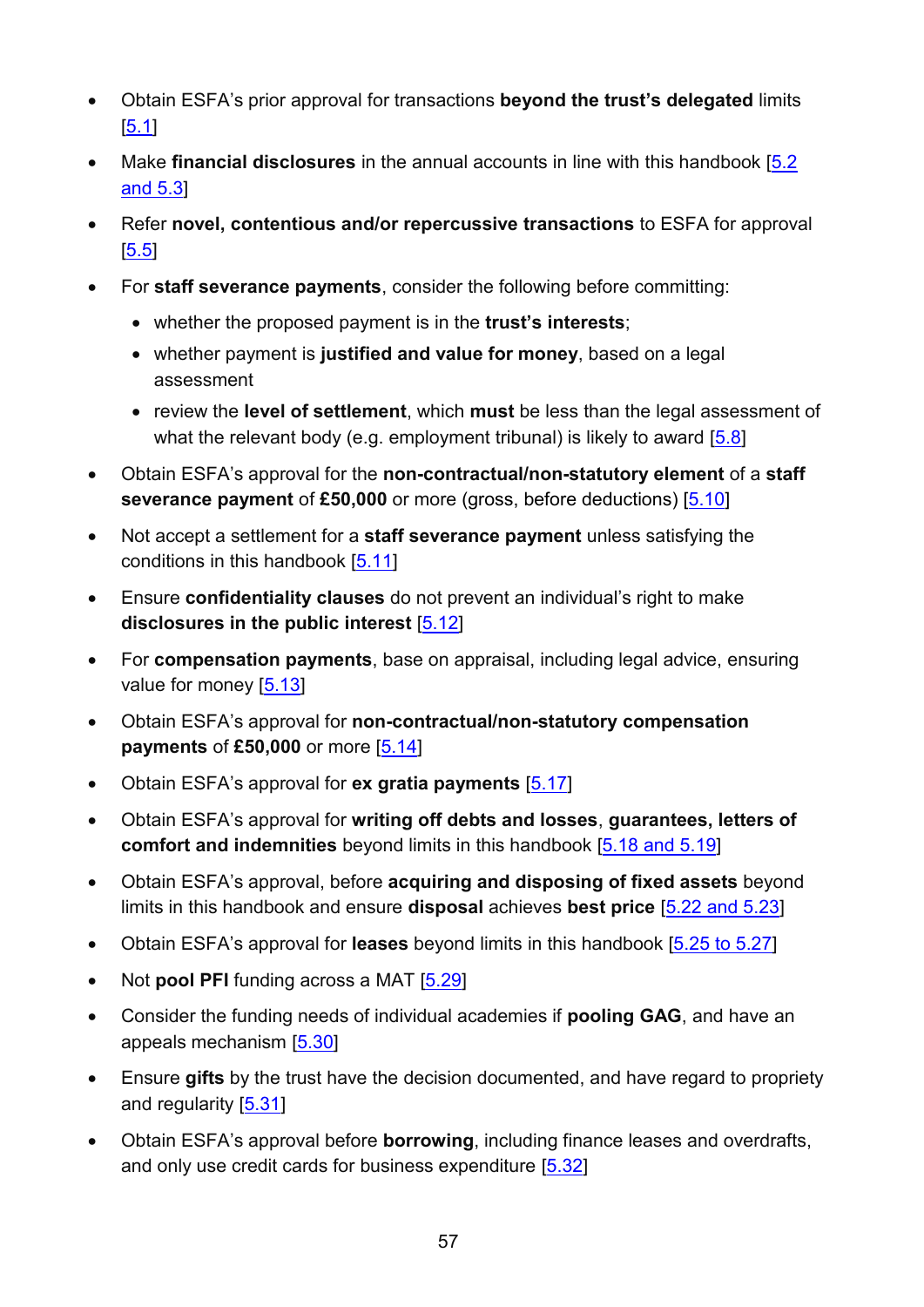- Ensure no member, trustee, local governor, employee or related individual or organisation uses their connection to the trust for **personal gain** [\[5.35\]](#page-37-1)
- Ensure **no payments to trustees** unless permitted by the articles and comply with the terms of any agreement with the Secretary of State [\[5.35\]](#page-37-2)
- Obtain Charity Commission approval for **paying a trustee for acting as a** trustee [\[5.35\]](#page-37-3)
- Ensure the board chair and the accounting officer manage their relationships with related parties to **avoid real and perceived conflicts of interest** [\[5.37\]](#page-38-2)
- Recognise that **related party transactions** may attract **public scrutiny** and require sufficient disclosure in annual accounts to support **accountability and transparency** [\[5.38 and 5.39\]](#page-38-3)
- **Report all contracts and other agreements with related parties** to ESFA in advance [\[5.40\]](#page-38-4)
- Obtain ESFA **approval for contracts and other agreements with related parties** beyond limits in this handbook [\[5.41 to 5.43\]](#page-38-1)
- Capture in the **register of interests** the relevant business and pecuniary interests of **members, trustees, local governors** and **senior employees** [\[5.44\]](#page-39-2) and interests of other individuals as described in [5.45](#page-39-3)
- **Publish relevant business and pecuniary interests** of members, trustees, local governors and accounting officers [\[2.48](#page-22-5) and [5.47\]](#page-39-4)

# **The regulator and intervention**

- Arrange for **letters to trusts' accounting officers** from ESFA's accounting officer about the accountability framework to be discussed by the board and, where appropriate, strengthen the trust's systems  $[6.2]$
- Provide ESFA with **access** to books, records, information, explanations, assets and premises to assist with its audits [\[6.4\]](#page-44-4)
- **Retain records** for at least six years after the period to which funding relates [\[6.5\]](#page-44-5)
- Send ESFA a **financial management and governance self-assessment** for new academy trusts, or constituent academies joining a MAT [\[6.6\]](#page-45-3)
- Be aware of the risk of **fraud, theft and irregularity** and address with proportionate controls and appropriate action [\[6.9\]](#page-45-4)
- Notify ESFA of **fraud or theft** over £5,000, individually or cumulatively, or of any value where unusual or systematic [\[6.10\]](#page-45-5)
- Comply with a **Financial Notice to Improve** [\[6.14 and 6.16\]](#page-46-3)
- Publish the **FNtI** on the trust's website until it is lifted [\[6.15\]](#page-46-1)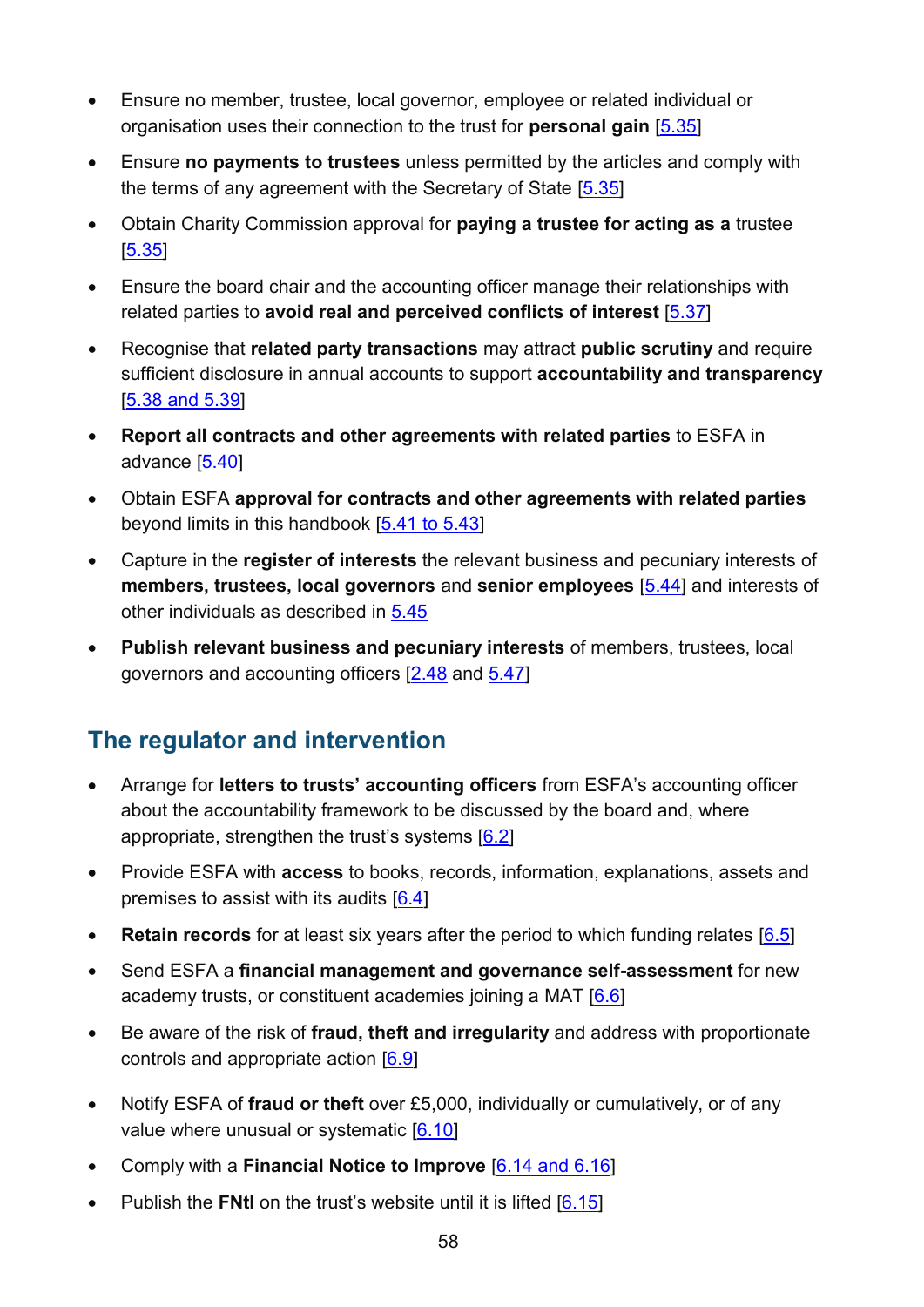- **Waive delegated authorities** and obtain ESFA approval of certain transactions described in this handbook if the trust has an FNtI [\[6.17\]](#page-46-2)
- Cooperate with **NAO** and provide help, information and explanation [\[6.25\]](#page-48-2)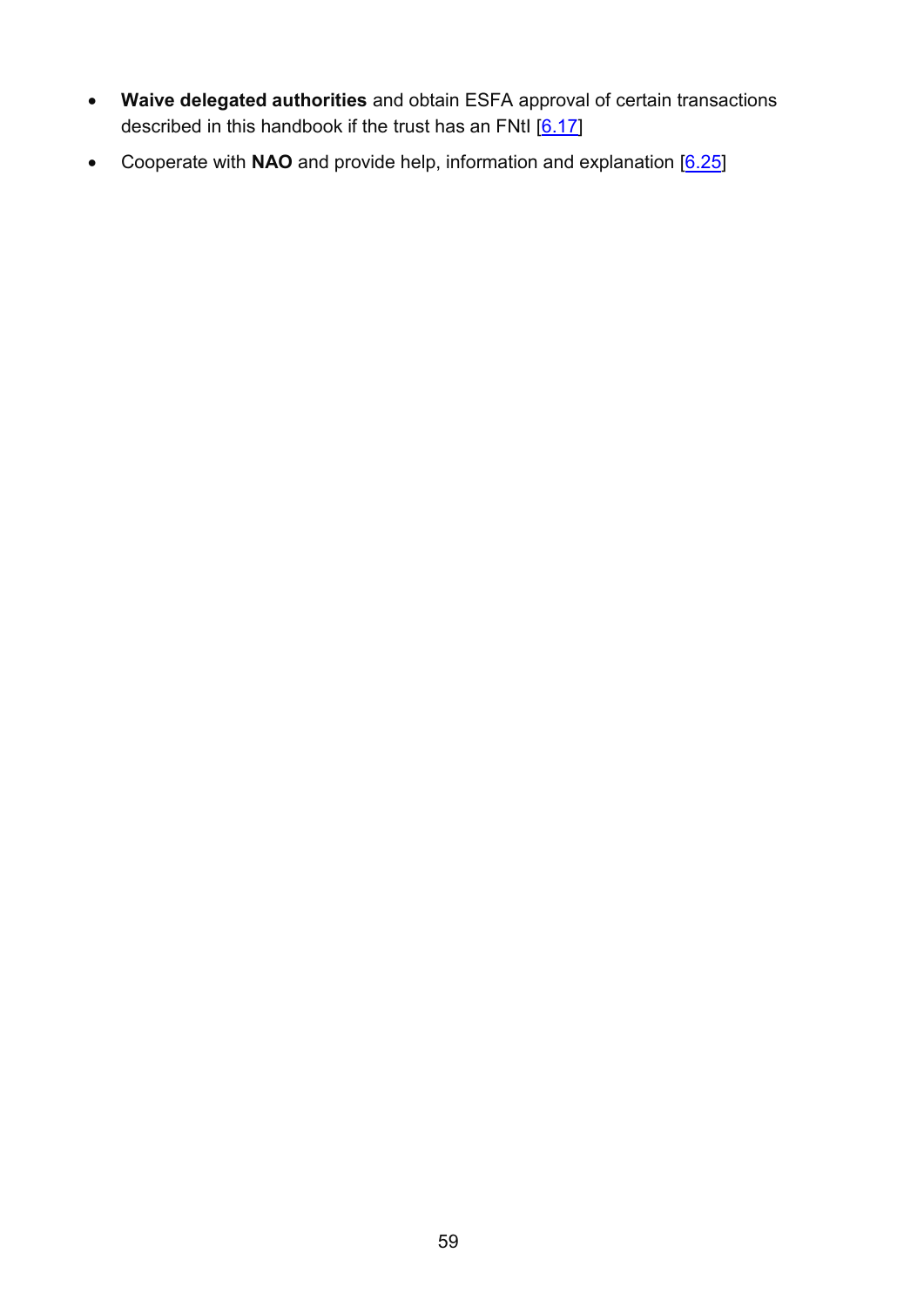# <span id="page-59-0"></span>**Part 9: Further reading**

Links to more information and guidance.

## **Accountability**

[Public Accounts Committee](http://www.parliament.uk/business/committees/committees-a-z/commons-select/public-accounts-committee/role)

## **Accounting officer**

[Association of School and College Leaders](http://www.ascl.org.uk/)

[Role of the accounting officer in an academy](https://www.cipfa.org/cipfa-thinks/academies) (Chartered Institute of Public Finance and Accountancy (CIPFA))

['Dear Accounting Officer' letters](https://www.gov.uk/government/collections/academy-trust-accounting-officer-letters-from-efa) (ESFA)

## **Annual accounts and audit**

[Academies Accounts Direction](https://www.gov.uk/government/publications/academies-accounts-direction) (ESFA)

[Academies accounts return](https://www.gov.uk/government/publications/academies-august-accounts-return-template-and-guide) (DfE)

[Accounting and reporting by charities: statement of recommended practice \('SORP'\)](http://charitiessorp.org/) (Charity Commission)

[Charity reporting and accounting: the essentials \(CC15d\)](https://www.gov.uk/government/publications/charity-reporting-and-accounting-the-essentials-november-2016-cc15d) (Charity Commission)

[National Audit Office](http://www.nao.org.uk/about_us.aspx)

## **Buildings**

[Condition Improvement Fund](https://www.gov.uk/guidance/condition-improvement-fund) including links to terms and conditions (DfE)

[Property information notes](https://www.gov.uk/government/publications/academy-property-transactions) (DfE)

[Good estate management for schools](https://www.gov.uk/guidance/good-estate-management-for-schools) (DfE)

## **Charities**

[Charity publications and information](https://www.gov.uk/government/organisations/charity-commission/about/publication-scheme) (Charity Commission)

[Setting up and running a charity](https://www.gov.uk/running-charity) (Charity Commission)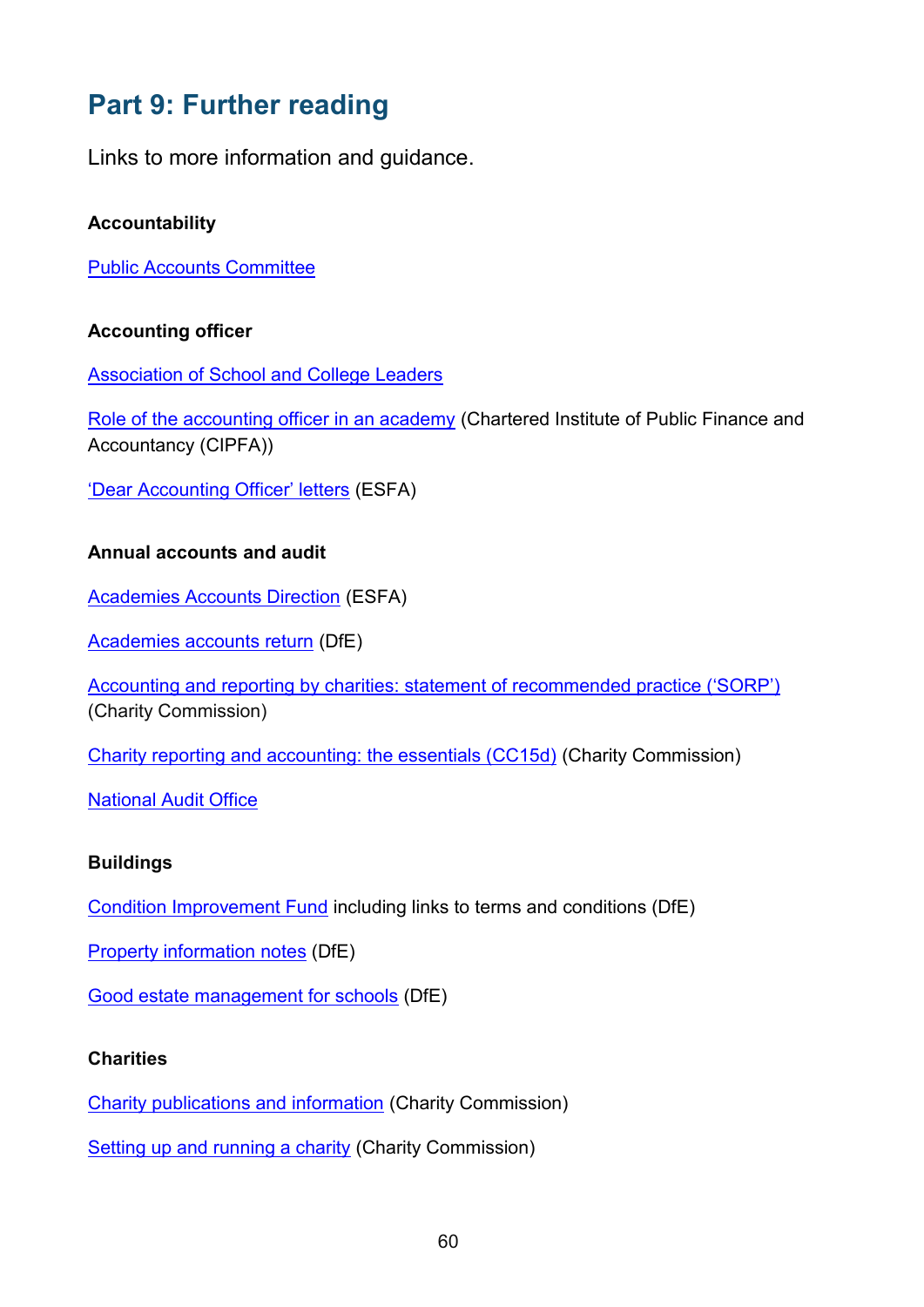## **Chief financial officer**

[Role of the CFO in academies](https://www.cipfa.org/cipfa-thinks/academies) (CIPFA)

[Finance Directors Forum](http://www.thefdforum.co.uk/)

[Institute of School Business Leadership](https://isbl.org.uk/)

## **Clerk to the board**

[Clerking competency framework](https://www.gov.uk/government/publications/governance-handbook) (DfE)

## **Conflicts of interest**

[Conflicts of interest: a guide for charity trustees \(CC29\)](https://www.gov.uk/government/publications/conflicts-of-interest-a-guide-for-charity-trustees-cc29) (Charity Commission)

[Manage a conflict of interest in your charity](https://www.gov.uk/guidance/manage-a-conflict-of-interest-in-your-charity) (Charity Commission)

[Review of related party transactions in academies](https://www.gov.uk/government/publications/review-of-related-party-transactions-in-academies) (ESFA)

## **Education and Skills Funding Agency**

[ESFA update](https://www.gov.uk/government/collections/skills-funding-agency-update)

ESFA [training](https://www.youtube.com/channel/UCROOCs9OvIwqFOy5_E0Jtfg/videos) (videos and webinars)

## **Financial management**

[Academy conversion: surplus and deficit](https://www.gov.uk/government/publications/academy-conversion-surplus-and-deficit-balance-transfer-process) balance transfer process (DfE)

[Budget forecast](https://www.gov.uk/academies-financial-returns) (DfE)

[Charities and investment matters: a guide for trustees \(CC14\)](https://www.gov.uk/government/publications/charities-and-investment-matters-a-guide-for-trustees-cc14) (Charity Commission)

[Financial management good practice guides](https://www.gov.uk/government/publications/academy-trust-financial-management-good-practice-guides) (ESFA)

[Financial management and governance self-assessment](https://www.gov.uk/government/publications/academy-financial-management-and-governance-self-assessment-guidance) (ESFA)

[Integrated curriculum and financial planning](https://www.gov.uk/guidance/improving-financial-efficiency-with-curriculum-planning) (DfE)

[Managing a charity's finances \(CC12\)](https://www.gov.uk/government/publications/managing-financial-difficulties-insolvency-in-charities-cc12/managing-financial-difficulties-insolvency-in-charities) (Charity Commission)

[Managing public money](https://www.gov.uk/government/publications/managing-public-money) (HM Treasury)

[Schools financial benchmarking](http://www.education.gov.uk/afb) (DfE)

[School resource management](https://www.gov.uk/government/collections/schools-financial-health-and-efficiency) (DfE)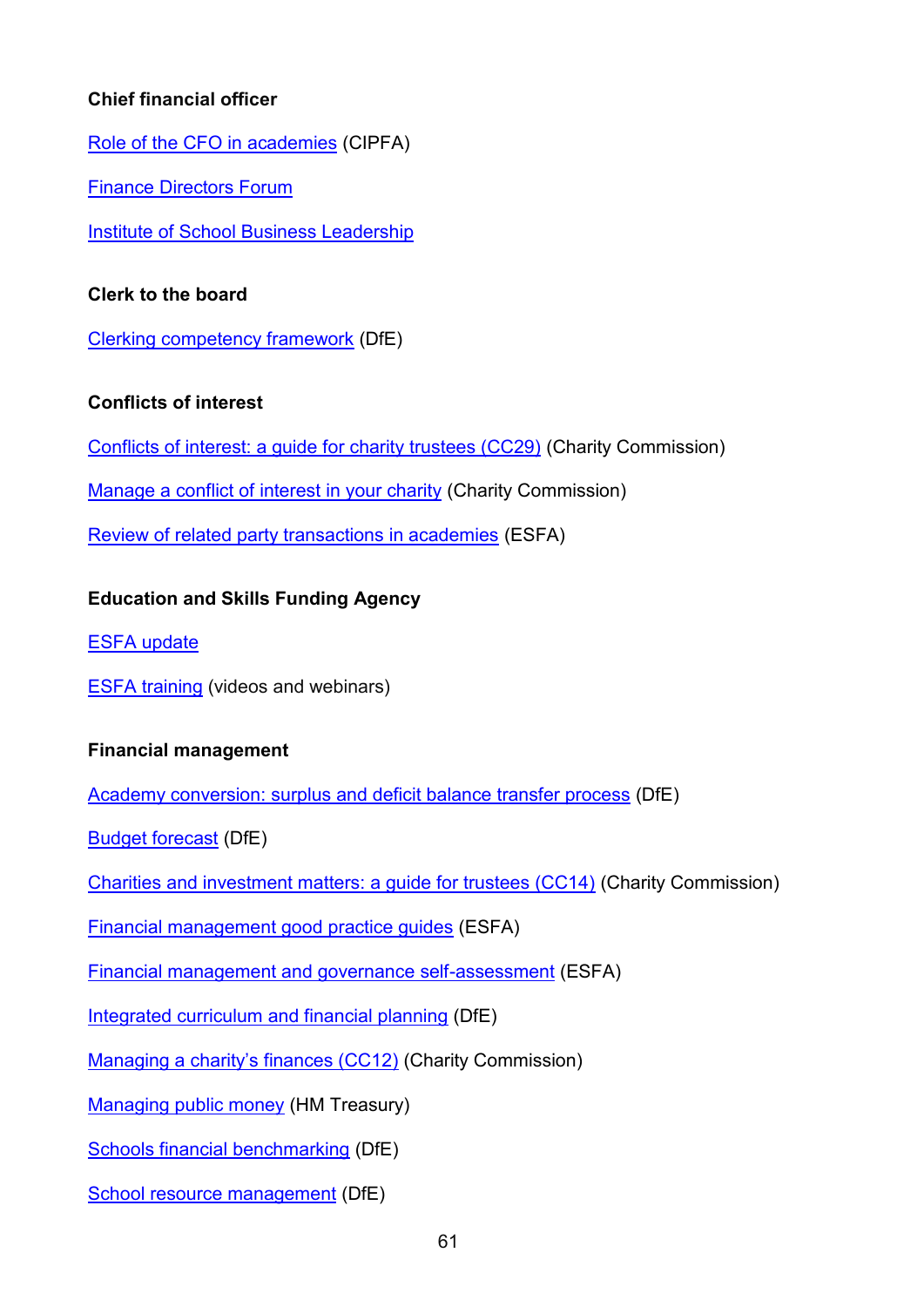## **Fraud**

[Academies: guide to reducing fraud](https://www.gov.uk/guidance/academies-guide-to-reducing-any-risk-of-financial-irregularities) (ESFA)

[Academies investigation reports](https://www.gov.uk/government/collections/academies-investigation-reports) (EFSA)

Action Fraud [\(City of London Police\)](http://www.actionfraud.police.uk/charities)

[Fraud risk management](http://www.cimaglobal.com/Documents/ImportedDocuments/cid_techguide_fraud_risk_management_feb09.pdf.pdf) (Chartered Institute of Management Accountants)

[Fraud Act 2006](http://www.legislation.gov.uk/ukpga/2006/35/contents)

**[Whistleblowing](https://www.gov.uk/whistleblowing)** 

## **Freedom of information**

[Information Commissioner's Office](https://ico.org.uk/)

## **Funding**

[Academies revenue funding](https://www.gov.uk/guidance/academies-funding-allocations) allocations (ESFA)

[Funding for 16-19 year olds in schools](https://www.gov.uk/education/funding-for-16-to-19-year-olds-in-schools) (ESFA)

## **Income**

[Managing boarding provision](https://www.gov.uk/government/publications/state-funded-boarding-school-provision-management-and-charges) (DfE)

## **Internal control**

[Internal financial controls for charities \(CC8\)](https://www.gov.uk/government/publications/internal-financial-controls-for-charities-cc8) (Charity Commission)

## **Internal scrutiny**

[Audit committee handbook](https://www.gov.uk/government/publications/audit-committee-handbook) (HM Treasury)

## **New trusts**

[Information for new academies](https://www.gov.uk/information-for-new-academies) (ESFA)

## **Procurement**

[Buying for schools](https://www.gov.uk/guidance/buying-for-schools) (DfE)

**[Crescent Purchasing Consortium](http://www.thecpc.ac.uk/)**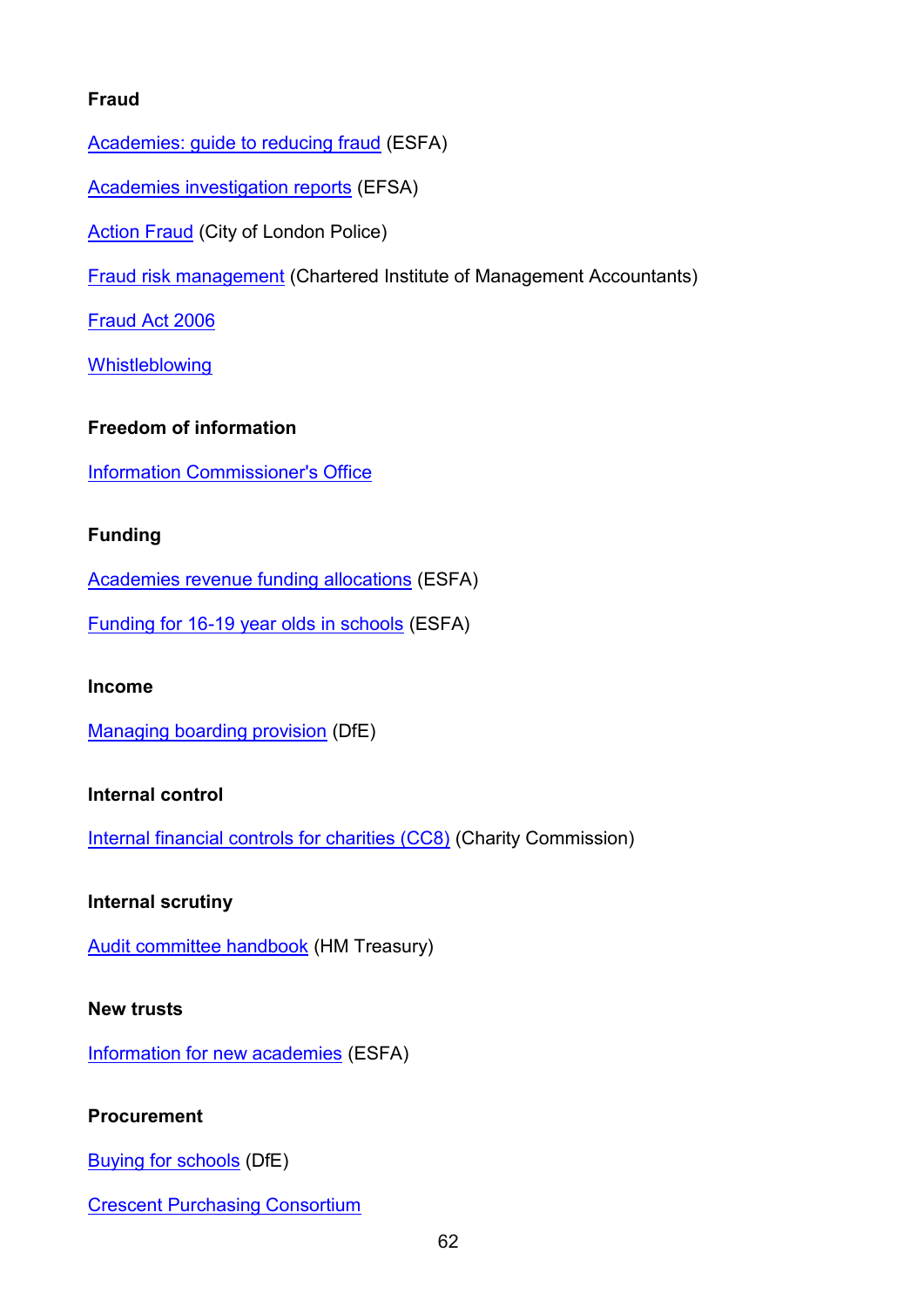## [Official Journal of the European Union](http://www.ojec.com/Threshholds.aspx)

## **Risk management**

[Charities and risk management \(CC26\)](https://www.gov.uk/government/publications/charities-and-risk-management-cc26) (Charity Commission)

Management of Risk – [Principles and Concepts](https://www.gov.uk/government/publications/orange-book) (HM Treasury)

[Risk protection arrangement](https://www.gov.uk/academies-risk-protection-arrangement-rpa) (DfE)

## **Tax**

[Charities and tax](http://www.hmrc.gov.uk/ct/clubs-charities-agents/charities.htm) (HMRC)

[Check employment status](http://www.hmrc.gov.uk/calcs/esi.htm) (HMRC)

[Money laundering regulations](http://www.hmrc.gov.uk/mlr/getstarted/intro.htm) (HMRC)

[PAYE](http://www.hmrc.gov.uk/employers/index.shtml) (HMRC)

[Review of the tax arrangements of public sector appointees](https://www.gov.uk/government/publications/review-of-the-tax-arrangements-of-public-sector-appointees) (HM Treasury)

[Trustees trading and tax: how charities may lawfully trade \(CC35\)](https://www.gov.uk/government/publications/trustees-trading-and-tax-how-charities-may-lawfully-trade-cc35) (Charity Commission)

[VAT](http://www.hmrc.gov.uk/vat/start/register/) (HMRC)

[VAT: Refund scheme for academies](http://webarchive.nationalarchives.gov.uk/20130127134657/http:/customs.hmrc.gov.uk/channelsPortalWebApp/channelsPortalWebApp.portal?_nfpb=true&_pageLabel=pageLibrary_PublicNoticesAndInfoSheets&propertyType=document&columns=1&id=HMCE_PROD1_031401) (HMRC)

[VAT registration](http://www.hmrc.gov.uk/vat/start/register/waiting.htm) (HMRC)

## **Severance payments**

[Academies severance payments](https://www.gov.uk/academies-severance-payments) (ESFA)

## **Trustees and governance**

[Academy Ambassadors](https://www.academyambassadors.org/)

[Automatic disqualification of persons as charity trustees or senior managers](https://www.gov.uk/guidance/automatic-disqualification-rule-changes-guidance-for-charities) (Charity Commission)

[Board members of Public Bodies: Code of conduct](https://www.gov.uk/government/publications/board-members-of-public-bodies-code-of-conduct) (Cabinet Office)

[Changing your charity's governing documents \(CC36\)](https://www.gov.uk/government/publications/changing-your-charitys-governing-document-cc36) (Charity Commission)

[Charity finances: trustee essentials \(CC25\)](https://www.gov.uk/government/publications/managing-charity-assets-and-resources-cc25) (Charity Commission)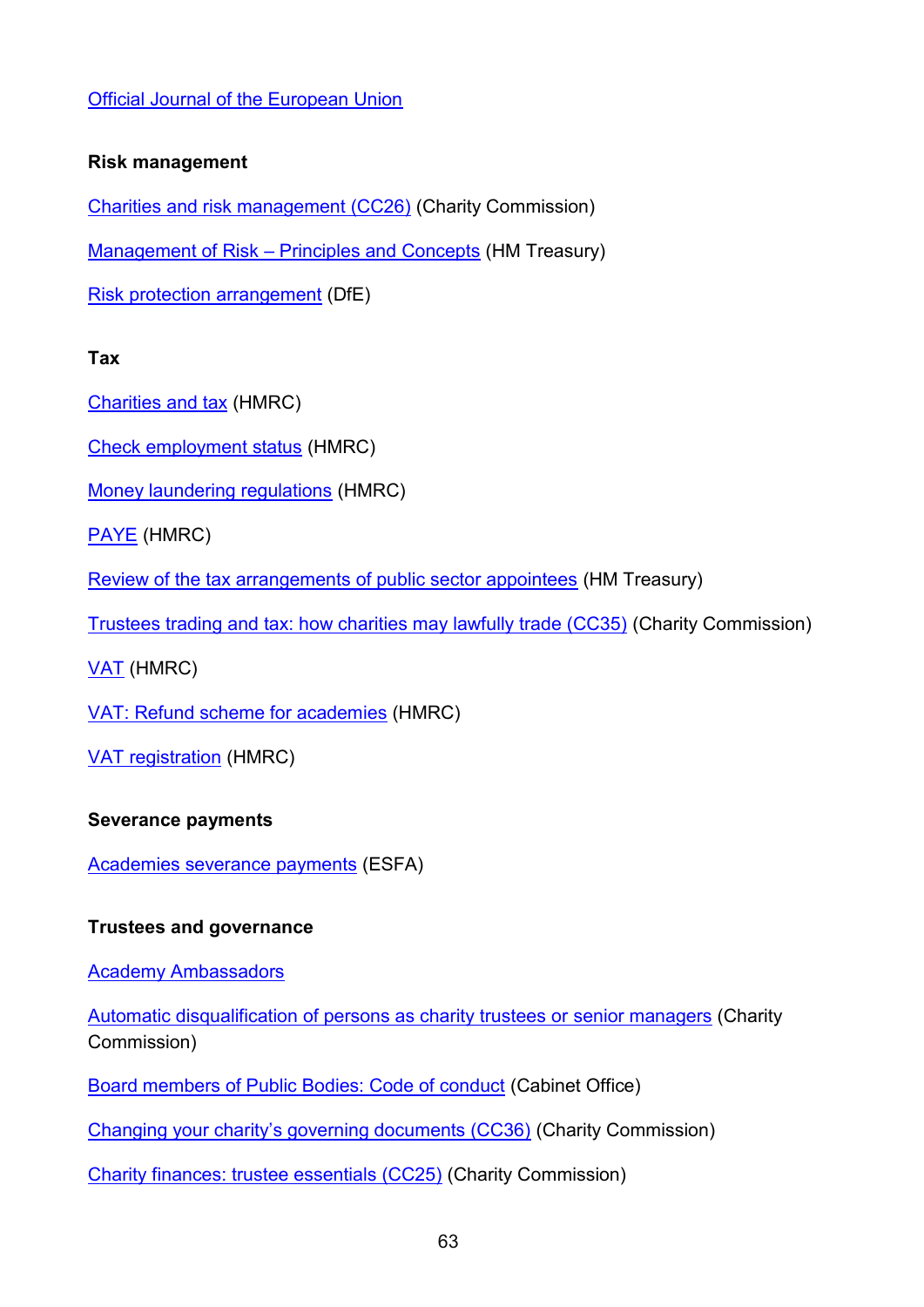[Charities and charity trustees: an introduction for school governors](https://www.gov.uk/government/publications/charities-and-charity-trustees-school-governors) (Charity Commission)

[Good governance standard for public services](https://www.cipfa.org/policy-and-guidance/reports/good-governance-standard-for-public-services) (CIPFA)

[Competency framework for governance](https://www.gov.uk/government/publications/governance-handbook) (DfE)

[Confederation of School Trusts](https://cstuk.org.uk/about-cst/)

[Governance Handbook](https://www.gov.uk/government/publications/governance-handbook) (DfE)

[Inspiring Governance](https://www.inspiringgovernance.org/)

[Making significant changes or closure](https://www.gov.uk/government/publications/making-significant-changes-to-an-existing-academy) (DfE)

[National Governance](http://www.nga.org.uk/Home.aspx) Association

[Statutory policies for schools](https://www.gov.uk/government/uploads/system/uploads/attachment_data/file/357068/statutory_schools_policies_Sept_14_FINAL.pdf) (DfE)

[The Essential Trustee: What you need to know, what you need to do \(CC3\)](https://www.gov.uk/government/publications/the-essential-trustee-what-you-need-to-know-cc3) (Charity Commission)

[Trustee board: people and skills](https://www.gov.uk/guidance/trustee-board-people-and-skills) (Charity Commission)

[Trustee expenses and payments \(CC11\)](https://www.gov.uk/government/publications/trustee-expenses-and-payments-cc11) (Charity Commission)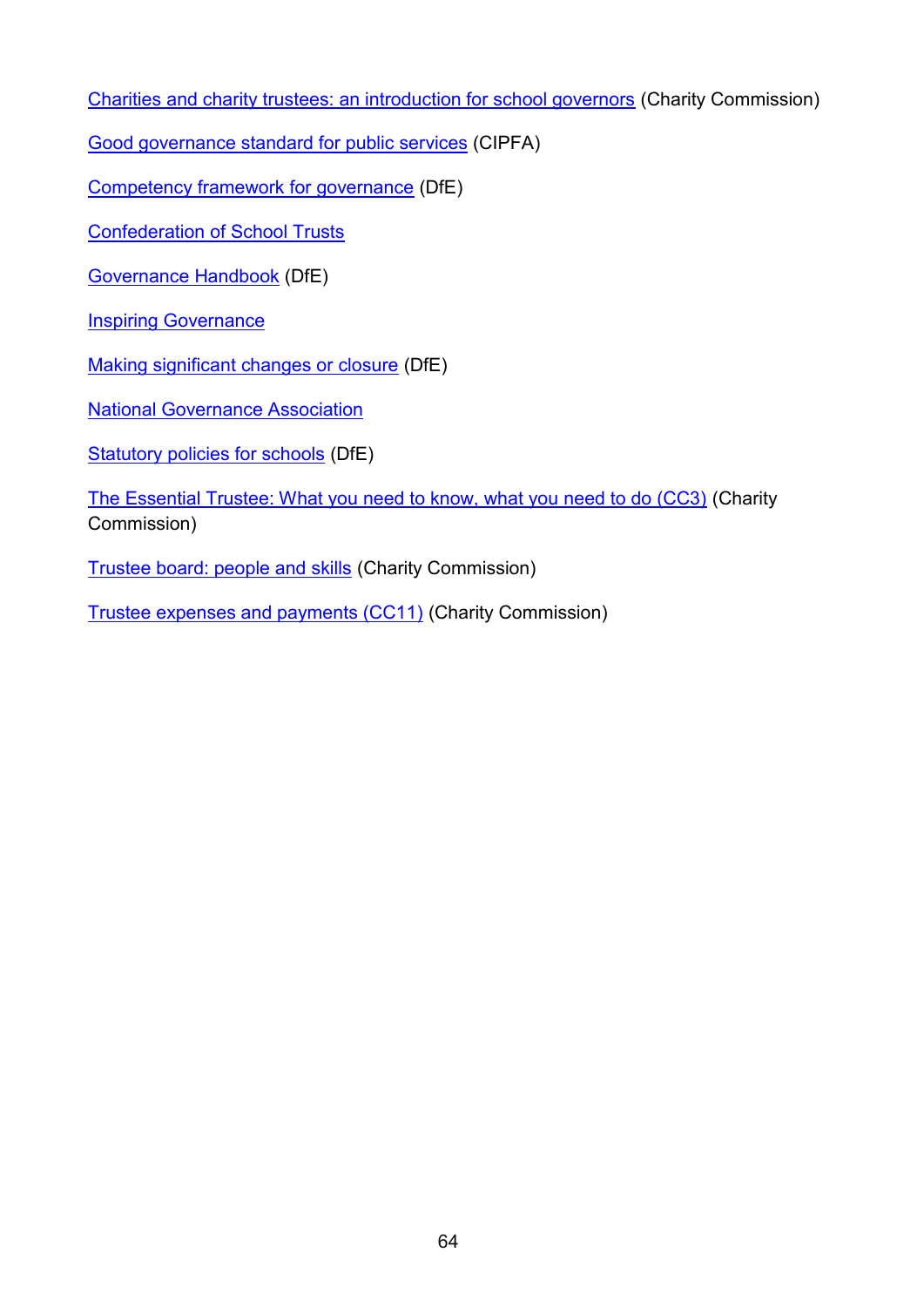# <span id="page-64-0"></span>**Acknowledgements**

The Academies Financial Handbook has been produced jointly by ESFA and the following working group of academy sector representatives:

| <b>Stephen Lester MBE</b>     | West Lakes Academy (chair)                                   |
|-------------------------------|--------------------------------------------------------------|
| Olu Alalade                   | Skinners' Academy, Hackney                                   |
| Gillian Allcroft              | <b>National Governance Association</b>                       |
| (to December 2018)            |                                                              |
| <b>Mike Antoniou</b>          | The Harris Federation                                        |
| Angela Cox OBE                | Diocese of Leeds representing the Catholic Education Service |
| <b>Tracy Darby</b>            | School resource management advisor                           |
| Angela Dobrucki               | Mirfield Free Grammar and Sixth Form Multi Academy Trust     |
| <b>Hayley Dunn</b>            | Association of School and College Leaders                    |
| John Flynn                    | Heckmondwike Grammar School (vice chair)                     |
| Sam Henson                    | <b>National Governance Association</b>                       |
| (from January 2019)           |                                                              |
| <b>Chris Hutton MBE</b>       | <b>Finance Directors' Forum</b>                              |
| Margo Muris                   | Alec Reed Academy                                            |
| <b>Helen Peace</b>            | St Joseph's Catholic College                                 |
| Donna Shepherd                | St Anne's Academy                                            |
| <b>Katie Skea</b>             | <b>PKF Francis Clark chartered accountants</b>               |
| <b>Diane Slack</b>            | <b>Westbourne Primary School</b>                             |
| <b>Sally Williams-McGlone</b> | School resource management advisor                           |
| Inigo Woolf                   | London Diocesan Board for Schools                            |
|                               | representing the Church of England National Society          |
| David Massey                  | <b>ESFA</b>                                                  |

Chris Patterson ESFA

We are grateful to the individuals and organisations that have made suggestions or observations about the handbook over the past year. If you have suggestions for future revisions please contact **ESFA**.